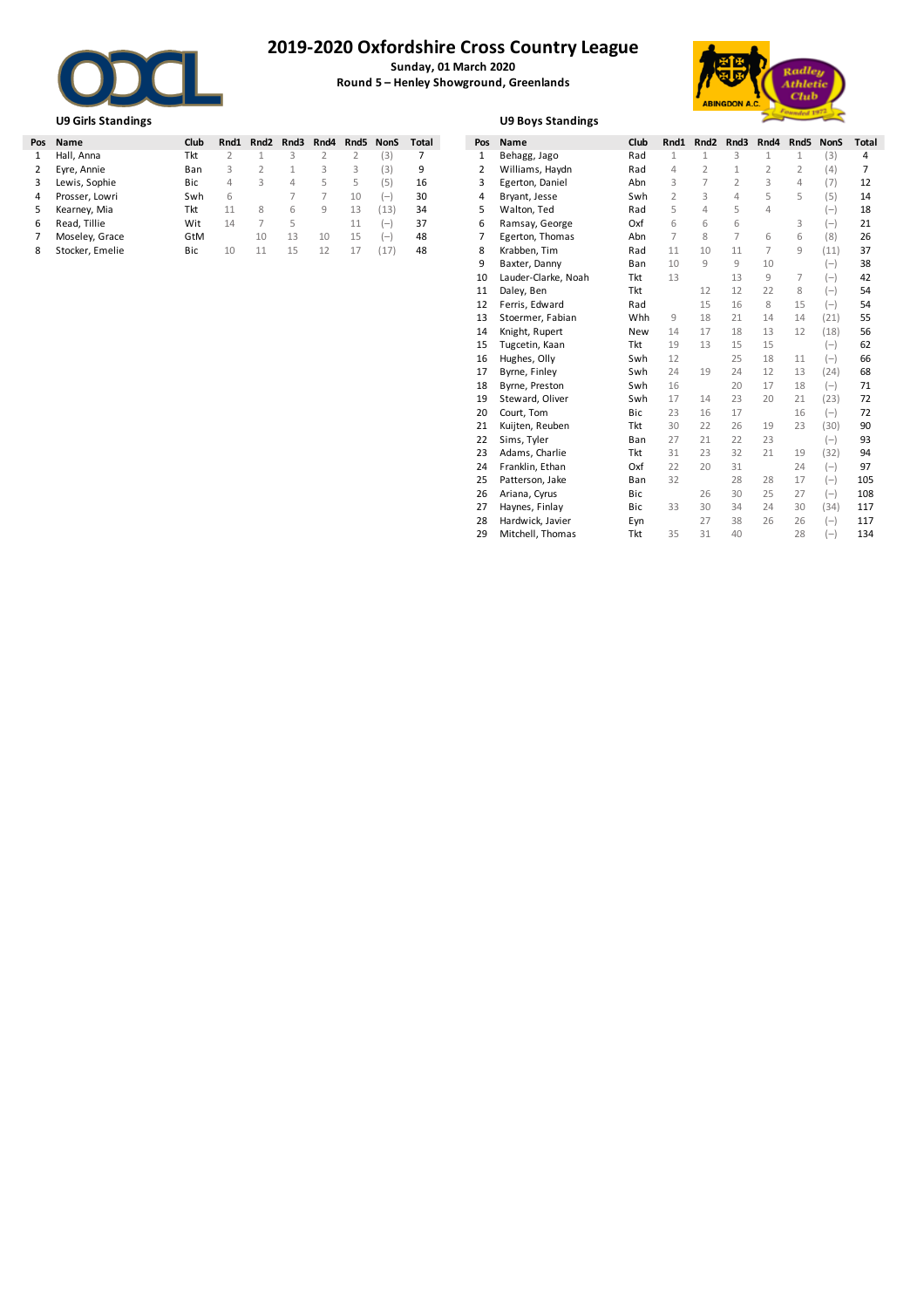

**Round 5 – Henley Showground, Greenlands Sunday, 01 March 2020**



**U11 Girls Standings U11 Boys Standings**

| Pos | Name                    | Club | Rnd1           | Rnd <sub>2</sub> | Rnd3           | Rnd4           |    | Rnd5 NonS | Total | Pos | Name                | Club | Rnd1           | Rnd <sub>2</sub> | Rnd3           | Rnd4     | Rnd <sub>5</sub> | <b>NonS</b> | Total          |
|-----|-------------------------|------|----------------|------------------|----------------|----------------|----|-----------|-------|-----|---------------------|------|----------------|------------------|----------------|----------|------------------|-------------|----------------|
|     | Huepfl, Cecilia         | Rad  | $\overline{2}$ |                  |                |                |    | (2)       | 4     |     | Wilson, Rory        | Rad  | $\overline{2}$ |                  |                |          |                  | (2)         | 4              |
|     | Jacobs, Elsie           | Bic  |                | $\overline{2}$   | $\overline{2}$ | $\overline{2}$ | 4  | (4)       | 7     |     | Tipping, Jonas      | Rad  | 1              | $\overline{2}$   | $\overline{2}$ |          | $\overline{2}$   | (2)         | $\overline{7}$ |
| 3   | de Jonge, Ava           | Oxf  | 4              | 3                |                | 3              | 3  | $(-)$     | 13    | 3   | Norton, Joshua      | New  | 6              | 3                |                | $\Delta$ | 3                | $(-)$       | 16             |
|     | Ramsay, Ella            | Oxf  | 5              | 4                | 6              | 8              | 6  | (8)       | 21    |     | Murphy, Elliot      | Tkt  | 3              | 4                | 7              | 8        | 5                | (8)         | 19             |
| 5   | Hunter, Romy            | Oxf  | 6              | 7                |                | 5              | 5  | $(-)$     | 23    | 5   | Jones, Alfie        | Rad  | 5              |                  | 10             | 5        | 4                | (10)        | 21             |
| 6   | Scott, Holly            | Swh  | 7              | 5                | 5              | 6              | 12 | (12)      | 23    | 6   | Leak. Alex          | Swh  | 9              | 6                | 8              | 3        | 6                | (9)         | 23             |
|     | Kentish, Sylvie         | Oxf  | 16             | 11               | 3              |                | 9  | (16)      | 30    |     | Newton, Jago        | Bic  | Δ              | 8                | 6              | 12       | 7                | (12)        | 25             |
| 8   | Myers-Finnegan, Ella    | Bic  | 11             | 10               | 4              | 9              | 8  | (11)      | 31    | 8   | Kuijten, Ethan      | Tkt  | 8              | 9                | 9              | 14       | 13               | (14)        | 39             |
| 9   | Jones, Abigail          | Bic  | 9              | 9                | 10             | 12             | 11 | (12)      | 39    | ٩   | Spokes, Tom         | Abn  |                | 17               | 20             | 7        | 14               | (20)        | 45             |
| 10  | Powell, Megan           | Abn  | 12             | 15               | 11             | 13             | 10 | (15)      | 46    | 10  | Finnigan, Max       | Kid  | 18             | 28               | 16             | 6        | 8                | (28)        | 48             |
| 11  | Krabben, Helen          | Rad  | 13             | 12               | 8              | 17             | 14 | (17)      | 47    | 11  | Linscott. Ruben     | Swh  | 10             | 12               |                | 10       | 19               | $(-)$       | 51             |
| 12  | Stiles, Amber           | Tkt  | 15             | 14               | 9              | 10             | 22 | (22)      | 48    | 12  | Adams, Max          | Tkt  | 12             | 14               | 18             | 9        |                  | $(-)$       | 53             |
| 13  | Busby, Amber            | Bic  | 26             | 13               | 17             | 15             | 19 | (26)      | 64    | 13  | Hunter, Charlie     | Oxf  | 13             |                  | 11             | 11       | 22               | $(-)$       | 57             |
| 14  | Howe, Anna              | Hig  | 17             | 20               | 18             |                | 15 | $(-)$     | 70    | 14  | Hill, Harrison      | Ban  | 23             | 10               | 17             | 16       | 20               | (23)        | 63             |
| 15  | Gaye, Leilah            | Tkt  | 22             | 19               | 23             | 14             | 18 | (23)      | 73    | 15  | Grant. Jake         | Abn  | 24             | 13               | 24             | 17       | 18               | (24)        | 72             |
| 16  | Ligeti-Pretorius, Joyce | Oxf  | 25             | 17               | 20             | 16             | 21 | (25)      | 74    | 16  | Jones, Rhys         | Wit  | 21             | 15               | 22             | 28       | 15               | (28)        | 73             |
| 17  | Gerrard, Lily-Mae       | New  | 28             | 18               | 19             | 18             | 20 | (28)      | 75    | 17  | Shayler, Ewan       | Abn  | 25             | 18               | 26             | 22       | 11               | (26)        | 76             |
| 18  | Connor, Meg             | Abn  | 35             | 21               |                | 24             | 25 | $(-)$     | 105   | 18  | Cumberland, Zachary | Rad  | 34             | 22               | 12             | 15       | 29               | (34)        | 78             |
| 19  | Page-Smith, Charlotte   | New  | 34             | 24               | 34             | 23             | 30 | (34)      | 111   | 19  | Carter, Aaron       | Tkt  | 20             | 20               |                | 18       | 25               | $(-)$       | 83             |
| 20  | Pollard, Juliet         | Wit  | 38             | 29               | 30             | 31             | 26 | (38)      | 116   | 20  | Harris, Lewie       | Bic  | 26             | 27               | 19             |          | 17               | $(-)$       | 89             |
| 21  | Zirger, Jessica         | Swh  | 36             |                  | 29             | 26             | 27 | $(-)$     | 118   | 21  | Steward, Joshua     | Swh  | 27             | 21               | 23             | 24       | 26               | (27)        | 94             |
| 22  | Gilkes, Niamh           | Ban  | 45             | 22               | 27             |                | 28 | $(-)$     | 122   | 22  | Hart, George        | Bic  | 29             | 30               | 32             |          | 12               | $(-)$       | 103            |
| 23  | Burch, Georgina         | Wit  | 33             | 23               | 32             | 34             |    | $(-)$     | 122   | 23  | Pearson, Arthur     | Swh  | 36             | 24               | 27             | 27       | 28               | (36)        | 106            |
| 24  | Gale, Lilia             | Tkt  | 32             | 32               | 33             | 29             | 29 | (33)      | 122   | 24  | Richardson, Archie  | Swh  | 39             | 23               | 28             | 19       |                  | $(-)$       | 109            |
| 25  | Beames, Annie           | Whh  | 42             | 30               | 28             | 35             |    | $(-)$     | 135   | 25  | Studart, George     | New  | 33             | 25               | 36             | 25       | 27               | (36)        | 110            |
| 26  | Mack, Sophie            | Whh  | 51             | 37               | 39             | 32             | 36 | (51)      | 144   | 26  | King, Josh          | Rad  | 30             | 33               | 33             | 26       |                  | $(-)$       | 122            |
| 27  | Scott, Indie            | Swh  |                | 28               | 42             | 38             | 37 | $(-)$     | 145   | 27  | Moseley, George     | GtM  |                | 26               | 44             | 29       | 30               | $(-)$       | 129            |
| 28  | LeMonnier Press, Eloise | Bic  | 37             | 33               | 44             | 41             | 39 | (44)      | 150   | 28  | Semple, Xavier      | Rad  | 41             | 40               | 42             | 32       | 31               | (42)        | 144            |
| 29  | Simpson, Abbie          | GtM  | 52             | 34               |                | 39             | 35 | $(-)$     | 160   | 29  | Ward, Paddy         | New  |                | 32               | 45             | 33       | 34               | $(-)$       | 144            |
| 30  | Prosser. Carvs          | Swh  | 50             |                  | 46             | 37             | 38 |           | 171   | 30  | Lockwood. Embrv     | Wit  | 40             | 39               | 46             | 34       |                  |             | 159            |

| Pos | Name                    | Club | Rnd1           | Rnd <sub>2</sub> | Rnd3           | Rnd4           | Rnd <sub>5</sub> | <b>NonS</b> | Total | Pos | Name                | Club | Rnd1           | Rnd <sub>2</sub> | Rnd3           | Rnd4           | Rnd <sub>5</sub> | <b>NonS</b> | <b>Total</b>   |
|-----|-------------------------|------|----------------|------------------|----------------|----------------|------------------|-------------|-------|-----|---------------------|------|----------------|------------------|----------------|----------------|------------------|-------------|----------------|
| 1   | Huepfl, Cecilia         | Rad  | $\overline{2}$ |                  |                |                | 1                | (2)         | 4     |     | Wilson, Rory        | Rad  | $\overline{2}$ |                  | 1              |                |                  | (2)         | 4              |
|     | Jacobs, Elsie           | Bic  | 1              | $\overline{2}$   | $\overline{2}$ | $\overline{2}$ | 4                | (4)         | 7     | 2   | Tipping, Jonas      | Rad  | $\mathbf{1}$   | 2                | $\overline{2}$ | $\overline{2}$ | $\overline{2}$   | (2)         | $\overline{7}$ |
| 3   | de Jonge, Ava           | Oxf  | 4              | 3                |                | 3              | 3                | $(-)$       | 13    | 3   | Norton, Joshua      | New  | 6              | 3                |                | 4              | 3                | $(-)$       | 16             |
| 4   | Ramsay, Ella            | Oxf  | 5              | $\overline{4}$   | 6              | 8              | 6                | (8)         | 21    | 4   | Murphy, Elliot      | Tkt  | 3              | 4                | 7              | 8              | 5                | (8)         | 19             |
| 5   | Hunter, Romy            | Oxf  | 6              | 7                |                | 5              | 5                | $(-)$       | 23    | 5   | Jones, Alfie        | Rad  | 5              | 7                | 10             | 5              | 4                | (10)        | 21             |
| 6   | Scott, Holly            | Swh  | 7              | 5                | 5              | 6              | 12               | (12)        | 23    | 6   | Leak, Alex          | Swh  | 9              | 6                | 8              | 3              | 6                | (9)         | 23             |
| 7   | Kentish, Sylvie         | Oxf  | 16             | 11               | 3              | $\overline{7}$ | 9                | (16)        | 30    | 7   | Newton, Jago        | Bic  | $\overline{4}$ | 8                | 6              | 12             | 7                | (12)        | 25             |
| 8   | Myers-Finnegan, Ella    | Bic  | 11             | 10               | 4              | 9              | 8                | (11)        | 31    | 8   | Kuijten, Ethan      | Tkt  | 8              | 9                | 9              | 14             | 13               | (14)        | 39             |
| 9   | Jones, Abigail          | Bic  | 9              | 9                | 10             | 12             | 11               | (12)        | 39    | 9   | Spokes, Tom         | Abn  | $\overline{7}$ | 17               | 20             | 7              | 14               | (20)        | 45             |
| 10  | Powell, Megan           | Abn  | 12             | 15               | 11             | 13             | 10               | (15)        | 46    | 10  | Finnigan, Max       | Kid  | 18             | 28               | 16             | 6              | 8                | (28)        | 48             |
| 11  | Krabben, Helen          | Rad  | 13             | 12               | 8              | 17             | 14               | (17)        | 47    | 11  | Linscott, Ruben     | Swh  | 10             | 12               |                | 10             | 19               | $(-)$       | 51             |
| 12  | Stiles, Amber           | Tkt  | 15             | 14               | 9              | 10             | 22               | (22)        | 48    | 12  | Adams, Max          | Tkt  | 12             | 14               | 18             | 9              |                  | $(-)$       | 53             |
| 13  | Busby, Amber            | Bic  | 26             | 13               | 17             | 15             | 19               | (26)        | 64    | 13  | Hunter, Charlie     | Oxf  | 13             |                  | 11             | 11             | 22               | $(-)$       | 57             |
| 14  | Howe, Anna              | Hig  | 17             | 20               | 18             |                | 15               | $(-)$       | 70    | 14  | Hill. Harrison      | Ban  | 23             | 10               | 17             | 16             | 20               | (23)        | 63             |
| 15  | Gaye, Leilah            | Tkt  | 22             | 19               | 23             | 14             | 18               | (23)        | 73    | 15  | Grant, Jake         | Abn  | 24             | 13               | 24             | 17             | 18               | (24)        | 72             |
| 16  | Ligeti-Pretorius, Joyce | Oxf  | 25             | 17               | 20             | 16             | 21               | (25)        | 74    | 16  | Jones, Rhys         | Wit  | 21             | 15               | 22             | 28             | 15               | (28)        | 73             |
| 17  | Gerrard, Lily-Mae       | New  | 28             | 18               | 19             | 18             | 20               | (28)        | 75    | 17  | Shayler, Ewan       | Abn  | 25             | 18               | 26             | 22             | 11               | (26)        | 76             |
| 18  | Connor, Meg             | Abn  | 35             | 21               |                | 24             | 25               | $(-)$       | 105   | 18  | Cumberland, Zachary | Rad  | 34             | 22               | 12             | 15             | 29               | (34)        | 78             |
| 19  | Page-Smith, Charlotte   | New  | 34             | 24               | 34             | 23             | 30               | (34)        | 111   | 19  | Carter, Aaron       | Tkt  | 20             | 20               |                | 18             | 25               | $(-)$       | 83             |
| 20  | Pollard, Juliet         | Wit  | 38             | 29               | 30             | 31             | 26               | (38)        | 116   | 20  | Harris. Lewie       | Bic  | 26             | 27               | 19             |                | 17               | $(-)$       | 89             |
| 21  | Zirger, Jessica         | Swh  | 36             |                  | 29             | 26             | 27               | $(-)$       | 118   | 21  | Steward, Joshua     | Swh  | 27             | 21               | 23             | 24             | 26               | (27)        | 94             |
| 22  | Gilkes, Niamh           | Ban  | 45             | 22               | 27             |                | 28               | $(-)$       | 122   | 22  | Hart, George        | Bic  | 29             | 30               | 32             |                | 12               | $(-)$       | 103            |
| 23  | Burch, Georgina         | Wit  | 33             | 23               | 32             | 34             |                  | $(-)$       | 122   | 23  | Pearson, Arthur     | Swh  | 36             | 24               | 27             | 27             | 28               | (36)        | 106            |
| 24  | Gale, Lilia             | Tkt  | 32             | 32               | 33             | 29             | 29               | (33)        | 122   | 24  | Richardson, Archie  | Swh  | 39             | 23               | 28             | 19             |                  | $(-)$       | 109            |
| 25  | Beames, Annie           | Whh  | 42             | 30               | 28             | 35             |                  | $(-)$       | 135   | 25  | Studart, George     | New  | 33             | 25               | 36             | 25             | 27               | (36)        | 110            |
| 26  | Mack, Sophie            | Whh  | 51             | 37               | 39             | 32             | 36               | (51)        | 144   | 26  | King, Josh          | Rad  | 30             | 33               | 33             | 26             |                  | $(-)$       | 122            |
| 27  | Scott, Indie            | Swh  |                | 28               | 42             | 38             | 37               | $(-)$       | 145   | 27  | Moseley, George     | GtM  |                | 26               | 44             | 29             | 30               | $(-)$       | 129            |
| 28  | LeMonnier Press, Eloise | Bic  | 37             | 33               | 44             | 41             | 39               | (44)        | 150   | 28  | Semple, Xavier      | Rad  | 41             | 40               | 42             | 32             | 31               | (42)        | 144            |
| 29  | Simpson, Abbie          | GtM  | 52             | 34               |                | 39             | 35               | $(-)$       | 160   | 29  | Ward, Paddy         | New  |                | 32               | 45             | 33             | 34               | $(-)$       | 144            |
| 30  | Prosser, Carys          | Swh  | 50             |                  | 46             | 37             | 38               | $(-)$       | 171   | 30  | Lockwood, Embry     | Wit  | 40             | 39               | 46             | 34             |                  | $(-)$       | 159            |
|     |                         |      |                |                  |                |                |                  |             |       | 31  | Fry, Jamie          | New  | 47             | 45               | 58             | 40             | 38               | (58)        | 170            |
|     |                         |      |                |                  |                |                |                  |             |       | 32  | Simmons, James      | Tkt  |                | 48               | 51             | 39             | 36               | $(-)$       | 174            |
|     |                         |      |                |                  |                |                |                  |             |       |     |                     |      |                |                  |                |                |                  |             |                |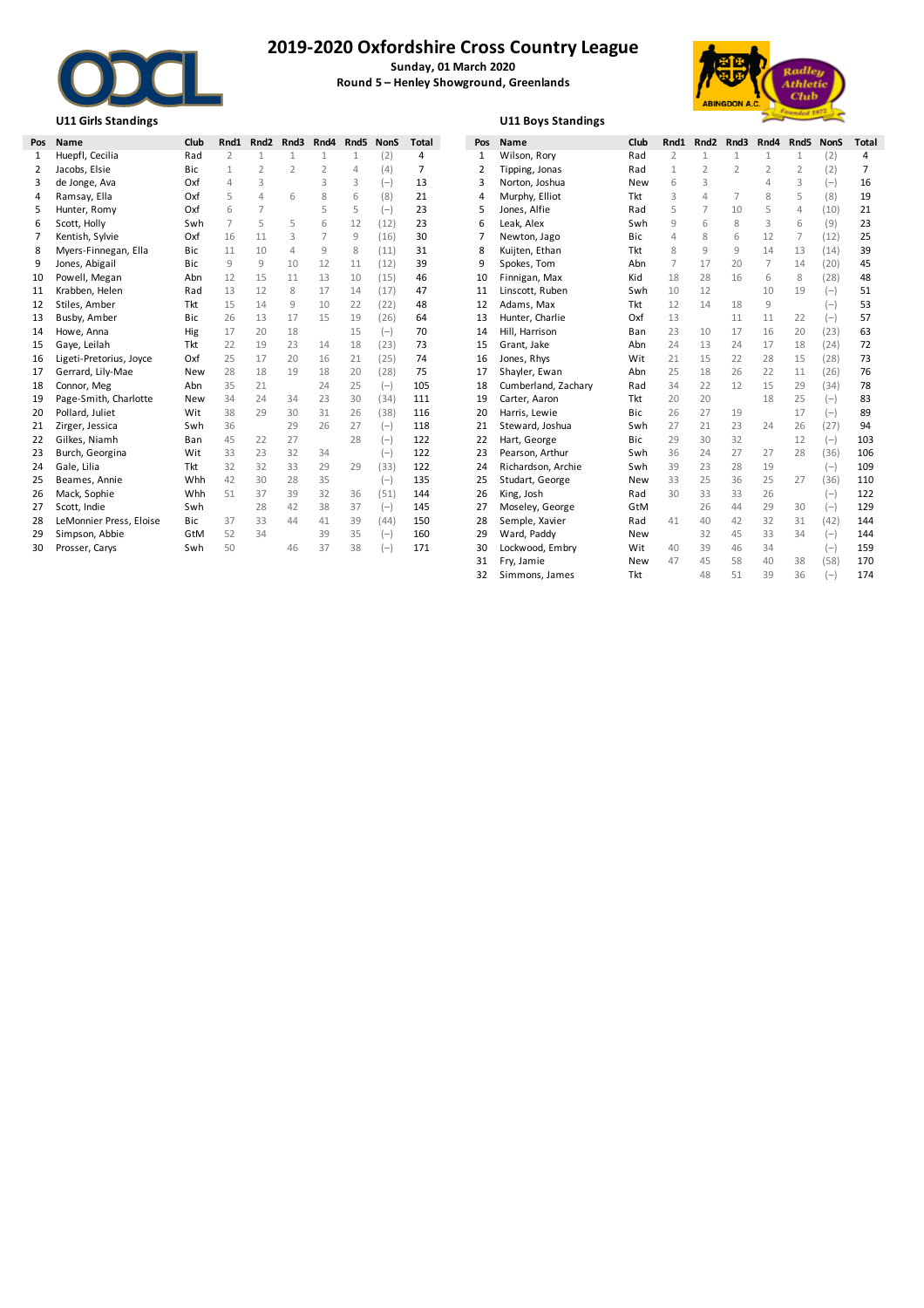

**Sunday, 01 March 2020 Round 5 – Henley Showground, Greenlands**



### **U13 Girls Standings U13 Boys Standings**

| Pos | <b>Name</b>           | Club | Rnd1           | Rnd <sub>2</sub> | Rnd3 |                | Rnd4 Rnd5      | <b>NonS</b> | Total | Pos            | <b>Name</b>            | Club | Rnd1           | Rnd <sub>2</sub> | Rnd3           | Rnd4 Rnd5      |                | <b>NonS</b> | Total |
|-----|-----------------------|------|----------------|------------------|------|----------------|----------------|-------------|-------|----------------|------------------------|------|----------------|------------------|----------------|----------------|----------------|-------------|-------|
| 1   | Martin, Isabelle      | Abn  | $\mathbf{1}$   | $\mathbf{1}$     | 1    |                | $\mathbf{1}$   | $(-)$       | 4     | 1              | Laird. Julian          | Oxf  | $\mathbf{1}$   | $\mathbf{1}$     | 1              | $\mathbf{1}$   |                | $(-$        | 4     |
| 2   | McGowan, Isla         | Ban  | $\overline{2}$ | 3                | 3    | $\overline{2}$ |                | $(-)$       | 10    | $\overline{2}$ | Bagot, James           | Swh  | $\overline{2}$ | $\overline{2}$   | $\overline{2}$ | $\overline{2}$ |                | $(-)$       | 8     |
| 3   | Powell, Evey          | Abn  | 3              | $\overline{4}$   | 4    | 3              | $\overline{2}$ | (4)         | 12    | 3              | Cumberland, Caspar     | Rad  | $\overline{4}$ | 5                | 4              | 6              | 6              | (6)         | 19    |
| 4   | Swaine, Khaya         | Swh  | $\overline{4}$ | 6                | 14   | 5              | 21             | (21)        | 29    | 4              | Stocker, Owen          | Bic  | 3              | 3                | 3              | 16             | 13             | (16)        | 22    |
| 5   | Channon, Emily        | Oxf  | 7              | 10               | 6    | 9              | $\overline{7}$ | (10)        | 29    | 5              | Mack, Richie           | Ban  | 11             | 9                | 11             | 7              | 4              | (11)        | 31    |
| 6   | Moore, Isabel         | New  | 9              | $\overline{7}$   |      | 8              | 6              | $(-)$       | 30    | 6              | Allen, Ralph           | Rad  | 12             |                  | 12             | 5              | $\overline{2}$ | $(-)$       | 31    |
| 7   | Carter, Payton        | Oxf  | 6              | 5                |      | 16             | 8              | $(-)$       | 35    | 7              | Shayler, William       | Wit  | 9              | 18               | 8              |                | 5              | $(-)$       | 40    |
| 8   | Bower, Cecelia        | Rad  | 10             | 8                | 9    | 22             | 15             | (22)        | 42    | 8              | Goodrich Jones, Peter  | Oxf  | 21             | 14               | 10             | 11             | 9              | (21)        | 44    |
| 9   | Betts, Emily          | Abn  | 16             | 12               | 7    | 14             | 13             | (16)        | 46    | 9              | Irving, Glenn          | Wit  | 15             | 10               | 15             | 14             | $\overline{7}$ | (15)        | 46    |
| 10  | Smith, Alanna         | Tkt  | 11             | 14               | 8    | 15             | 14             | (15)        | 47    | 10             | Morgan, Connor         | Abn  | 16             | 13               | 7              | 12             |                | $(-)$       | 48    |
| 11  | Blake, Elena          | Wit  | 14             |                  | 12   | 13             | 12             | $(-)$       | 51    | 11             | Staunton-Lamb, Stanley | Whh  |                | 16               | 16             | 9              | 10             | $(-)$       | 51    |
| 12  | Crawshaw, Mia         | Rad  | 12             | 13               | 11   |                | 19             | $(-)$       | 55    | 12             | Howse, Aston           | New  |                | 20               | 14             | 8              | 11             | $(-)$       | 53    |
| 13  | Sherwood, Martha      | Wit  | 13             | 17               |      | 12             | 18             | $(-)$       | 60    | 13             | Reynolds, Lewis        | Wit  |                | 12               | 17             | 17             | 8              | $(-)$       | 54    |
| 14  | Burgess, Katya        | New  | 21             | 16               |      | 19             | 20             | $(-)$       | 76    | 14             | Gardner, Sebastian     | Oxf  | 28             | 17               | 21             | 15             | 16             | (28)        | 69    |
| 15  | Dunn, Dominique       | Oxf  | 19             | 21               | 22   |                | 16             | $(-)$       | 78    | 15             | Lewis, Euan            | Oxf  | 23             |                  | 22             | 13             | 14             | $(-)$       | 72    |
| 16  | Lloyd, Megan          | Swh  | 18             | 24               |      | 23             | 26             | $(-)$       | 91    | 16             | Sherratt, Oliver       | Abn  | 27             |                  | 20             | 10             | 18             | $(-)$       | 75    |
| 17  | Greenaway, Cloe       | Hig  | 23             | 26               | 15   | 27             |                | $(-)$       | 91    | 17             | Dee, Kian              | Hig  | 19             | 21               |                | 26             | 17             | $(-)$       | 83    |
| 18  | Ryder, Bella          | Swh  | 22             | 25               | 16   | 29             |                | $(-)$       | 92    | 18             | Crosthwaite, George    | Rad  | 30             | 26               | 23             | 20             | 22             | (30)        | 91    |
| 19  | Thatcher, Eva         | GtM  | 48             | 34               | 18   | 24             | 24             | (48)        | 100   | 19             | Cripps, Charlie        | Rad  | 26             | 24               |                | 21             | 25             | $(-)$       | 96    |
| 20  | Prosser, Meredith     | Swh  | 43             | 28               | 17   | 36             | 22             | (43)        | 103   | 20             | Chekmazov, Ivan        | Tkt  | 31             | 22               |                | 22             | 23             | $(-)$       | 98    |
| 21  | Rands, Lottie         | Ban  | 32             |                  | 32   | 18             | 23             | $(-)$       | 105   | 21             | Torlage, Michael       | Rad  | 25             | 23               | 30             | 23             |                | $(-)$       | 101   |
| 22  | Wootten, Florence     | Oxf  | 25             | 27               | 26   | 28             |                | $(-)$       | 106   | 22             | Parry, Leo             | Ban  |                | 28               | 27             | 32             | 21             | $(-)$       | 108   |
| 23  | Jones, Bethany        | Wit  | 33             | 30               | 25   | 25             | 29             | (33)        | 109   | 23             | Jackson, Ben           | Oxf  | 41             | 30               | 26             | 27             | 26             | (41)        | 109   |
| 24  | Lancaster, Jessica    | Kid  | 37             | 32               | 21   | 34             | 30             | (37)        | 117   | 24             | Potts. William         | Oxf  | 29             | 25               | 28             | 30             | 28             | (30)        | 110   |
| 25  | Denne, Leila          | Ban  | 38             | 35               | 20   | 31             | 33             | (38)        | 119   | 25             | Charlton, Robert       | Bic  | 35             | 29               |                | 24             | 24             | $(-)$       | 112   |
| 26  | Mitchell, Isla        | Rad  | 39             | 29               |      | 26             | 28             | $(-)$       | 122   | 26             | Cann, Harry            | Oxf  | 45             | 32               | 32             | 28             | 27             | (45)        | 119   |
| 27  | Cookson, Macy         | Wit  | 47             | 38               | 23   | 33             | 35             | (47)        | 129   | 27             | Grantham, Calum        | Wit  |                | 31               | 37             | 29             | 30             | $(-)$       | 127   |
| 28  | Knight, Georgia       | New  | 51             | 40               | 24   | 32             | 34             | (51)        | 130   | 28             | Carroll, Oliver        | Tkt  |                | 35               | 34             | 33             | 29             | $(-)$       | 131   |
| 29  | Stockwell, Libby      | New  | 35             | 37               | 27   | 41             | 37             | (41)        | 136   | 29             | Welch, Matthew         | New  | 38             | 34               |                | 36             | 33             | $(-)$       | 141   |
| 30  | Fleet, Sophie         | Abn  | 53             | 39               | 30   | 37             | 32             | (53)        | 138   | 30             | Molina-Vazquez, Anubis | Swh  | 37             | 33               | 39             | 34             |                | $(-)$       | 143   |
| 31  | Burridge, Rosie       | Tkt  | 50             |                  | 38   | 30             | 27             | $(-)$       | 145   | 31             | Straughan, Benjamin    | Oxf  |                | 36               | 36             | 40             | 34             | $(-)$       | 146   |
| 32  | Baker, Madeleine      | Tkt  | 41             | 41               | 28   | 39             | 38             | (41)        | 146   | 32             | Widdows, Arthur        | Swh  | 42             | 38               | 44             | 35             | 32             | (44)        | 147   |
| 33  | Stockwell, Rosie      | New  | 45             | 47               | 29   | 42             | 39             | (47)        | 155   | 33             | Mack, James            | Whh  | 43             | 37               | 35             | 38             |                | $(-)$       | 153   |
| 34  | Myers-Finnegan, Megan | Bic  | 59             | 42               | 36   | 43             | 41             | (59)        | 162   | 34             | Pollard. Tom           | Wit  | 44             | 40               | 45             | 43             | 36             | (45)        | 163   |
| 35  | Fletton, Evie         | GtM  | 58             | 45               |      | 40             | 40             | $(-)$       | 183   | 35             | Hepworth, Jacob        | Wit  | 51             | 41               | 46             | 44             | 35             | (51)        | 166   |
| 36  | Mckinnon, Skye        | Wit  | 61             | 46               | 39   | 45             |                | $(-)$       | 191   | 36             | Taylor, Ryan           | Wit  | 53             | 42               |                | 46             | 37             | $(-)$       | 178   |

| Pos            | <b>Name</b>            | Club | Rnd1           | Rnd <sub>2</sub> | Rnd3           | Rnd4           | Rnd <sub>5</sub> | <b>NonS</b> | <b>Total</b> |
|----------------|------------------------|------|----------------|------------------|----------------|----------------|------------------|-------------|--------------|
| $\mathbf{1}$   | Laird, Julian          | Oxf  | 1              | $\mathbf{1}$     | 1              | 1              |                  | $(-)$       | 4            |
| $\overline{2}$ | Bagot, James           | Swh  | $\overline{2}$ | $\overline{2}$   | $\overline{2}$ | $\overline{2}$ |                  | $(-)$       | 8            |
| 3              | Cumberland, Caspar     | Rad  | 4              | 5                | 4              | 6              | 6                | (6)         | 19           |
| 4              | Stocker, Owen          | Bic  | 3              | 3                | 3              | 16             | 13               | (16)        | 22           |
| 5              | Mack, Richie           | Ban  | 11             | 9                | 11             | 7              | 4                | (11)        | 31           |
| 6              | Allen, Ralph           | Rad  | 12             |                  | 12             | 5              | $\overline{2}$   | $(-)$       | 31           |
| $\overline{7}$ | Shayler, William       | Wit  | 9              | 18               | 8              |                | 5                | $(-)$       | 40           |
| 8              | Goodrich Jones, Peter  | Oxf  | 21             | 14               | 10             | 11             | 9                | (21)        | 44           |
| 9              | Irving, Glenn          | Wit  | 15             | 10               | 15             | 14             | 7                | (15)        | 46           |
| 10             | Morgan, Connor         | Abn  | 16             | 13               | $\overline{7}$ | 12             |                  | $(-)$       | 48           |
| 11             | Staunton-Lamb, Stanley | Whh  |                | 16               | 16             | 9              | 10               | $(-)$       | 51           |
| 12             | Howse, Aston           | New  |                | 20               | 14             | 8              | 11               | $(-)$       | 53           |
| 13             | Reynolds, Lewis        | Wit  |                | 12               | 17             | 17             | 8                | $(-)$       | 54           |
| 14             | Gardner, Sebastian     | Oxf  | 28             | 17               | 21             | 15             | 16               | (28)        | 69           |
| 15             | Lewis, Euan            | Oxf  | 23             |                  | 22             | 13             | 14               | $(-)$       | 72           |
| 16             | Sherratt, Oliver       | Abn  | 27             |                  | 20             | 10             | 18               | $(-)$       | 75           |
| 17             | Dee, Kian              | Hig  | 19             | 21               |                | 26             | 17               | $(-)$       | 83           |
| 18             | Crosthwaite, George    | Rad  | 30             | 26               | 23             | 20             | 22               | (30)        | 91           |
| 19             | Cripps, Charlie        | Rad  | 26             | 24               |                | 21             | 25               | $(-)$       | 96           |
| 20             | Chekmazov, Ivan        | Tkt  | 31             | 22               |                | 22             | 23               | $(-)$       | 98           |
| 21             | Torlage, Michael       | Rad  | 25             | 23               | 30             | 23             |                  | $(-)$       | 101          |
| 22             | Parry, Leo             | Ban  |                | 28               | 27             | 32             | 21               | $(-)$       | 108          |
| 23             | Jackson, Ben           | Oxf  | 41             | 30               | 26             | 27             | 26               | (41)        | 109          |
| 24             | Potts, William         | Oxf  | 29             | 25               | 28             | 30             | 28               | (30)        | 110          |
| 25             | Charlton, Robert       | Bic  | 35             | 29               |                | 24             | 24               | $(-)$       | 112          |
| 26             | Cann, Harry            | Oxf  | 45             | 32               | 32             | 28             | 27               | (45)        | 119          |
| 27             | Grantham, Calum        | Wit  |                | 31               | 37             | 29             | 30               | $(-)$       | 127          |
| 28             | Carroll, Oliver        | Tkt  |                | 35               | 34             | 33             | 29               | $(-)$       | 131          |
| 29             | Welch, Matthew         | New  | 38             | 34               |                | 36             | 33               | $(-)$       | 141          |
| 30             | Molina-Vazquez, Anubis | Swh  | 37             | 33               | 39             | 34             |                  | $(-)$       | 143          |
| 31             | Straughan, Benjamin    | Oxf  |                | 36               | 36             | 40             | 34               | $(-)$       | 146          |
| 32             | Widdows, Arthur        | Swh  | 42             | 38               | 44             | 35             | 32               | (44)        | 147          |
| 33             | Mack, James            | Whh  | 43             | 37               | 35             | 38             |                  | $(-)$       | 153          |
| 34             | Pollard, Tom           | Wit  | 44             | 40               | 45             | 43             | 36               | (45)        | 163          |
| 35             | Hepworth, Jacob        | Wit  | 51             | 41               | 46             | 44             | 35               | (51)        | 166          |
| 36             | Taylor, Ryan           | Wit  | 53             | 42               |                | 46             | 37               | $(-)$       | 178          |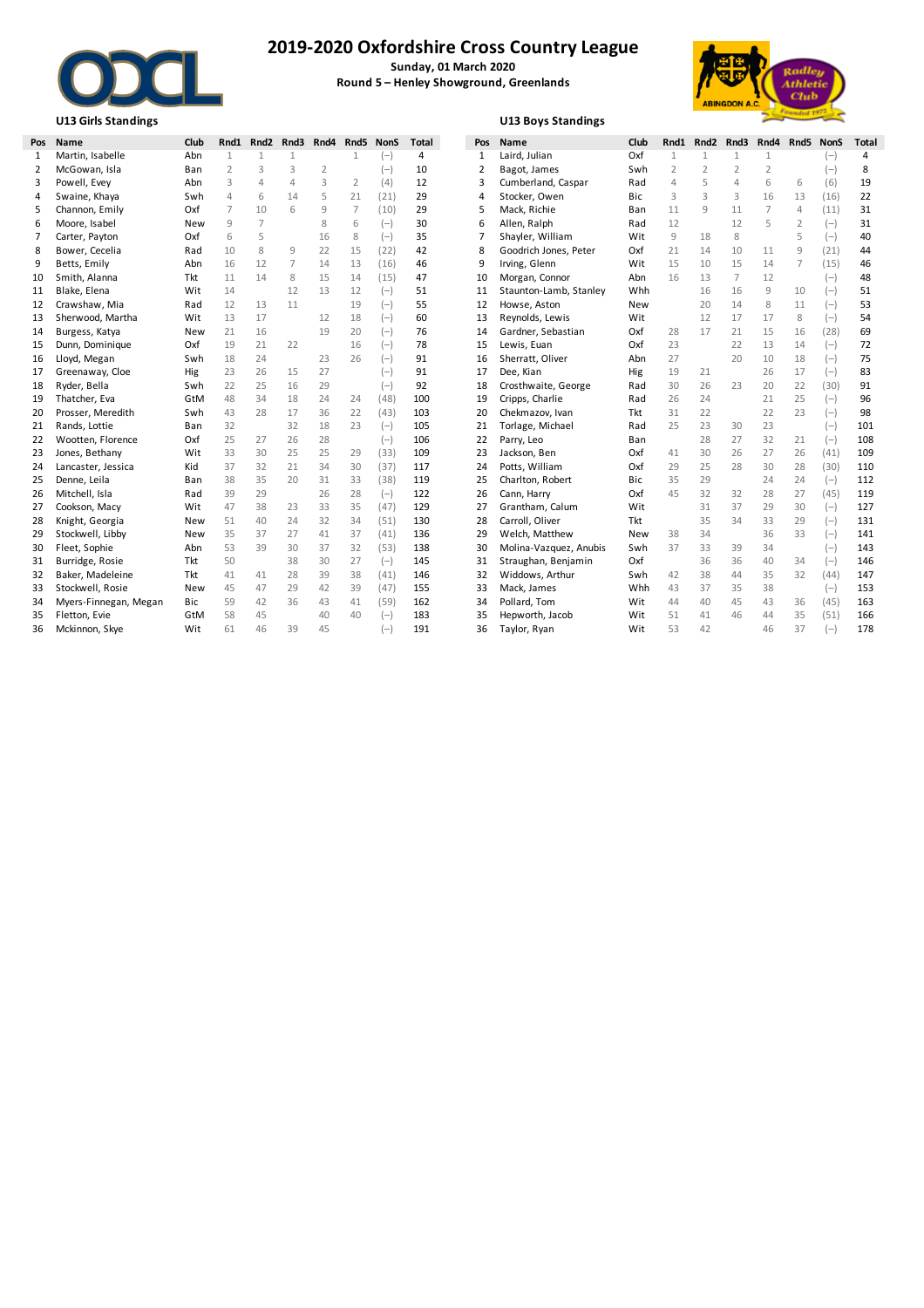

**Sunday, 01 March 2020 Round 5 – Henley Showground, Greenlands**



### **U15 Girls Standings U15 Boys Standings**

| <b>Name</b>         | <b>Club</b> | Rnd1 |    | Rnd3 | Rnd4 |    | <b>NonS</b> | Total |    | <b>Name</b>         | <b>Club</b> | Rnd1 | Rnd <sub>2</sub> | Rnd3 | Rnd4 | Rnd <sub>5</sub> | NonS  | Total |
|---------------------|-------------|------|----|------|------|----|-------------|-------|----|---------------------|-------------|------|------------------|------|------|------------------|-------|-------|
| Dee, Kiya           | Hig         |      |    |      |      |    |             | 4     |    | James, Johnny       | Rad         |      |                  |      |      |                  | (2)   | 4     |
| Martin, Olivia      | Abn         |      | 3  |      |      |    | $\sim$      | 8     |    | d'Arcy, William     | Rad         |      |                  |      |      |                  | (7)   |       |
| Dee, Taya           | Hig         | 4    |    |      | 4    |    | $(-)$       | 15    | 3  | Sims, Benjamin      | Oxf         |      | 8                | 4    | ×    |                  | (8)   | 12    |
| Westbrook, Tilly    | Abn         |      |    |      |      |    | $(-1)$      | 15    | 4  | Hart. Fletcher      | Swh         |      | 3                |      | 4    |                  | $(-)$ | 14    |
| Jolliffe, Anna      | Bic         | 8    | 6  |      | 5    |    | (8)         | 17    |    | Miell-Ingram, Quinn | Rad         |      | $\Delta$         | 3    | 5    | 6                | (6)   | 17    |
| Lainchbury, Tilly   | Ban         | 6.   |    |      |      |    |             | 22    | 6  | Clark, Toby         | Tkt         | 10   | 9                |      | 9    | 8                | $(-)$ | 36    |
| Gale, Annelise      | Tkt         | 14   | 8  | 6    |      |    | $(-)$       | 35    |    | Jacobs. Matthew     | Whh         | 14   |                  | 6    | 8    | 11               | $(-)$ | 39    |
| Denne, Lottie       | Ban         | 16   | 12 | 8    | 13   | 8  | (16)        | 41    | 8  | Cripps, Thomas      | Rad         | 15   | 15               | 12   | 12   | 21               | (21)  | 54    |
| Kallos, Alexandra   | Rad         | 15   | 10 |      |      | 11 | $(-)$       | 47    | 9  | Staunton-Lamb, Burt | Whh         | 25   |                  | 11   |      | 14               | (25   | 59    |
| Sherwood, Lily      | Wit         | 24   | 14 |      | 19   | 15 | $(-1)$      | 72    | 10 | Bower, Freddie      | Rad         | 18   | 11               | 15   | 20   | 18               | (20)  | 62    |
| Tucker, Emily       | Tkt         | 18   |    | 16   | 21   | 17 | $(-)$       | 72    | 11 | Howe. Dillon        | Hig         | 20   | 19               | 14   |      | 16               | $(-)$ | 69    |
| Shayler, Grace      | Wit         | 23   |    | 12   | 20   | 18 | $(-)$       | 73    | 12 | Jones, Timothy      | Bic         | 23   | 14               | 16   | 19   |                  | $(-)$ | 72    |
| Ryder, Josie        | Swh         | 22   | 15 |      | 24   | 19 | (24)        | 73    | 13 | Groves, Ben         | Bic         | 24   | 18               | 18   | 21   | 22               | (24)  | 79    |
| Banwell-Moore, Evie | Swh         |      | 16 | 18   | 25   | 20 | $(-)$       | 79    | 14 | Chester, Rowan      | New         | 30   | 25               | 20   | 23   |                  | $(-)$ | 98    |
|                     |             |      |    |      | Rnd2 |    | Rnd5        |       |    |                     | Pos         |      |                  |      |      |                  |       |       |

| Pos          | <b>Name</b>         | Club | Rnd1           | Rnd <sub>2</sub> | Rnd3           | Rnd4         | Rnd5           | <b>NonS</b>       | Tota |
|--------------|---------------------|------|----------------|------------------|----------------|--------------|----------------|-------------------|------|
| $\mathbf{1}$ | James, Johnny       | Rad  | 1              | 1                | 1              | 2            | 1              | (2)               | 4    |
| 2            | d'Arcy, William     | Rad  | 7              | $\overline{2}$   | $\overline{2}$ | $\mathbf{1}$ | $\overline{2}$ | (7)               | 7    |
| 3            | Sims, Benjamin      | Oxf  | $\overline{2}$ | 8                | 4              | 3            | 3              | (8)               | 12   |
| 4            | Hart, Fletcher      | Swh  | 3              | 3                |                | 4            | 4              | $\left( -\right)$ | 14   |
| 5            | Miell-Ingram, Quinn | Rad  | 5              | $\overline{4}$   | 3              | 5            | 6              | (6)               | 17   |
| 6            | Clark, Toby         | Tkt  | 10             | 9                |                | 9            | 8              | $\left( -\right)$ | 36   |
| 7            | Jacobs, Matthew     | Whh  | 14             |                  | 6              | 8            | 11             | $(-)$             | 39   |
| 8            | Cripps, Thomas      | Rad  | 15             | 15               | 12             | 12           | 21             | (21)              | 54   |
| 9            | Staunton-Lamb, Burt | Whh  | 25             | 17               | 11             | 17           | 14             | (25)              | 59   |
| 10           | Bower, Freddie      | Rad  | 18             | 11               | 15             | 20           | 18             | (20)              | 62   |
| 11           | Howe, Dillon        | Hig  | 20             | 19               | 14             |              | 16             | $(-)$             | 69   |
| 12           | Jones, Timothy      | Bic  | 23             | 14               | 16             | 19           |                | $\left( -\right)$ | 72   |
| 13           | Groves, Ben         | Bic  | 24             | 18               | 18             | 21           | 22             | (24)              | 79   |
| 14           | Chester, Rowan      | New  | 30             | 25               | 20             | 23           |                | $\left( -\right)$ | 98   |
| 15           | Coles, Kieran       | Ban  | 34             | 20               | 22             |              | 23             | $\left( -\right)$ | 99   |
| 16           | Taylor, Miles       | Ban  | 36             | 27               | 21             | 25           |                | —)                | 109  |

### **U17 Girls Standings U17 Boys Standings**

|   | Pos Name           | Club | Rnd1 | Rnd2 | Rnd3 | Rnd4 | Rnd5 NonS |       | Total | Pos | Name                 | Club | Rnd1 | Rnd2 | Rnd3 | Rnd4 | Rnd5 | NonS   | Total |
|---|--------------------|------|------|------|------|------|-----------|-------|-------|-----|----------------------|------|------|------|------|------|------|--------|-------|
|   | Bedlington, Mieke  | Abn  |      |      |      |      |           |       |       |     | Miell-Ingram, Rowan  | Rad  |      |      |      |      |      |        | -6    |
|   | Halfhead, Georgina | Abn  |      |      |      |      |           | $-1$  |       |     | Cumberland, Benjamin | Rad  |      |      |      |      |      | $\sim$ |       |
|   | Darwent, Beth      | Abn  |      |      |      |      |           |       |       |     | Jinks, Hugo          | Bic  |      |      |      |      |      |        | 14    |
| 4 | Jewell, Hermione   | Rad  |      |      |      |      |           | (9)   |       |     | Jolliffe, Edward     | Bic  |      |      |      |      |      | $(-)$  |       |
|   | Dennis, Amber      | Swh  |      |      |      |      |           | $(-)$ | 38    |     | Francis, Kie         | Abn  |      |      |      |      |      | (8)    | 26    |
|   | Speck, Georgie     | Ban  |      |      |      |      |           | $(-)$ | -39   |     | Hogger, Drew         | Oxf  |      |      |      |      |      | (16)   |       |

|    | 'os Name           | <b>Club</b> | Rnd1 | Rnd <sub>2</sub> | Rnd3 | Rnd4 | Rnd5 | <b>NonS</b> | Total | Pos | Name                 | <b>Club</b> | Rnd1 | Rnd2 | Rnd3 | Rnd4 | Rnd5 | <b>NonS</b>        | Total |
|----|--------------------|-------------|------|------------------|------|------|------|-------------|-------|-----|----------------------|-------------|------|------|------|------|------|--------------------|-------|
|    | Bedlington, Mieke  | Abn         |      |                  |      |      |      | 3)          |       |     | Miell-Ingram, Rowan  | Rad         |      |      |      |      |      | (3)                | 6     |
|    | Halfhead, Georgina | Abn         |      |                  |      |      |      | -1          | 9     |     | Cumberland, Benjamin | Rad         |      |      |      | 3    | 3    | $(-)$              | 9     |
| 3. | Darwent, Beth      | Abn         |      | 4                | 3    | 4    | 3    | 7)          | 14    | 3   | Jinks, Hugo          | Bic         |      |      |      |      | 4    | (7)                | 14    |
| 4  | Jewell, Hermione   | Rad         | 9    | 9                | 4    | Ь    | 9    | (9)         | 27    | 4   | Jolliffe, Edward     | Bic         | 9    | 4    |      |      |      | (一)                | 23    |
| 5. | Dennis, Amber      | Swh         | 16   | 8                | 6    | 8    |      | (一)         | 38    | 5   | Francis, Kie         | Abn         | 8    |      | b    | 6    |      | (8)                | 26    |
| 6  | Speck, Georgie     | Ban         | 15   | 10               | 8    |      | 6    | $(-)$       | 39    | 6   | Hogger, Drew         | Oxf         | 16   | 8    | 8    |      | b    | (16)               | 27    |
|    |                    |             |      |                  |      |      |      |             |       |     | Mould, Isaac         | Swh         |      | 12   | 11   | 10   | 8    | $(-)$              | 41    |
|    |                    |             |      |                  |      |      |      |             |       | 8   | Bushby, Louis        | Ban         | 14   |      |      |      | 12   | $(-)$              | 44    |
|    |                    |             |      |                  |      |      |      |             |       | 9   | Worfolk, Samuel      | Bic         | 19   | 10   |      |      | 9    | $(-)$              | 49    |
|    |                    |             |      |                  |      |      |      |             |       | 10  | White, Reuben        | Whh         | 20   | 16   | 12   | 13   | 11   | (20)               | 52    |
|    |                    |             |      |                  |      |      |      |             |       | 11  | Gilbert. Ethan       | Rad         | 23   |      | 18   | 15   | 13   | $(-)$              | 69    |
|    |                    |             |      |                  |      |      |      |             |       | 12  | Washbrook, Eddie     | Abn         | 26   | 15   |      | 16   | 14   | $(-)$              | 71    |
|    |                    |             |      |                  |      |      |      |             |       | 13  | Black, Harrison      | Swh         | 24   | 18   | 14   | 18   |      | $\left  - \right $ | 74    |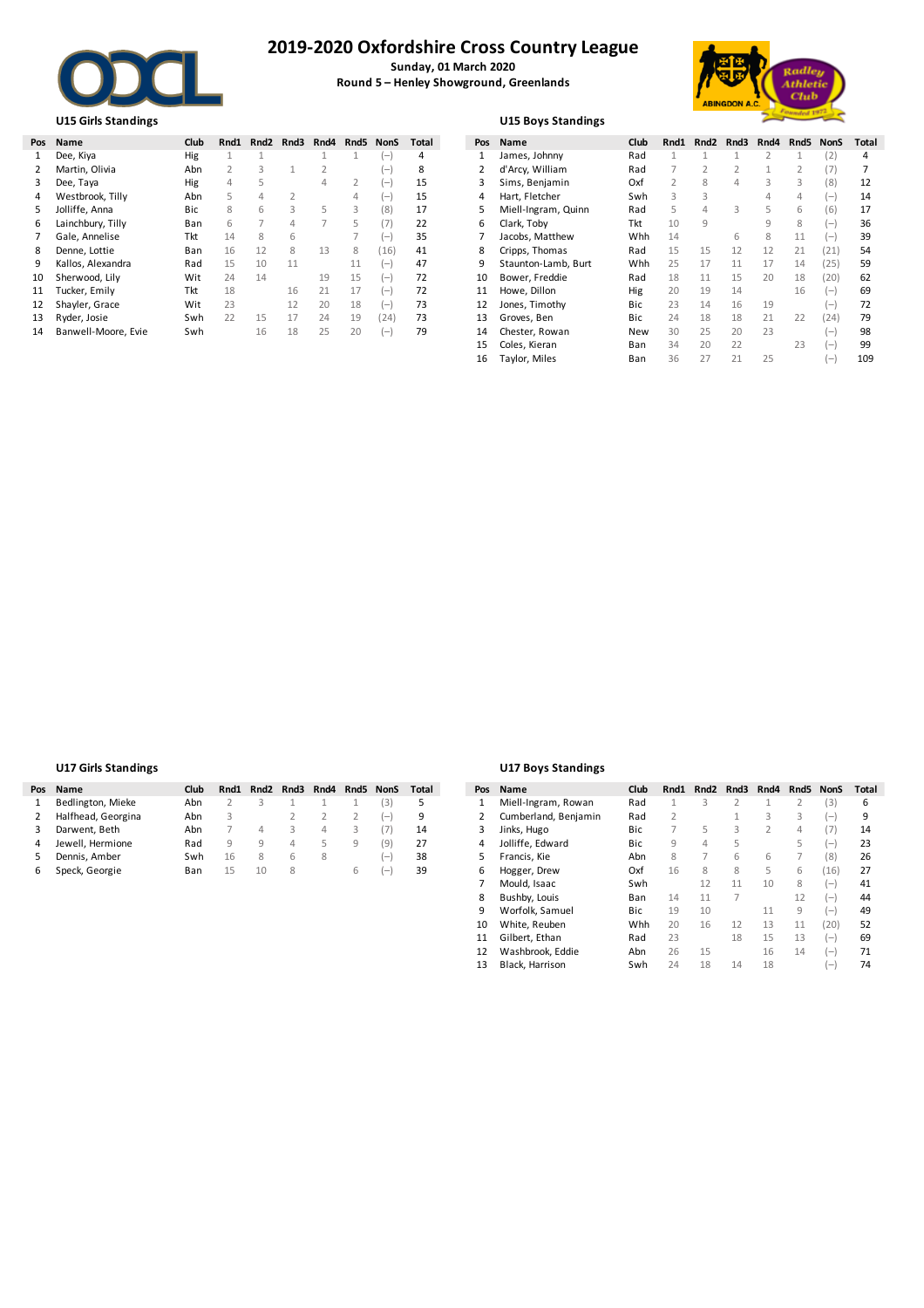

**Sunday, 01 March 2020 Round 5 – Henley Showground, Greenlands**



### **U20 Women Standings U20 Men Standings**

| Pos | <b>Name</b>          | <b>Club</b> | Rnd1      | Rnd <sub>2</sub> | Rnd3 Rnd4 | Rnd5 | <b>NonS</b> | <b>Total</b> | Pos | <b>Name</b>    | <b>Club</b> | Rnd1 | Rnd2 | Rnd3 | Rnd4 Rnd5 | <b>NonS</b> | Total |
|-----|----------------------|-------------|-----------|------------------|-----------|------|-------------|--------------|-----|----------------|-------------|------|------|------|-----------|-------------|-------|
|     | Rycroft, Lucy        | Whh         | 2 1 1 1 1 |                  |           |      | (2)         |              |     | Goodwin, Jack  | Kid         |      |      | 2 2  |           | $(3)$ 7     |       |
|     | Burton, Rachel       | Rad         |           |                  |           |      | (5)         |              |     | Pierce. Ethan  | Swh         |      |      |      |           | $(-)$       | 14    |
|     | Miell-Ingram, Cassia | Rad         |           |                  |           |      |             |              |     | Copping, Otto  | OxB         |      |      |      |           |             | 16    |
|     |                      |             |           |                  |           |      |             |              |     | Educação Luica | AAIB        |      |      |      |           | (0)         | ົາາ   |

| <b>Name</b>   | Club | Rnd1 |   |   |                                   |    |                          | Total               |
|---------------|------|------|---|---|-----------------------------------|----|--------------------------|---------------------|
| Goodwin, Jack | Kid  | 3    |   |   |                                   |    | (3)                      |                     |
| Pierce, Ethan | Swh  |      | 4 | 3 |                                   | 5  | $\left( -\right)$        | 14                  |
| Copping, Otto | OxB  |      | 3 | 6 |                                   | 6  | $\left( -\right)$        | 16                  |
| Edwards, Luke | Wit  | b    | ь | 8 | 3                                 |    | (8)                      | 22                  |
| McIntyre, Ben | Swh  |      | 8 | 7 |                                   | 8  | $-$                      | 30                  |
| Lavender, Tom | Abn  | 9    |   | 9 | Ь                                 | 10 | $\overline{\phantom{a}}$ | 33                  |
|               |      |      |   |   | Rnd <sub>2</sub> Rnd <sub>3</sub> |    | Rnd4                     | Rnd5<br><b>NonS</b> |

## **Senior Women Standings Senior Men Standings**

| <b>Pos</b> | <b>Name</b>        | Club       | Rnd1         | Rnd <sub>2</sub> | Rnd3           | Rnd4           | Rnd <sub>5</sub> | <b>NonS</b> | Total | Pos            | <b>Name</b>             | Club       | Rnd1     | Rnd <sub>2</sub> | Rnd3           | Rnd4           | Rnd5 NonS |       | Tota |
|------------|--------------------|------------|--------------|------------------|----------------|----------------|------------------|-------------|-------|----------------|-------------------------|------------|----------|------------------|----------------|----------------|-----------|-------|------|
|            | Lloyd, Sophie      | Whh        |              |                  |                | $\overline{2}$ |                  | (2)         |       |                | Byrne, Simon            | Swh        | 3        |                  | $\mathcal{R}$  | ς              |           | (3)   | 10   |
| 2          | Browne, Roisin     | Chw        | $\mathbf{1}$ | $\mathbf{1}$     | $\overline{2}$ | 3              |                  | $(-)$       | 7     | $\overline{2}$ | Miell-Ingram, Alexander | Rad        | 6        | 4                | $\overline{2}$ | $\overline{2}$ | 5         | (6)   | 13   |
|            | Duxbury, Rebecca   | <b>OTC</b> | 3            | 3                | 3              | 1              | 1                | (3)         | 8     | 3              | Chessell, Courtenay     | Swh        | 8        | 3                | $\Delta$       | Δ              | 3         | (8)   | 14   |
|            | Hodgson, Becky     | Whh        | 4            | $\Delta$         | 5              | 6              | $\overline{4}$   | (6)         | 17    | 4              | Craggs, James           | New        | $\Delta$ | 5                | 5              | 6              |           | $(-)$ | 20   |
|            | Creak, Chelsea     | Kid        | 7            | 9                | 6              | 4              | 3                | (9)         | 20    | 5              | Upton, Sam              | Wit        | 15       |                  | 6              | 5              | 4         | (15)  | 22   |
| 6          | Haley, Emma        | Rad        |              | $\mathsf{R}$     | 8              | 9              | 9                | $(-)$       | 34    | 6              | Byrne. Luke             | Swh        | 10       | 8                | 8              | 9              | 14        | (14)  | 35   |
|            | McLoughlin, Emily  | Did        | 9            |                  | 13             | 11             | 6                | $(-)$       | 39    |                | Watanabe, Shun          | Oxf        | 28       | 11               | 9              | 10             | 7         | (28)  | 37   |
|            | Allen. Donna       | Hkn        | 10           | 13               | 10             | 20             | 10               | (20)        | 43    |                | Lock, Matthew           | Wit        | 16       | 10               | 10             | 12             | 12        | (16)  | 44   |
|            | Davies, Rosie      | Abn        | 12           | 14               | 12             | 16             | 8                | (16)        | 46    | 9              | Briscoe, Alex           | Whh        | 23       | 13               | 16             | 13             | 9         | (23)  | 51   |
| 10         | Power, Susie       | Hed        | 16           | 16               | 18             | 14             | 13               | (18)        | 59    | 10             | Lines, Ben              | Swh        | 20       | 15               | 13             | 14             | 13        | (20)  | 55   |
| 11         | Downie, Rebecca    | New        | 14           | 21               | 21             | 15             | 14               | (21)        | 64    | 11             | Weeks. David            | New        |          | 16               | 20             | 17             | 16        | $(-)$ | 69   |
| 12         | Bettley, Alexandra | New        | 24           | 20               | 19             | 17             | 11               | (24)        | 67    | 12             | Wheeler, Michael        | New        | 12       |                  | 11             | 20             | 34        | $(-)$ | 77   |
| 13         | Van Zyl, Imogen    | <b>OTC</b> |              | 15               | 20             | 19             | 17               | $(-)$       | 71    | 13             | Robbins, Michael        | New        | 27       | 17               | 12             | 27             |           | $(-)$ | 83   |
| 14         | Hewlett, Jade      | Wit        | 25           | 19               | 17             | 13             |                  | $(-)$       | 74    | 14             | Elsmere, Stephen        | New        | 22       | 25               | 26             | 19             | 33        | (33)  | 92   |
| 15         | Corby, Anna        | Hed        | 17           |                  | 24             | 21             | 12               | $(-)$       | 74    | 15             | Lumley, Christopher     | Alc        | 33       | 12               | 22             | 25             |           | $(-)$ | 92   |
| 16         | Myhill, Emily      | Hed        | 29           |                  | 28             | 25             | 20               | $(-)$       | 102   | 16             | Anderton, Daniel        | <b>OTC</b> |          | 32               | 24             | 23             | 17        | $(-)$ | 96   |
| 17         | Evins. Rebecca     | Eyn        | 21           | 26               | 29             | 27             |                  | $(-)$       | 103   | 17             | Fulford, Andrew         | Swh        | 34       | 18               | 21             | 35             | 25        | (35)  | 98   |
| 18         | Dunn, Lucy         | Wds        | 32           | 28               |                | 31             | 22               | $(-)$       | 113   | 18             | Jackson, George         | <b>BTC</b> | 43       | 30               | 28             | 26             | 26        | (43)  | 110  |
| 19         | Bellamy, Victoria  | <b>OTC</b> |              | 31               | 31             | 26             | 25               | $(-)$       | 113   | 19             | Bagnall, Jamie          | Alc        | 26       | 21               | 33             | 32             |           | $(-)$ | 112  |
| 20         | Mathers, Laura     | <b>BTC</b> | 38           | 35               | 30             |                | 23               | $(-)$       | 126   | 20             | Murphy, Phil            | Tkt        | 36       | 31               | 51             | 22             | 23        | (51)  | 112  |
| 21         | Bagnall, Martha    | Chw        | 46           |                  | 35             | 34             | 31               | $(-)$       | 146   | 21             | Suggate, Mike           | Did        | 38       | 19               |                | 33             | 31        | $(-)$ | 121  |
| 22         | Bowyer, Harriet    | <b>OTC</b> |              | 36               | 45             | 38             | 27               | $(-)$       | 146   | 22             | Young, Stephen          | Wit        | 25       | 42               | 30             | 34             | 43        | (43)  | 131  |
| 23         | Dahlsjo, Cecilia   | Eyn        | 54           | 44               | 48             | 30             | 28               | (54)        | 150   | 23             | Gerrard, Bernie         | New        | 65       | 36               | 38             | 28             | 40        | (65)  | 142  |
| 24         | McDonald, Katie    | OTC.       | 49           |                  | 38             | 36             | 30               | $(-)$       | 153   | 24             | Birkbeck, Elliot        | Rad        | 41       | 34               | 35             |                | 39        | $(-)$ | 149  |
| 25         | Beesley, Clare     | Kid        | 40           | 39               | 50             | 41             |                  | $(-)$       | 170   | 25             | Bayliss, Adam           | Oxf        | 44       | 37               | 34             | 37             |           | $(-)$ | 152  |
| 26         | Gerlach, Alice     | <b>HwH</b> | 53           |                  | 51             | 39             | 38               | $(-)$       | 181   | 26             | Jell, Simon             | Swh        | 39       |                  | 31             | 45             | 38        | $(-)$ | 153  |
| 27         | Helmetag, Erica    | <b>Hkn</b> | 56           | 41               | 55             | 35             |                  | $(-)$       | 187   | 27             | Wickens, Ben            | New        | 46       | 29               |                | 42             | 37        | $(-)$ | 154  |
| 28         | Simpson, Sharon    | <b>OTC</b> | 60           | 43               | 53             | 40             |                  | $(-)$       | 196   | 28             | Bates, Joe              | Did        |          | 54               | 43             | 36             | 29        | $(-)$ | 162  |
| 29         | Davies, Kathleen   | Alc        | 72           | 51               | 64             | 45             | 43               | (72)        | 203   | 29             | Jones, Berwyn           | Kid        | 45       | 51               | 40             |                | 36        | $(-)$ | 172  |
| 30         | Heaney, Annabel    | Chw        | 55           | 45               | 62             | 43             |                  | (—)         | 205   | 30             | Cripps, Richard         | BTC.       | 37       | 68               | 46             | 49             | 47        | (68)  | 179  |

| Pos            | Name               | Club       | Rnd1           | Rnd <sub>2</sub> | Rnd3           | Rnd4           | Rnd5           | <b>NonS</b> | Total          | Pos            | Name                              | Club       | Rnd1           | Rnd <sub>2</sub> | Rnd3           | Rnd4           | Rnd5           | <b>NonS</b>    | <b>Total</b> |
|----------------|--------------------|------------|----------------|------------------|----------------|----------------|----------------|-------------|----------------|----------------|-----------------------------------|------------|----------------|------------------|----------------|----------------|----------------|----------------|--------------|
| 1              | Lloyd, Sophie      | Whh        | $\overline{2}$ | $\overline{2}$   | 1              | 2              | $\overline{2}$ | (2)         | 7              | $\mathbf 1$    | Byrne, Simon                      | Swh        | 3              | $\overline{2}$   | 3              | 3              | $\overline{2}$ | (3)            | 10           |
| $\overline{2}$ | Browne, Roisin     | Chw        | $1\,$          | $\,1\,$          | $\overline{2}$ | 3              |                | $(-)$       | $\overline{7}$ | $\overline{2}$ | Miell-Ingram, Alexander           | Rad        | 6              | $\overline{4}$   | $\overline{2}$ | $\overline{2}$ | 5              | (6)            | 13           |
| 3              | Duxbury, Rebecca   | <b>OTC</b> | 3              | 3                | 3              | $\,1\,$        | $\mathbf 1$    | (3)         | 8              | $\overline{3}$ | Chessell, Courtenay               | Swh        | 8              | 3                | $\overline{4}$ | 4              | 3              | (8)            | 14           |
| 4              | Hodgson, Becky     | Whh        | 4              | $\overline{4}$   | 5              | 6              | $\overline{4}$ | (6)         | 17             | 4              | Craggs, James                     | New        | $\overline{4}$ | 5                | 5              | 6              |                | $(-)$          | 20           |
| 5              | Creak, Chelsea     | Kid        | 7              | $\mathcal G$     | 6              | $\overline{4}$ | 3              | (9)         | 20             | 5              | Upton, Sam                        | Wit        | 15             | 7                | 6              | 5              | 4              | (15)           | 22           |
| 6              | Haley, Emma        | Rad        |                | 8                | 8              | 9              | 9              | $(-)$       | 34             | 6              | Byrne, Luke                       | Swh        | 10             | $\,$ 8 $\,$      | $\,$ 8 $\,$    | $\overline{9}$ | 14             | (14)           | 35           |
| 7              | McLoughlin, Emily  | Did        | 9              |                  | 13             | 11             | 6              | $(-)$       | 39             | $\overline{7}$ | Watanabe, Shun                    | Oxf        | 28             | 11               | 9              | 10             | $\overline{7}$ | (28)           | 37           |
| 8              | Allen, Donna       | Hkn        | 10             | 13               | 10             | 20             | 10             | (20)        | 43             | 8              | Lock, Matthew                     | Wit        | 16             | 10               | 10             | 12             | 12             | (16)           | 44           |
| 9              | Davies, Rosie      | Abn        | 12             | 14               | 12             | 16             | 8              | (16)        | 46             | 9              | Briscoe, Alex                     | Whh        | 23             | 13               | 16             | 13             | 9              | (23)           | 51           |
| 10             | Power, Susie       | Hed        | 16             | 16               | 18             | 14             | 13             | (18)        | 59             | 10             | Lines, Ben                        | Swh        | 20             | 15               | 13             | 14             | 13             | (20)           | 55           |
| 11             | Downie, Rebecca    | New        | 14             | 21               | 21             | 15             | 14             | (21)        | 64             | 11             | Weeks, David                      | New        |                | 16               | 20             | 17             | 16             | $(-)$          | 69           |
| 12             | Bettley, Alexandra | New        | 24             | 20               | 19             | 17             | 11             | (24)        | 67             | 12             | Wheeler, Michael                  | New        | 12             |                  | 11             | 20             | 34             | $(-)$          | 77           |
| 13             | Van Zyl, Imogen    | <b>OTC</b> |                | 15               | 20             | 19             | 17             | $(-)$       | 71             | 13             | Robbins, Michael                  | New        | 27             | 17               | 12             | 27             |                | $(-)$          | 83           |
| 14             | Hewlett, Jade      | Wit        | 25             | 19               | 17             | 13             |                | $(-)$       | 74             | 14             | Elsmere, Stephen                  | New        | 22             | 25               | 26             | 19             | 33             | (33)           | 92           |
| 15             | Corby, Anna        | Hed        | 17             |                  | 24             | 21             | 12             | $(-)$       | 74             | 15             | Lumley, Christopher               | Alc        | 33             | 12               | 22             | 25             |                | $(-)$          | 92           |
| 16             | Myhill, Emily      | Hed        | 29             |                  | 28             | 25             | 20             | $(-)$       | 102            | 16             | Anderton, Daniel                  | <b>OTC</b> |                | 32               | 24             | 23             | 17             | $(-)$          | 96           |
| 17             | Evins, Rebecca     | Eyn        | 21             | 26               | 29             | 27             |                | $(-)$       | 103            | 17             | Fulford, Andrew                   | Swh        | 34             | 18               | 21             | 35             | 25             | (35)           | 98           |
| 18             | Dunn, Lucy         | Wds        | 32             | 28               |                | 31             | 22             | $(-)$       | 113            | 18             | Jackson, George                   | <b>BTC</b> | 43             | 30               | 28             | 26             | 26             | (43)           | 110          |
| 19             | Bellamy, Victoria  | <b>OTC</b> |                | 31               | 31             | 26             | 25             | $(-)$       | 113            | 19             | Bagnall, Jamie                    | Alc        | 26             | 21               | 33             | 32             |                | $(-)$          | 112          |
| 20             | Mathers, Laura     | <b>BTC</b> | 38             | 35               | 30             |                | 23             | $(-)$       | 126            | 20             | Murphy, Phil                      | Tkt        | 36             | 31               | 51             | 22             | 23             | (51)           | 112          |
| 21             | Bagnall, Martha    | Chw        | 46             |                  | 35             | 34             | 31             | $(-)$       | 146            | 21             | Suggate, Mike                     | Did        | 38             | 19               |                | 33             | 31             | $(-)$          | 121          |
| 22             | Bowyer, Harriet    | <b>OTC</b> |                | 36               | 45             | 38             | 27             | $(-)$       | 146            | 22             | Young, Stephen                    | Wit        | 25             | 42               | 30             | 34             | 43             | (43)           | 131          |
| 23             | Dahlsjo, Cecilia   | Eyn        | 54             | 44               | 48             | 30             | 28             | (54)        | 150            | 23             | Gerrard, Bernie                   | New        | 65             | 36               | 38             | 28             | 40             | (65)           | 142          |
| 24             | McDonald, Katie    | <b>OTC</b> | 49             |                  | 38             | 36             | 30             | $(-)$       | 153            | 24             | Birkbeck, Elliot                  | Rad        | 41             | 34               | 35             |                | 39             | $(-)$          | 149          |
| 25             | Beesley, Clare     | Kid        | 40             | 39               | 50             | 41             |                | $(-)$       | 170            | 25             | Bayliss, Adam                     | Oxf        | 44             | 37               | 34             | 37             |                | $(-)$          | 152          |
| 26             | Gerlach, Alice     | <b>HwH</b> | 53             |                  | 51             | 39             | 38             | $(-)$       | 181            | 26             | Jell, Simon                       | Swh        | 39             |                  | 31             | 45             | 38             | $(-)$          | 153          |
| 27             | Helmetag, Erica    | Hkn        | 56             | 41               | 55             | 35             |                | $(-)$       | 187            | 27             | Wickens, Ben                      | New        | 46             | 29               |                | 42             | 37             | $(-)$          | 154          |
| 28             | Simpson, Sharon    | <b>OTC</b> | 60             | 43               | 53             | 40             |                | $(-)$       | 196            | 28             | Bates, Joe                        | Did        |                | 54               | 43             | 36             | 29             | $(-)$          | 162          |
| 29             | Davies, Kathleen   | Alc        | 72             | 51               | 64             | 45             | 43             | (72)        | 203            | 29             | Jones, Berwyn                     | Kid        | 45             | 51               | 40             |                | 36             | $(-)$          | 172          |
| 30             | Heaney, Annabel    | Chw        | 55             | 45               | 62             | 43             |                | $(-)$       | 205            | 30             | Cripps, Richard                   | <b>BTC</b> | 37             | 68               | 46             | 49             | 47             | (68)           | 179          |
|                |                    |            |                |                  |                |                |                |             |                | 31             | Walker, Martin                    | Abn        | 56             | 49               | 44             | 46             | 45             | (56)           | 184          |
|                |                    |            |                |                  |                |                |                |             |                | 32             | White, Nathan                     | Swh        | 58             | 44               |                | 39             | 52             | $(-)$          | 193          |
|                |                    |            |                |                  |                |                |                |             |                | 33             | Reynolds, Sebastian               | Oxf        | 54             | 53               | 41             | 56             |                | $(-)$          | 204          |
|                |                    |            |                |                  |                |                |                |             |                | 34             | Baker, Tom                        | Eyn        | 51<br>48       | 50<br>57         | 54<br>53       | 51             |                | $(-)$          | 206<br>211   |
|                |                    |            |                |                  |                |                |                |             |                | 35<br>36       | Grantham, Thomas<br>Ingram, David | Wit<br>Alc | 61             | 52               |                | 53             | 53<br>49       | $(-)$<br>$(-)$ | 215          |
|                |                    |            |                |                  |                |                |                |             |                | 37             | Bailey, Andrew                    | Whh        | 70             | 46               | 52             | 55             | 66             | (70)           | 219          |
|                |                    |            |                |                  |                |                |                |             |                | 38             | El Youbi, Zakariae                | Did        | 60             | 58               | 64             | 48             | 55             | (64)           | 221          |
|                |                    |            |                |                  |                |                |                |             |                | 39             | Temple, Rowan                     | Did        | 57             | 59               | 66             | 61             |                | $(-)$          | 243          |
|                |                    |            |                |                  |                |                |                |             |                | 40             | Hosier, Liam                      | Kid        | 87             |                  | 48             | 57             | 62             | $(-)$          | 254          |
|                |                    |            |                |                  |                |                |                |             |                | 41             | Powell, Christopher               | <b>HwH</b> | 83             | 66               | 69             | 68             | 61             | (83)           | 264          |
|                |                    |            |                |                  |                |                |                |             |                | 42             | Leach, Nick                       | Eyn        | 85             | 64               | 71             | 58             | 71             | (85)           | 264          |
|                |                    |            |                |                  |                |                |                |             |                | 43             | Macdonald, Ewan                   | Eyn        | 74             | 69               | 72             | 72             | 65             | (74)           | 278          |
|                |                    |            |                |                  |                |                |                |             |                | 44             | Walton, Arthur                    | Hed        | 106            | 75               | 75             | 73             | 64             | (106)          | 287          |
|                |                    |            |                |                  |                |                |                |             |                | 45             | Tucker, Simon                     | Wds        | 98             | 70               | 59             |                | 70             | $(-)$          | 297          |
|                |                    |            |                |                  |                |                |                |             |                | 46             | Macdonald, Ian                    | Hig        | 90             | 78               | 68             | 62             |                | $(-)$          | 298          |
|                |                    |            |                |                  |                |                |                |             |                | 47             | Heaney, Benedict                  | Chw        | 79             | 76               | 82             | 70             |                | $(-)$          | 307          |
|                |                    |            |                |                  |                |                |                |             |                | 48             | Kennedy, Richard                  | New        | 95             | 80               | 81             | 76             | 73             | (95)           | 310          |
|                |                    |            |                |                  |                |                |                |             |                | 49             | Wilson, Thomas                    | Abn        | 100            | 60               | 77             |                | 74             | $(-)$          | 311          |
|                |                    |            |                |                  |                |                |                |             |                | 50             | McKendrick, Andrew                | New        | 82             | 65               | 88             | 78             |                | $(-)$          | 313          |
|                |                    |            |                |                  |                |                |                |             |                |                |                                   |            |                |                  |                |                |                |                |              |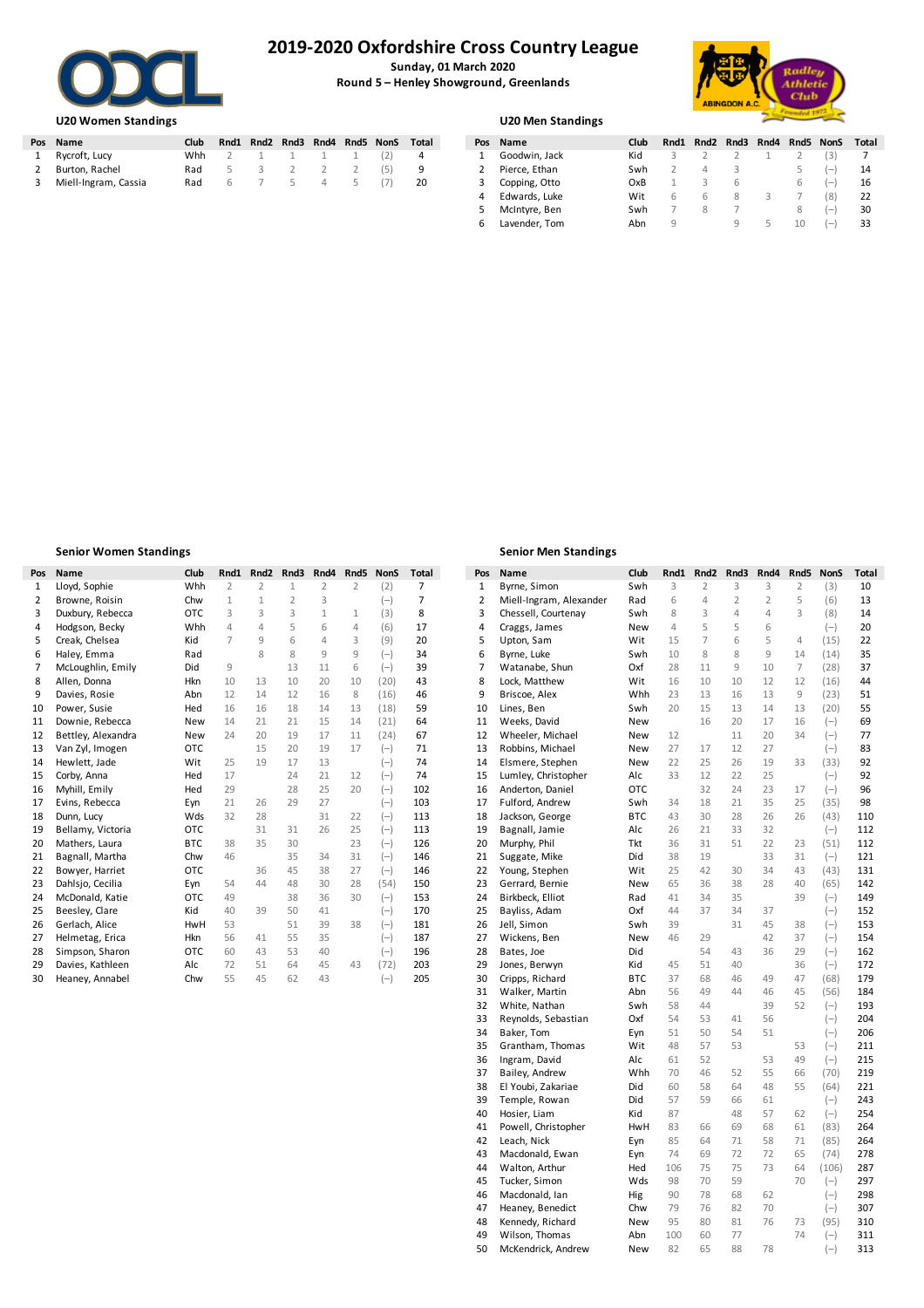

**Sunday, 01 March 2020**



**Round 5 – Henley Showground, Greenlands**

## **Senior Women Standings (***cont'd.* **) Senior Men Standings (***cont'd.* **)**

| Pos Name | Club Rnd1 Rnd2 Rnd3 Rnd4 Rnd5 NonS Tota |  |  |  |  |
|----------|-----------------------------------------|--|--|--|--|
|          |                                         |  |  |  |  |

| Pos Name | Club | Rnd1 | Rnd2 | Rnd3 | Rnd4 | Rnd5 NonS | Total | Pos | Name              | <b>Club</b> | Rnd1 | Rnd2 | Rnd3 | Rnd4 | Rnd5 NonS |       | Total |
|----------|------|------|------|------|------|-----------|-------|-----|-------------------|-------------|------|------|------|------|-----------|-------|-------|
|          |      |      |      |      |      |           |       | 51  | Wood, Barry       | HwH         | 91   | 77   | 85   | 79   | 76        | (91)  | 317   |
|          |      |      |      |      |      |           |       | 52  | Drewitt, Adam     | Whh         |      | 89   | 89   | 71   | 68        | $(-)$ | 317   |
|          |      |      |      |      |      |           |       | 53  | Badat, Mohsin     | Hed         | 96   | 82   |      | 75   | 67        | $(-)$ | 320   |
|          |      |      |      |      |      |           |       | 54  | Bayliss, Vincente | Alc         | 88   | 87   | 87   |      | 72        | $(-)$ | 334   |
|          |      |      |      |      |      |           |       | 55  | MacLeod, Ian      | Wds         | 102  | 91   | 96   | 84   | 75        | (102) | 346   |
|          |      |      |      |      |      |           |       | 56  | Goss, Toby        | Eyn         | 107  |      | 95   | 82   | 77        | $(-)$ | 361   |
|          |      |      |      |      |      |           |       | 57  | Poustie, Mitchell | Tkt         | 105  | 92   |      | 90   | 84        | $(-)$ | 371   |
|          |      |      |      |      |      |           |       | 58  | Byrne, Oliver     | Swh         | 116  | 98   | 104  | 91   | 85        | (116) | 378   |
|          |      |      |      |      |      |           |       | 59  | Minty, Nick       | Kid         | 117  | 99   | 100  | 92   | 89        | (117) | 380   |
|          |      |      |      |      |      |           |       | 60  | Eaton, Jack       | Chw         | 122  | 105  | 107  | 95   | 91        | (122) | 398   |
|          |      |      |      |      |      |           |       | 61  | Hazleton, Graham  | <b>BTC</b>  | 113  |      | 109  | 99   | 90        | $(-)$ | 411   |
|          |      |      |      |      |      |           |       | 62  | Vanstone, Lee     | Wit         | 127  | 109  | 113  | 103  | 94        | (127) | 419   |
|          |      |      |      |      |      |           |       | 63  | Kidd, Mike        | HwH         | 128  | 111  | 112  | 102  | 95        | (128) | 420   |
|          |      |      |      |      |      |           |       | 64  | Needle, Lee       | Kid         | 115  | 100  | 108  | 98   |           | $(-)$ | 421   |
|          |      |      |      |      |      |           |       | 65  | Green, Andy       | Wit         | 123  | 101  | 105  | 94   |           | $(-)$ | 423   |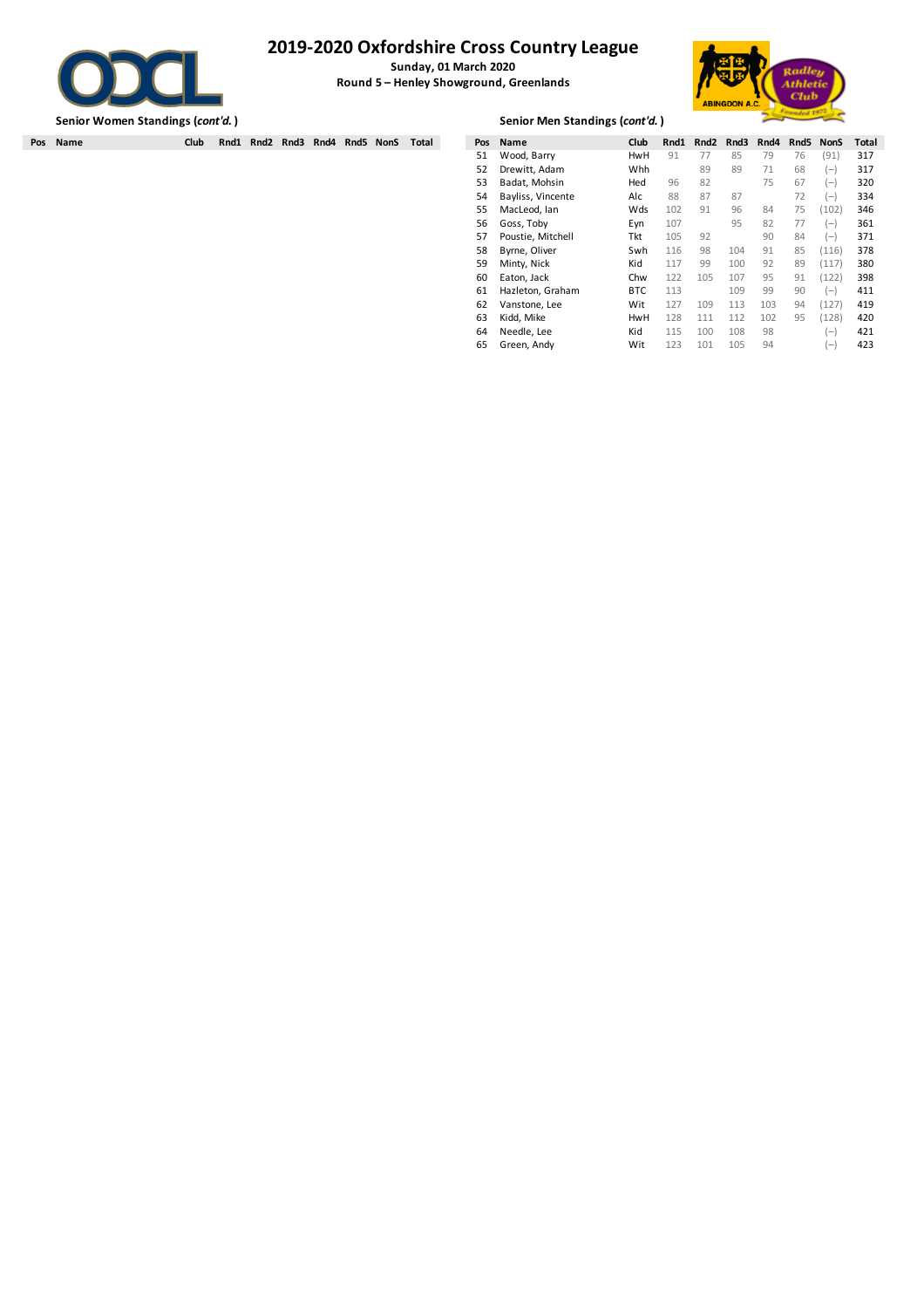

**Sunday, 01 March 2020 Round 5 – Henley Showground, Greenlands**



### **V1 (35-44) Women Standings V1 (40-49) Men Standings**

| <b>Pos</b> | <b>Name</b>         | Club       | Rnd1           | Rnd <sub>2</sub> | Rnd3           | Rnd4 | Rnd <sub>5</sub> | <b>NonS</b> | Total | Pos | Name                    | Club       | Rnd1           | Rnd <sub>2</sub> | Rnd3         | Rnd4 | Rnd5 NonS      |       | Tota |
|------------|---------------------|------------|----------------|------------------|----------------|------|------------------|-------------|-------|-----|-------------------------|------------|----------------|------------------|--------------|------|----------------|-------|------|
|            | Franklin, Jessica   | New        | $\overline{2}$ |                  |                |      | $\mathbf{1}$     | (2)         | 4     |     | Jones, Tegid            | Wit        | $\mathbf{1}$   |                  |              |      | 1              | (一)   | 4    |
|            | McAllister, Liz     | Eyn        | 1              | $\mathcal{R}$    | $\overline{2}$ |      | 2                | (3)         |       |     | Bolton, James           | Wds        | 3              | $\overline{2}$   | $\mathbf{1}$ | ς    | $\overline{2}$ | (3)   | 8    |
|            | Leach, Laura        | Eyn        | 4              | 5                | 5              | 4    | 3                | (5)         | 16    | 3   | Knight, James           | New        | $\overline{2}$ | 3                | 3            | 8    | 6              | (8)   | 14   |
|            | Kay, Lisa           | Wit        | 7              | 8                | 6              | 6    | 6                | (8)         | 25    | 4   | Marshall, Philip        | New        | 5              | 6                | 5            | 5    | 5              | (6)   | 20   |
| 5          | Wise. Tina          | Did        |                |                  | Δ              |      | 7                | $(-)$       | 25    | 5   | Barnes, Steven          | New        | $\Delta$       | 5                |              | 12   | 7              | (12)  | 23   |
| 6          | Hewitt, Clare       | <b>OTC</b> | 6              | 9                |                | 8    | $\Delta$         | (9)         | 25    | 6   | Gould, Richard          | Alc        | 11             | 7                | 6            | 9    | 8              | (11)  | 30   |
|            | Wilton, Charlotte   | Swh        | 8              | 16               | 9              | 9    |                  | $(-)$       | 42    |     | Bird, Jeff              | New        | 13             | 14               | 10           |      | 12             | $(-)$ | 49   |
| 8          | Finnigan, Andrea    | Kid        | 14             | 15               | 13             | 12   | 9                | (15)        | 48    | 8   | Myers, Simon            | Kid        |                | 17               | 8            | 14   | 11             | $(-)$ | 50   |
|            | Howard, Sally       | Wit        | 15             | 12               | 8              |      | 13               | $(-)$       | 48    | ٩   | Jégou, Paul             | Whh        | 8              | 18               | 11           | 15   |                | $(-)$ | 52   |
| 10         | Mack, Pippa         | Whh        | 10             |                  | 10             | 19   | 10               | $(-)$       | 49    | 10  | Colbeck, Chris          | Wit        | 25             | 11               | 16           | 11   |                | $(-)$ | 63   |
| 11         | Paton, Emma         | Oxf        |                | 14               | 16             | 13   | 12               | $(-)$       | 55    | 11  | Dilks, Mark             | Kid        |                | 35               | 18           | 7    | 4              | $(-)$ | 64   |
| 12         | Spruytenburg, Sarah | <b>OTC</b> | 17             |                  | 14             | 18   | 11               | $(-)$       | 60    | 12  | Stickley, Andrew        | Alc        | 14             | 12               | 20           | 19   |                | $(-)$ | 65   |
| 13         | Scott, Catriona     | Hed        | 11             | 11               | 18             | 24   |                  | $(-)$       | 64    | 13  | Warburton, Dafydd       | Eyn        | 15             | 19               | 15           | 20   | 18             | (20)  | 67   |
| 14         | Evans. Tess         | Eyn        | 26             | 19               | 22             | 26   | 20               | (26)        | 87    | 14  | Bradford. Thomas        | <b>Hkn</b> | 19             | 23               | 21           |      | 9              | $(-)$ | 72   |
| 15         | Phillips, Georgina  | Whh        | 34             | 25               | 21             |      | 14               | $(-)$       | 94    | 15  | Mulcahy, Chris          | Wit        | 17             |                  | 25           | 17   | 15             | $(-)$ | 74   |
| 16         | Court, Claire       | Alc        | 37             | 23               | 20             |      | 15               | $(-)$       | 95    | 16  | Price. Hans             | Wds        | 26             | 21               |              | 16   | 13             | $(-)$ | 76   |
| 17         | Wright, Jessica     | Wit        | 39             |                  | 19             | 23   | 17               | $(-)$       | 98    | 17  | Denham, Andrew          | Whh        | 29             | 25               | 23           | 21   | 14             | (29)  | 83   |
| 18         | Stiles, Martine     | Tkt        | 30             | 28               | 26             | 25   | 25               | (30)        | 104   | 18  | Skilbeck, Richard       | Hed        | 16             | 27               | 17           | 32   | 23             | (32)  | 83   |
| 19         | Smyth, Helen        | Whh        | 32             | 30               | 25             | 29   | 21               | (32)        | 105   | 19  | Hall, Christopher       | Tkt        | 20             | 26               | 29           |      | 22             | $(-)$ | 97   |
| 20         | Jackson, Amy        | Oxf        | 33             | 26               | 24             | 27   |                  | $(-)$       | 110   | 20  | Walker, Martin          | New        | 21             | 28               | 26           | 23   |                | $(-)$ | 98   |
| 21         | Stocker, Leanne     | Alc        | 31             | 27               | 30             |      | 24               | $(-)$       | 112   | 21  | Kuijten, Bart           | Tkt        |                | 38               | 30           | 28   | 17             | $(-)$ | 113  |
| 22         | Newton-Smith, Rain  | Eyn        | 46             | 33               | 32             | 32   | 26               | (46)        | 123   | 22  | Howard, Fraser          | Wit        | 24             | 33               | 32           | 30   |                | $(-)$ | 119  |
| 23         | McDermott, Emma     | Hed        | 43             | 31               | 23             | 30   |                  | $(-)$       | 127   | 23  | Bowen, Alan             | Alc        | 35             | 34               | 34           | 44   | 30             | (44)  | 133  |
| 24         | Howarth, Alison     | Hed        |                | 35               | 38             | 33   | 27               | $(-)$       | 133   | 24  | Pollard, Benedict       | Eyn        | 69             | 60               | 31           | 24   | 19             | (69)  | 134  |
| 25         | Nelson, Emma        | Alc        | 49             | 41               | 40             | 35   | 31               | (49)        | 147   | 25  | Convers-Reignier, Serge | Abn        |                | 32               | 40           | 36   | 26             | $(-)$ | 134  |
| 26         | Field, Linda        | Wit        | 53             | 45               | 45             | 38   | 32               | (53)        | 160   | 26  | Enskat, Tim             | Oxf        |                | 54               | 33           | 31   | 20             | $(-)$ | 138  |
| 27         | Henshall, Annelies  | Alc        | 48             | 40               | 41             | 34   |                  | $(-)$       | 163   | 27  | Hume, Richard           | Eyn        | 30             | 41               | 38           | 48   | 31             | (48)  | 140  |

| 4<br>$\mathbf{1}$<br>Wit<br>1<br>1<br>$\mathbf{1}$<br>$\mathbf 1$<br>$(-)$<br>Jones, Tegid<br>$\overline{2}$<br>3<br>3<br>$\overline{2}$<br>8<br>$\overline{2}$<br>Bolton, James<br>Wds<br>$\mathbf{1}$<br>(3)<br>3<br>3<br>$\overline{2}$<br>3<br>8<br>6<br>(8)<br>14<br>Knight, James<br>New<br>4<br>5<br>5<br>5<br>Marshall, Philip<br>New<br>5<br>6<br>(6)<br>20<br>5<br>$\overline{7}$<br>7<br>5<br>Barnes, Steven<br>4<br>12<br>(12)<br>23<br><b>New</b><br>$\overline{7}$<br>6<br>Gould, Richard<br>Alc<br>6<br>9<br>30<br>11<br>8<br>(11)<br>$\overline{7}$<br>Bird, Jeff<br>New<br>13<br>14<br>10<br>12<br>$(-)$<br>49<br>8<br>8<br>50<br>Myers, Simon<br>Kid<br>17<br>14<br>11<br>$(-)$<br>9<br>Jégou, Paul<br>Whh<br>8<br>18<br>11<br>15<br>$(-)$<br>52<br>Wit<br>25<br>63<br>10<br>Colbeck, Chris<br>11<br>16<br>11<br>$(-)$<br>$\overline{7}$<br>11<br>Dilks, Mark<br>Kid<br>35<br>18<br>4<br>$(-)$<br>64<br>12<br>Stickley, Andrew<br>Alc<br>14<br>12<br>20<br>19<br>$(-)$<br>65<br>13<br>Warburton, Dafydd<br>Eyn<br>15<br>19<br>15<br>20<br>18<br>(20)<br>67<br>Bradford, Thomas<br>9<br>$(-)$<br>72<br>14<br><b>Hkn</b><br>19<br>23<br>21<br>15<br>17<br>25<br>15<br>$(-)$<br>74<br>Mulcahy, Chris<br>Wit<br>17<br>16<br>Price, Hans<br>Wds<br>26<br>21<br>16<br>13<br>$(-)$<br>76<br>Whh<br>29<br>23<br>83<br>17<br>Denham, Andrew<br>25<br>21<br>14<br>(29)<br>18<br>16<br>27<br>17<br>32<br>23<br>(32)<br>83<br>Skilbeck, Richard<br>Hed<br>19<br>97<br>Hall, Christopher<br>Tkt<br>20<br>26<br>29<br>22<br>$(-)$<br>23<br>98<br>20<br>Walker, Martin<br><b>New</b><br>21<br>28<br>26<br>$(-)$<br>21<br>Tkt<br>30<br>28<br>17<br>$(-)$<br>113<br>Kuijten, Bart<br>38<br>22<br>Howard, Fraser<br>Wit<br>24<br>33<br>32<br>30<br>$(-)$<br>119<br>23<br>Alc<br>35<br>34<br>44<br>Bowen, Alan<br>34<br>30<br>(44)<br>133<br>24<br>Pollard, Benedict<br>24<br>(69)<br>134<br>Eyn<br>69<br>60<br>31<br>19<br>25<br>Convers-Reignier, Serge<br>Abn<br>32<br>40<br>36<br>26<br>$(-)$<br>134<br>26<br>Enskat, Tim<br>Oxf<br>54<br>33<br>31<br>20<br>$(-)$<br>138<br>27<br>Hume, Richard<br>30<br>41<br>38<br>48<br>31<br>(48)<br>140<br>Eyn<br>28<br>Robertson, Oliver<br>48<br>42<br>34<br>24<br>$(-)$<br>148<br>Hed<br>29<br>Scaife, Richard<br>Kid<br>49<br>36<br>42<br>29<br>$(-)$<br>156<br>30<br>Stiles, Jonjo<br>Tkt<br>38<br>40<br>46<br>33<br>157<br>$(-)$<br>31<br>Heraud, Emmanuel<br>Chw<br>36<br>44<br>52<br>39<br>$(-)$<br>171<br>32<br>Alc<br>47<br>Kerr, Alasdair<br>44<br>46<br>36<br>$(-)$<br>173<br>33<br>53<br>42<br>48<br>32<br>$(-)$<br>175<br>Cousens, Rupert<br>Hed<br>34<br>Warland, Gary<br>Alc<br>50<br>47<br>45<br>35<br>$(-)$<br>177<br>35<br>57<br>177<br>Finnigan, James<br>Kid<br>51<br>50<br>43<br>33<br>(57)<br>36<br>47<br>50<br>34<br>$(-)$<br>184<br>Watson, Ben<br>Abn<br>53<br>37<br>Wit<br>52<br>49<br>47<br>38<br>$(-)$<br>186<br>Godwood, Ben<br>38<br>Game, Kevin<br>Wds<br>41<br>63<br>69<br>53<br>41<br>(69)<br>198<br>39<br>Wit<br>55<br>55<br>51<br>57<br>39<br>(57)<br>200<br>Wymer, Dan<br>40<br>Edwards, Paul<br>Rad<br>48<br>56<br>58<br>54<br>47<br>(58)<br>205<br>41<br>$(-)$<br>208<br>Lawrence, Matthew<br><b>OTC</b><br>61<br>46<br>50<br>51<br>42<br>Forster, Andrew<br>72<br>55<br>45<br>Did<br>51<br>$(-)$<br>223<br>43<br>Rahman, Luthfur<br>Kid<br>60<br>58<br>65<br>64<br>42<br>(65)<br>224<br>44<br>58<br>Ferriday, Steve<br>New<br>68<br>63<br>56<br>54<br>(68)<br>231<br>45<br>51<br>74<br>62<br>44<br>$(-)$<br>231<br>Cornago, John<br>Hig<br>46<br>Abn<br>65<br>62<br>62<br>66<br>55<br>244<br>Bones, Jon<br>(66)<br>47<br>Little, Mark<br>Tkt<br>72<br>65<br>67<br>67<br>48<br>(72)<br>247<br>48<br>Lavender, Steve<br>Abn<br>73<br>71<br>70<br>43<br>$(-)$<br>257<br>49<br>Lancaster, lan<br>Alc<br>75<br>73<br>71<br>53<br>$(-)$<br>272<br>50<br>68<br>66<br>74<br>Woods, Martin<br>Chw<br>69<br>$(-)$<br>277<br>51<br>Harrison, Warren<br>71<br>76<br>72<br>58<br>$(-)$<br>277<br>Chw<br>52<br>79<br>60<br>299<br>Scott, Craig<br>Swh<br>82<br>78<br>$(-)$<br>89<br>53<br>Critchley, Arran<br>Bic<br>82<br>80<br>61<br>$(-)$<br>312<br>54<br>Tkt<br>91<br>81<br>90<br>84<br>65<br>320<br>Gale, Simon<br>(91) | Pos | Name           | Club | Rnd1 | Rnd <sub>2</sub> | Rnd3 | Rnd4 | Rnd5 | <b>NonS</b> | <b>Total</b> |
|------------------------------------------------------------------------------------------------------------------------------------------------------------------------------------------------------------------------------------------------------------------------------------------------------------------------------------------------------------------------------------------------------------------------------------------------------------------------------------------------------------------------------------------------------------------------------------------------------------------------------------------------------------------------------------------------------------------------------------------------------------------------------------------------------------------------------------------------------------------------------------------------------------------------------------------------------------------------------------------------------------------------------------------------------------------------------------------------------------------------------------------------------------------------------------------------------------------------------------------------------------------------------------------------------------------------------------------------------------------------------------------------------------------------------------------------------------------------------------------------------------------------------------------------------------------------------------------------------------------------------------------------------------------------------------------------------------------------------------------------------------------------------------------------------------------------------------------------------------------------------------------------------------------------------------------------------------------------------------------------------------------------------------------------------------------------------------------------------------------------------------------------------------------------------------------------------------------------------------------------------------------------------------------------------------------------------------------------------------------------------------------------------------------------------------------------------------------------------------------------------------------------------------------------------------------------------------------------------------------------------------------------------------------------------------------------------------------------------------------------------------------------------------------------------------------------------------------------------------------------------------------------------------------------------------------------------------------------------------------------------------------------------------------------------------------------------------------------------------------------------------------------------------------------------------------------------------------------------------------------------------------------------------------------------------------------------------------------------------------------------------------------------------------------------------------------------------------------------------------------------------------------------------------------------------------------------------------------------------------------------------------------------------------------------------------------------------------------------------------------------------------------------------------------------------------------------------------------------------------------------------------------------------------------------------------------------------------------------------------------------------------------------------------------------------------------------------------------------------------------------------------------------------------------------------------------|-----|----------------|------|------|------------------|------|------|------|-------------|--------------|
|                                                                                                                                                                                                                                                                                                                                                                                                                                                                                                                                                                                                                                                                                                                                                                                                                                                                                                                                                                                                                                                                                                                                                                                                                                                                                                                                                                                                                                                                                                                                                                                                                                                                                                                                                                                                                                                                                                                                                                                                                                                                                                                                                                                                                                                                                                                                                                                                                                                                                                                                                                                                                                                                                                                                                                                                                                                                                                                                                                                                                                                                                                                                                                                                                                                                                                                                                                                                                                                                                                                                                                                                                                                                                                                                                                                                                                                                                                                                                                                                                                                                                                                                                                                                |     |                |      |      |                  |      |      |      |             |              |
|                                                                                                                                                                                                                                                                                                                                                                                                                                                                                                                                                                                                                                                                                                                                                                                                                                                                                                                                                                                                                                                                                                                                                                                                                                                                                                                                                                                                                                                                                                                                                                                                                                                                                                                                                                                                                                                                                                                                                                                                                                                                                                                                                                                                                                                                                                                                                                                                                                                                                                                                                                                                                                                                                                                                                                                                                                                                                                                                                                                                                                                                                                                                                                                                                                                                                                                                                                                                                                                                                                                                                                                                                                                                                                                                                                                                                                                                                                                                                                                                                                                                                                                                                                                                |     |                |      |      |                  |      |      |      |             |              |
|                                                                                                                                                                                                                                                                                                                                                                                                                                                                                                                                                                                                                                                                                                                                                                                                                                                                                                                                                                                                                                                                                                                                                                                                                                                                                                                                                                                                                                                                                                                                                                                                                                                                                                                                                                                                                                                                                                                                                                                                                                                                                                                                                                                                                                                                                                                                                                                                                                                                                                                                                                                                                                                                                                                                                                                                                                                                                                                                                                                                                                                                                                                                                                                                                                                                                                                                                                                                                                                                                                                                                                                                                                                                                                                                                                                                                                                                                                                                                                                                                                                                                                                                                                                                |     |                |      |      |                  |      |      |      |             |              |
|                                                                                                                                                                                                                                                                                                                                                                                                                                                                                                                                                                                                                                                                                                                                                                                                                                                                                                                                                                                                                                                                                                                                                                                                                                                                                                                                                                                                                                                                                                                                                                                                                                                                                                                                                                                                                                                                                                                                                                                                                                                                                                                                                                                                                                                                                                                                                                                                                                                                                                                                                                                                                                                                                                                                                                                                                                                                                                                                                                                                                                                                                                                                                                                                                                                                                                                                                                                                                                                                                                                                                                                                                                                                                                                                                                                                                                                                                                                                                                                                                                                                                                                                                                                                |     |                |      |      |                  |      |      |      |             |              |
|                                                                                                                                                                                                                                                                                                                                                                                                                                                                                                                                                                                                                                                                                                                                                                                                                                                                                                                                                                                                                                                                                                                                                                                                                                                                                                                                                                                                                                                                                                                                                                                                                                                                                                                                                                                                                                                                                                                                                                                                                                                                                                                                                                                                                                                                                                                                                                                                                                                                                                                                                                                                                                                                                                                                                                                                                                                                                                                                                                                                                                                                                                                                                                                                                                                                                                                                                                                                                                                                                                                                                                                                                                                                                                                                                                                                                                                                                                                                                                                                                                                                                                                                                                                                |     |                |      |      |                  |      |      |      |             |              |
|                                                                                                                                                                                                                                                                                                                                                                                                                                                                                                                                                                                                                                                                                                                                                                                                                                                                                                                                                                                                                                                                                                                                                                                                                                                                                                                                                                                                                                                                                                                                                                                                                                                                                                                                                                                                                                                                                                                                                                                                                                                                                                                                                                                                                                                                                                                                                                                                                                                                                                                                                                                                                                                                                                                                                                                                                                                                                                                                                                                                                                                                                                                                                                                                                                                                                                                                                                                                                                                                                                                                                                                                                                                                                                                                                                                                                                                                                                                                                                                                                                                                                                                                                                                                |     |                |      |      |                  |      |      |      |             |              |
|                                                                                                                                                                                                                                                                                                                                                                                                                                                                                                                                                                                                                                                                                                                                                                                                                                                                                                                                                                                                                                                                                                                                                                                                                                                                                                                                                                                                                                                                                                                                                                                                                                                                                                                                                                                                                                                                                                                                                                                                                                                                                                                                                                                                                                                                                                                                                                                                                                                                                                                                                                                                                                                                                                                                                                                                                                                                                                                                                                                                                                                                                                                                                                                                                                                                                                                                                                                                                                                                                                                                                                                                                                                                                                                                                                                                                                                                                                                                                                                                                                                                                                                                                                                                |     |                |      |      |                  |      |      |      |             |              |
|                                                                                                                                                                                                                                                                                                                                                                                                                                                                                                                                                                                                                                                                                                                                                                                                                                                                                                                                                                                                                                                                                                                                                                                                                                                                                                                                                                                                                                                                                                                                                                                                                                                                                                                                                                                                                                                                                                                                                                                                                                                                                                                                                                                                                                                                                                                                                                                                                                                                                                                                                                                                                                                                                                                                                                                                                                                                                                                                                                                                                                                                                                                                                                                                                                                                                                                                                                                                                                                                                                                                                                                                                                                                                                                                                                                                                                                                                                                                                                                                                                                                                                                                                                                                |     |                |      |      |                  |      |      |      |             |              |
|                                                                                                                                                                                                                                                                                                                                                                                                                                                                                                                                                                                                                                                                                                                                                                                                                                                                                                                                                                                                                                                                                                                                                                                                                                                                                                                                                                                                                                                                                                                                                                                                                                                                                                                                                                                                                                                                                                                                                                                                                                                                                                                                                                                                                                                                                                                                                                                                                                                                                                                                                                                                                                                                                                                                                                                                                                                                                                                                                                                                                                                                                                                                                                                                                                                                                                                                                                                                                                                                                                                                                                                                                                                                                                                                                                                                                                                                                                                                                                                                                                                                                                                                                                                                |     |                |      |      |                  |      |      |      |             |              |
|                                                                                                                                                                                                                                                                                                                                                                                                                                                                                                                                                                                                                                                                                                                                                                                                                                                                                                                                                                                                                                                                                                                                                                                                                                                                                                                                                                                                                                                                                                                                                                                                                                                                                                                                                                                                                                                                                                                                                                                                                                                                                                                                                                                                                                                                                                                                                                                                                                                                                                                                                                                                                                                                                                                                                                                                                                                                                                                                                                                                                                                                                                                                                                                                                                                                                                                                                                                                                                                                                                                                                                                                                                                                                                                                                                                                                                                                                                                                                                                                                                                                                                                                                                                                |     |                |      |      |                  |      |      |      |             |              |
|                                                                                                                                                                                                                                                                                                                                                                                                                                                                                                                                                                                                                                                                                                                                                                                                                                                                                                                                                                                                                                                                                                                                                                                                                                                                                                                                                                                                                                                                                                                                                                                                                                                                                                                                                                                                                                                                                                                                                                                                                                                                                                                                                                                                                                                                                                                                                                                                                                                                                                                                                                                                                                                                                                                                                                                                                                                                                                                                                                                                                                                                                                                                                                                                                                                                                                                                                                                                                                                                                                                                                                                                                                                                                                                                                                                                                                                                                                                                                                                                                                                                                                                                                                                                |     |                |      |      |                  |      |      |      |             |              |
|                                                                                                                                                                                                                                                                                                                                                                                                                                                                                                                                                                                                                                                                                                                                                                                                                                                                                                                                                                                                                                                                                                                                                                                                                                                                                                                                                                                                                                                                                                                                                                                                                                                                                                                                                                                                                                                                                                                                                                                                                                                                                                                                                                                                                                                                                                                                                                                                                                                                                                                                                                                                                                                                                                                                                                                                                                                                                                                                                                                                                                                                                                                                                                                                                                                                                                                                                                                                                                                                                                                                                                                                                                                                                                                                                                                                                                                                                                                                                                                                                                                                                                                                                                                                |     |                |      |      |                  |      |      |      |             |              |
|                                                                                                                                                                                                                                                                                                                                                                                                                                                                                                                                                                                                                                                                                                                                                                                                                                                                                                                                                                                                                                                                                                                                                                                                                                                                                                                                                                                                                                                                                                                                                                                                                                                                                                                                                                                                                                                                                                                                                                                                                                                                                                                                                                                                                                                                                                                                                                                                                                                                                                                                                                                                                                                                                                                                                                                                                                                                                                                                                                                                                                                                                                                                                                                                                                                                                                                                                                                                                                                                                                                                                                                                                                                                                                                                                                                                                                                                                                                                                                                                                                                                                                                                                                                                |     |                |      |      |                  |      |      |      |             |              |
|                                                                                                                                                                                                                                                                                                                                                                                                                                                                                                                                                                                                                                                                                                                                                                                                                                                                                                                                                                                                                                                                                                                                                                                                                                                                                                                                                                                                                                                                                                                                                                                                                                                                                                                                                                                                                                                                                                                                                                                                                                                                                                                                                                                                                                                                                                                                                                                                                                                                                                                                                                                                                                                                                                                                                                                                                                                                                                                                                                                                                                                                                                                                                                                                                                                                                                                                                                                                                                                                                                                                                                                                                                                                                                                                                                                                                                                                                                                                                                                                                                                                                                                                                                                                |     |                |      |      |                  |      |      |      |             |              |
|                                                                                                                                                                                                                                                                                                                                                                                                                                                                                                                                                                                                                                                                                                                                                                                                                                                                                                                                                                                                                                                                                                                                                                                                                                                                                                                                                                                                                                                                                                                                                                                                                                                                                                                                                                                                                                                                                                                                                                                                                                                                                                                                                                                                                                                                                                                                                                                                                                                                                                                                                                                                                                                                                                                                                                                                                                                                                                                                                                                                                                                                                                                                                                                                                                                                                                                                                                                                                                                                                                                                                                                                                                                                                                                                                                                                                                                                                                                                                                                                                                                                                                                                                                                                |     |                |      |      |                  |      |      |      |             |              |
|                                                                                                                                                                                                                                                                                                                                                                                                                                                                                                                                                                                                                                                                                                                                                                                                                                                                                                                                                                                                                                                                                                                                                                                                                                                                                                                                                                                                                                                                                                                                                                                                                                                                                                                                                                                                                                                                                                                                                                                                                                                                                                                                                                                                                                                                                                                                                                                                                                                                                                                                                                                                                                                                                                                                                                                                                                                                                                                                                                                                                                                                                                                                                                                                                                                                                                                                                                                                                                                                                                                                                                                                                                                                                                                                                                                                                                                                                                                                                                                                                                                                                                                                                                                                |     |                |      |      |                  |      |      |      |             |              |
|                                                                                                                                                                                                                                                                                                                                                                                                                                                                                                                                                                                                                                                                                                                                                                                                                                                                                                                                                                                                                                                                                                                                                                                                                                                                                                                                                                                                                                                                                                                                                                                                                                                                                                                                                                                                                                                                                                                                                                                                                                                                                                                                                                                                                                                                                                                                                                                                                                                                                                                                                                                                                                                                                                                                                                                                                                                                                                                                                                                                                                                                                                                                                                                                                                                                                                                                                                                                                                                                                                                                                                                                                                                                                                                                                                                                                                                                                                                                                                                                                                                                                                                                                                                                |     |                |      |      |                  |      |      |      |             |              |
|                                                                                                                                                                                                                                                                                                                                                                                                                                                                                                                                                                                                                                                                                                                                                                                                                                                                                                                                                                                                                                                                                                                                                                                                                                                                                                                                                                                                                                                                                                                                                                                                                                                                                                                                                                                                                                                                                                                                                                                                                                                                                                                                                                                                                                                                                                                                                                                                                                                                                                                                                                                                                                                                                                                                                                                                                                                                                                                                                                                                                                                                                                                                                                                                                                                                                                                                                                                                                                                                                                                                                                                                                                                                                                                                                                                                                                                                                                                                                                                                                                                                                                                                                                                                |     |                |      |      |                  |      |      |      |             |              |
|                                                                                                                                                                                                                                                                                                                                                                                                                                                                                                                                                                                                                                                                                                                                                                                                                                                                                                                                                                                                                                                                                                                                                                                                                                                                                                                                                                                                                                                                                                                                                                                                                                                                                                                                                                                                                                                                                                                                                                                                                                                                                                                                                                                                                                                                                                                                                                                                                                                                                                                                                                                                                                                                                                                                                                                                                                                                                                                                                                                                                                                                                                                                                                                                                                                                                                                                                                                                                                                                                                                                                                                                                                                                                                                                                                                                                                                                                                                                                                                                                                                                                                                                                                                                |     |                |      |      |                  |      |      |      |             |              |
|                                                                                                                                                                                                                                                                                                                                                                                                                                                                                                                                                                                                                                                                                                                                                                                                                                                                                                                                                                                                                                                                                                                                                                                                                                                                                                                                                                                                                                                                                                                                                                                                                                                                                                                                                                                                                                                                                                                                                                                                                                                                                                                                                                                                                                                                                                                                                                                                                                                                                                                                                                                                                                                                                                                                                                                                                                                                                                                                                                                                                                                                                                                                                                                                                                                                                                                                                                                                                                                                                                                                                                                                                                                                                                                                                                                                                                                                                                                                                                                                                                                                                                                                                                                                |     |                |      |      |                  |      |      |      |             |              |
|                                                                                                                                                                                                                                                                                                                                                                                                                                                                                                                                                                                                                                                                                                                                                                                                                                                                                                                                                                                                                                                                                                                                                                                                                                                                                                                                                                                                                                                                                                                                                                                                                                                                                                                                                                                                                                                                                                                                                                                                                                                                                                                                                                                                                                                                                                                                                                                                                                                                                                                                                                                                                                                                                                                                                                                                                                                                                                                                                                                                                                                                                                                                                                                                                                                                                                                                                                                                                                                                                                                                                                                                                                                                                                                                                                                                                                                                                                                                                                                                                                                                                                                                                                                                |     |                |      |      |                  |      |      |      |             |              |
|                                                                                                                                                                                                                                                                                                                                                                                                                                                                                                                                                                                                                                                                                                                                                                                                                                                                                                                                                                                                                                                                                                                                                                                                                                                                                                                                                                                                                                                                                                                                                                                                                                                                                                                                                                                                                                                                                                                                                                                                                                                                                                                                                                                                                                                                                                                                                                                                                                                                                                                                                                                                                                                                                                                                                                                                                                                                                                                                                                                                                                                                                                                                                                                                                                                                                                                                                                                                                                                                                                                                                                                                                                                                                                                                                                                                                                                                                                                                                                                                                                                                                                                                                                                                |     |                |      |      |                  |      |      |      |             |              |
|                                                                                                                                                                                                                                                                                                                                                                                                                                                                                                                                                                                                                                                                                                                                                                                                                                                                                                                                                                                                                                                                                                                                                                                                                                                                                                                                                                                                                                                                                                                                                                                                                                                                                                                                                                                                                                                                                                                                                                                                                                                                                                                                                                                                                                                                                                                                                                                                                                                                                                                                                                                                                                                                                                                                                                                                                                                                                                                                                                                                                                                                                                                                                                                                                                                                                                                                                                                                                                                                                                                                                                                                                                                                                                                                                                                                                                                                                                                                                                                                                                                                                                                                                                                                |     |                |      |      |                  |      |      |      |             |              |
|                                                                                                                                                                                                                                                                                                                                                                                                                                                                                                                                                                                                                                                                                                                                                                                                                                                                                                                                                                                                                                                                                                                                                                                                                                                                                                                                                                                                                                                                                                                                                                                                                                                                                                                                                                                                                                                                                                                                                                                                                                                                                                                                                                                                                                                                                                                                                                                                                                                                                                                                                                                                                                                                                                                                                                                                                                                                                                                                                                                                                                                                                                                                                                                                                                                                                                                                                                                                                                                                                                                                                                                                                                                                                                                                                                                                                                                                                                                                                                                                                                                                                                                                                                                                |     |                |      |      |                  |      |      |      |             |              |
|                                                                                                                                                                                                                                                                                                                                                                                                                                                                                                                                                                                                                                                                                                                                                                                                                                                                                                                                                                                                                                                                                                                                                                                                                                                                                                                                                                                                                                                                                                                                                                                                                                                                                                                                                                                                                                                                                                                                                                                                                                                                                                                                                                                                                                                                                                                                                                                                                                                                                                                                                                                                                                                                                                                                                                                                                                                                                                                                                                                                                                                                                                                                                                                                                                                                                                                                                                                                                                                                                                                                                                                                                                                                                                                                                                                                                                                                                                                                                                                                                                                                                                                                                                                                |     |                |      |      |                  |      |      |      |             |              |
|                                                                                                                                                                                                                                                                                                                                                                                                                                                                                                                                                                                                                                                                                                                                                                                                                                                                                                                                                                                                                                                                                                                                                                                                                                                                                                                                                                                                                                                                                                                                                                                                                                                                                                                                                                                                                                                                                                                                                                                                                                                                                                                                                                                                                                                                                                                                                                                                                                                                                                                                                                                                                                                                                                                                                                                                                                                                                                                                                                                                                                                                                                                                                                                                                                                                                                                                                                                                                                                                                                                                                                                                                                                                                                                                                                                                                                                                                                                                                                                                                                                                                                                                                                                                |     |                |      |      |                  |      |      |      |             |              |
|                                                                                                                                                                                                                                                                                                                                                                                                                                                                                                                                                                                                                                                                                                                                                                                                                                                                                                                                                                                                                                                                                                                                                                                                                                                                                                                                                                                                                                                                                                                                                                                                                                                                                                                                                                                                                                                                                                                                                                                                                                                                                                                                                                                                                                                                                                                                                                                                                                                                                                                                                                                                                                                                                                                                                                                                                                                                                                                                                                                                                                                                                                                                                                                                                                                                                                                                                                                                                                                                                                                                                                                                                                                                                                                                                                                                                                                                                                                                                                                                                                                                                                                                                                                                |     |                |      |      |                  |      |      |      |             |              |
|                                                                                                                                                                                                                                                                                                                                                                                                                                                                                                                                                                                                                                                                                                                                                                                                                                                                                                                                                                                                                                                                                                                                                                                                                                                                                                                                                                                                                                                                                                                                                                                                                                                                                                                                                                                                                                                                                                                                                                                                                                                                                                                                                                                                                                                                                                                                                                                                                                                                                                                                                                                                                                                                                                                                                                                                                                                                                                                                                                                                                                                                                                                                                                                                                                                                                                                                                                                                                                                                                                                                                                                                                                                                                                                                                                                                                                                                                                                                                                                                                                                                                                                                                                                                |     |                |      |      |                  |      |      |      |             |              |
|                                                                                                                                                                                                                                                                                                                                                                                                                                                                                                                                                                                                                                                                                                                                                                                                                                                                                                                                                                                                                                                                                                                                                                                                                                                                                                                                                                                                                                                                                                                                                                                                                                                                                                                                                                                                                                                                                                                                                                                                                                                                                                                                                                                                                                                                                                                                                                                                                                                                                                                                                                                                                                                                                                                                                                                                                                                                                                                                                                                                                                                                                                                                                                                                                                                                                                                                                                                                                                                                                                                                                                                                                                                                                                                                                                                                                                                                                                                                                                                                                                                                                                                                                                                                |     |                |      |      |                  |      |      |      |             |              |
|                                                                                                                                                                                                                                                                                                                                                                                                                                                                                                                                                                                                                                                                                                                                                                                                                                                                                                                                                                                                                                                                                                                                                                                                                                                                                                                                                                                                                                                                                                                                                                                                                                                                                                                                                                                                                                                                                                                                                                                                                                                                                                                                                                                                                                                                                                                                                                                                                                                                                                                                                                                                                                                                                                                                                                                                                                                                                                                                                                                                                                                                                                                                                                                                                                                                                                                                                                                                                                                                                                                                                                                                                                                                                                                                                                                                                                                                                                                                                                                                                                                                                                                                                                                                |     |                |      |      |                  |      |      |      |             |              |
|                                                                                                                                                                                                                                                                                                                                                                                                                                                                                                                                                                                                                                                                                                                                                                                                                                                                                                                                                                                                                                                                                                                                                                                                                                                                                                                                                                                                                                                                                                                                                                                                                                                                                                                                                                                                                                                                                                                                                                                                                                                                                                                                                                                                                                                                                                                                                                                                                                                                                                                                                                                                                                                                                                                                                                                                                                                                                                                                                                                                                                                                                                                                                                                                                                                                                                                                                                                                                                                                                                                                                                                                                                                                                                                                                                                                                                                                                                                                                                                                                                                                                                                                                                                                |     |                |      |      |                  |      |      |      |             |              |
|                                                                                                                                                                                                                                                                                                                                                                                                                                                                                                                                                                                                                                                                                                                                                                                                                                                                                                                                                                                                                                                                                                                                                                                                                                                                                                                                                                                                                                                                                                                                                                                                                                                                                                                                                                                                                                                                                                                                                                                                                                                                                                                                                                                                                                                                                                                                                                                                                                                                                                                                                                                                                                                                                                                                                                                                                                                                                                                                                                                                                                                                                                                                                                                                                                                                                                                                                                                                                                                                                                                                                                                                                                                                                                                                                                                                                                                                                                                                                                                                                                                                                                                                                                                                |     |                |      |      |                  |      |      |      |             |              |
|                                                                                                                                                                                                                                                                                                                                                                                                                                                                                                                                                                                                                                                                                                                                                                                                                                                                                                                                                                                                                                                                                                                                                                                                                                                                                                                                                                                                                                                                                                                                                                                                                                                                                                                                                                                                                                                                                                                                                                                                                                                                                                                                                                                                                                                                                                                                                                                                                                                                                                                                                                                                                                                                                                                                                                                                                                                                                                                                                                                                                                                                                                                                                                                                                                                                                                                                                                                                                                                                                                                                                                                                                                                                                                                                                                                                                                                                                                                                                                                                                                                                                                                                                                                                |     |                |      |      |                  |      |      |      |             |              |
|                                                                                                                                                                                                                                                                                                                                                                                                                                                                                                                                                                                                                                                                                                                                                                                                                                                                                                                                                                                                                                                                                                                                                                                                                                                                                                                                                                                                                                                                                                                                                                                                                                                                                                                                                                                                                                                                                                                                                                                                                                                                                                                                                                                                                                                                                                                                                                                                                                                                                                                                                                                                                                                                                                                                                                                                                                                                                                                                                                                                                                                                                                                                                                                                                                                                                                                                                                                                                                                                                                                                                                                                                                                                                                                                                                                                                                                                                                                                                                                                                                                                                                                                                                                                |     |                |      |      |                  |      |      |      |             |              |
|                                                                                                                                                                                                                                                                                                                                                                                                                                                                                                                                                                                                                                                                                                                                                                                                                                                                                                                                                                                                                                                                                                                                                                                                                                                                                                                                                                                                                                                                                                                                                                                                                                                                                                                                                                                                                                                                                                                                                                                                                                                                                                                                                                                                                                                                                                                                                                                                                                                                                                                                                                                                                                                                                                                                                                                                                                                                                                                                                                                                                                                                                                                                                                                                                                                                                                                                                                                                                                                                                                                                                                                                                                                                                                                                                                                                                                                                                                                                                                                                                                                                                                                                                                                                |     |                |      |      |                  |      |      |      |             |              |
|                                                                                                                                                                                                                                                                                                                                                                                                                                                                                                                                                                                                                                                                                                                                                                                                                                                                                                                                                                                                                                                                                                                                                                                                                                                                                                                                                                                                                                                                                                                                                                                                                                                                                                                                                                                                                                                                                                                                                                                                                                                                                                                                                                                                                                                                                                                                                                                                                                                                                                                                                                                                                                                                                                                                                                                                                                                                                                                                                                                                                                                                                                                                                                                                                                                                                                                                                                                                                                                                                                                                                                                                                                                                                                                                                                                                                                                                                                                                                                                                                                                                                                                                                                                                |     |                |      |      |                  |      |      |      |             |              |
|                                                                                                                                                                                                                                                                                                                                                                                                                                                                                                                                                                                                                                                                                                                                                                                                                                                                                                                                                                                                                                                                                                                                                                                                                                                                                                                                                                                                                                                                                                                                                                                                                                                                                                                                                                                                                                                                                                                                                                                                                                                                                                                                                                                                                                                                                                                                                                                                                                                                                                                                                                                                                                                                                                                                                                                                                                                                                                                                                                                                                                                                                                                                                                                                                                                                                                                                                                                                                                                                                                                                                                                                                                                                                                                                                                                                                                                                                                                                                                                                                                                                                                                                                                                                |     |                |      |      |                  |      |      |      |             |              |
|                                                                                                                                                                                                                                                                                                                                                                                                                                                                                                                                                                                                                                                                                                                                                                                                                                                                                                                                                                                                                                                                                                                                                                                                                                                                                                                                                                                                                                                                                                                                                                                                                                                                                                                                                                                                                                                                                                                                                                                                                                                                                                                                                                                                                                                                                                                                                                                                                                                                                                                                                                                                                                                                                                                                                                                                                                                                                                                                                                                                                                                                                                                                                                                                                                                                                                                                                                                                                                                                                                                                                                                                                                                                                                                                                                                                                                                                                                                                                                                                                                                                                                                                                                                                |     |                |      |      |                  |      |      |      |             |              |
|                                                                                                                                                                                                                                                                                                                                                                                                                                                                                                                                                                                                                                                                                                                                                                                                                                                                                                                                                                                                                                                                                                                                                                                                                                                                                                                                                                                                                                                                                                                                                                                                                                                                                                                                                                                                                                                                                                                                                                                                                                                                                                                                                                                                                                                                                                                                                                                                                                                                                                                                                                                                                                                                                                                                                                                                                                                                                                                                                                                                                                                                                                                                                                                                                                                                                                                                                                                                                                                                                                                                                                                                                                                                                                                                                                                                                                                                                                                                                                                                                                                                                                                                                                                                |     |                |      |      |                  |      |      |      |             |              |
|                                                                                                                                                                                                                                                                                                                                                                                                                                                                                                                                                                                                                                                                                                                                                                                                                                                                                                                                                                                                                                                                                                                                                                                                                                                                                                                                                                                                                                                                                                                                                                                                                                                                                                                                                                                                                                                                                                                                                                                                                                                                                                                                                                                                                                                                                                                                                                                                                                                                                                                                                                                                                                                                                                                                                                                                                                                                                                                                                                                                                                                                                                                                                                                                                                                                                                                                                                                                                                                                                                                                                                                                                                                                                                                                                                                                                                                                                                                                                                                                                                                                                                                                                                                                |     |                |      |      |                  |      |      |      |             |              |
|                                                                                                                                                                                                                                                                                                                                                                                                                                                                                                                                                                                                                                                                                                                                                                                                                                                                                                                                                                                                                                                                                                                                                                                                                                                                                                                                                                                                                                                                                                                                                                                                                                                                                                                                                                                                                                                                                                                                                                                                                                                                                                                                                                                                                                                                                                                                                                                                                                                                                                                                                                                                                                                                                                                                                                                                                                                                                                                                                                                                                                                                                                                                                                                                                                                                                                                                                                                                                                                                                                                                                                                                                                                                                                                                                                                                                                                                                                                                                                                                                                                                                                                                                                                                |     |                |      |      |                  |      |      |      |             |              |
|                                                                                                                                                                                                                                                                                                                                                                                                                                                                                                                                                                                                                                                                                                                                                                                                                                                                                                                                                                                                                                                                                                                                                                                                                                                                                                                                                                                                                                                                                                                                                                                                                                                                                                                                                                                                                                                                                                                                                                                                                                                                                                                                                                                                                                                                                                                                                                                                                                                                                                                                                                                                                                                                                                                                                                                                                                                                                                                                                                                                                                                                                                                                                                                                                                                                                                                                                                                                                                                                                                                                                                                                                                                                                                                                                                                                                                                                                                                                                                                                                                                                                                                                                                                                |     |                |      |      |                  |      |      |      |             |              |
|                                                                                                                                                                                                                                                                                                                                                                                                                                                                                                                                                                                                                                                                                                                                                                                                                                                                                                                                                                                                                                                                                                                                                                                                                                                                                                                                                                                                                                                                                                                                                                                                                                                                                                                                                                                                                                                                                                                                                                                                                                                                                                                                                                                                                                                                                                                                                                                                                                                                                                                                                                                                                                                                                                                                                                                                                                                                                                                                                                                                                                                                                                                                                                                                                                                                                                                                                                                                                                                                                                                                                                                                                                                                                                                                                                                                                                                                                                                                                                                                                                                                                                                                                                                                |     |                |      |      |                  |      |      |      |             |              |
|                                                                                                                                                                                                                                                                                                                                                                                                                                                                                                                                                                                                                                                                                                                                                                                                                                                                                                                                                                                                                                                                                                                                                                                                                                                                                                                                                                                                                                                                                                                                                                                                                                                                                                                                                                                                                                                                                                                                                                                                                                                                                                                                                                                                                                                                                                                                                                                                                                                                                                                                                                                                                                                                                                                                                                                                                                                                                                                                                                                                                                                                                                                                                                                                                                                                                                                                                                                                                                                                                                                                                                                                                                                                                                                                                                                                                                                                                                                                                                                                                                                                                                                                                                                                |     |                |      |      |                  |      |      |      |             |              |
|                                                                                                                                                                                                                                                                                                                                                                                                                                                                                                                                                                                                                                                                                                                                                                                                                                                                                                                                                                                                                                                                                                                                                                                                                                                                                                                                                                                                                                                                                                                                                                                                                                                                                                                                                                                                                                                                                                                                                                                                                                                                                                                                                                                                                                                                                                                                                                                                                                                                                                                                                                                                                                                                                                                                                                                                                                                                                                                                                                                                                                                                                                                                                                                                                                                                                                                                                                                                                                                                                                                                                                                                                                                                                                                                                                                                                                                                                                                                                                                                                                                                                                                                                                                                |     |                |      |      |                  |      |      |      |             |              |
|                                                                                                                                                                                                                                                                                                                                                                                                                                                                                                                                                                                                                                                                                                                                                                                                                                                                                                                                                                                                                                                                                                                                                                                                                                                                                                                                                                                                                                                                                                                                                                                                                                                                                                                                                                                                                                                                                                                                                                                                                                                                                                                                                                                                                                                                                                                                                                                                                                                                                                                                                                                                                                                                                                                                                                                                                                                                                                                                                                                                                                                                                                                                                                                                                                                                                                                                                                                                                                                                                                                                                                                                                                                                                                                                                                                                                                                                                                                                                                                                                                                                                                                                                                                                |     |                |      |      |                  |      |      |      |             |              |
|                                                                                                                                                                                                                                                                                                                                                                                                                                                                                                                                                                                                                                                                                                                                                                                                                                                                                                                                                                                                                                                                                                                                                                                                                                                                                                                                                                                                                                                                                                                                                                                                                                                                                                                                                                                                                                                                                                                                                                                                                                                                                                                                                                                                                                                                                                                                                                                                                                                                                                                                                                                                                                                                                                                                                                                                                                                                                                                                                                                                                                                                                                                                                                                                                                                                                                                                                                                                                                                                                                                                                                                                                                                                                                                                                                                                                                                                                                                                                                                                                                                                                                                                                                                                |     |                |      |      |                  |      |      |      |             |              |
|                                                                                                                                                                                                                                                                                                                                                                                                                                                                                                                                                                                                                                                                                                                                                                                                                                                                                                                                                                                                                                                                                                                                                                                                                                                                                                                                                                                                                                                                                                                                                                                                                                                                                                                                                                                                                                                                                                                                                                                                                                                                                                                                                                                                                                                                                                                                                                                                                                                                                                                                                                                                                                                                                                                                                                                                                                                                                                                                                                                                                                                                                                                                                                                                                                                                                                                                                                                                                                                                                                                                                                                                                                                                                                                                                                                                                                                                                                                                                                                                                                                                                                                                                                                                |     |                |      |      |                  |      |      |      |             |              |
|                                                                                                                                                                                                                                                                                                                                                                                                                                                                                                                                                                                                                                                                                                                                                                                                                                                                                                                                                                                                                                                                                                                                                                                                                                                                                                                                                                                                                                                                                                                                                                                                                                                                                                                                                                                                                                                                                                                                                                                                                                                                                                                                                                                                                                                                                                                                                                                                                                                                                                                                                                                                                                                                                                                                                                                                                                                                                                                                                                                                                                                                                                                                                                                                                                                                                                                                                                                                                                                                                                                                                                                                                                                                                                                                                                                                                                                                                                                                                                                                                                                                                                                                                                                                |     |                |      |      |                  |      |      |      |             |              |
|                                                                                                                                                                                                                                                                                                                                                                                                                                                                                                                                                                                                                                                                                                                                                                                                                                                                                                                                                                                                                                                                                                                                                                                                                                                                                                                                                                                                                                                                                                                                                                                                                                                                                                                                                                                                                                                                                                                                                                                                                                                                                                                                                                                                                                                                                                                                                                                                                                                                                                                                                                                                                                                                                                                                                                                                                                                                                                                                                                                                                                                                                                                                                                                                                                                                                                                                                                                                                                                                                                                                                                                                                                                                                                                                                                                                                                                                                                                                                                                                                                                                                                                                                                                                |     |                |      |      |                  |      |      |      |             |              |
|                                                                                                                                                                                                                                                                                                                                                                                                                                                                                                                                                                                                                                                                                                                                                                                                                                                                                                                                                                                                                                                                                                                                                                                                                                                                                                                                                                                                                                                                                                                                                                                                                                                                                                                                                                                                                                                                                                                                                                                                                                                                                                                                                                                                                                                                                                                                                                                                                                                                                                                                                                                                                                                                                                                                                                                                                                                                                                                                                                                                                                                                                                                                                                                                                                                                                                                                                                                                                                                                                                                                                                                                                                                                                                                                                                                                                                                                                                                                                                                                                                                                                                                                                                                                |     |                |      |      |                  |      |      |      |             |              |
|                                                                                                                                                                                                                                                                                                                                                                                                                                                                                                                                                                                                                                                                                                                                                                                                                                                                                                                                                                                                                                                                                                                                                                                                                                                                                                                                                                                                                                                                                                                                                                                                                                                                                                                                                                                                                                                                                                                                                                                                                                                                                                                                                                                                                                                                                                                                                                                                                                                                                                                                                                                                                                                                                                                                                                                                                                                                                                                                                                                                                                                                                                                                                                                                                                                                                                                                                                                                                                                                                                                                                                                                                                                                                                                                                                                                                                                                                                                                                                                                                                                                                                                                                                                                |     |                |      |      |                  |      |      |      |             |              |
|                                                                                                                                                                                                                                                                                                                                                                                                                                                                                                                                                                                                                                                                                                                                                                                                                                                                                                                                                                                                                                                                                                                                                                                                                                                                                                                                                                                                                                                                                                                                                                                                                                                                                                                                                                                                                                                                                                                                                                                                                                                                                                                                                                                                                                                                                                                                                                                                                                                                                                                                                                                                                                                                                                                                                                                                                                                                                                                                                                                                                                                                                                                                                                                                                                                                                                                                                                                                                                                                                                                                                                                                                                                                                                                                                                                                                                                                                                                                                                                                                                                                                                                                                                                                | 55  | Miller, Thomas | Hkn  | 93   | 83               | 92   |      | 64   | $(-)$       | 332          |
| <b>OTC</b><br>56<br>94<br>80<br>86<br>83<br>343<br>Higgs, Stuart<br>$(-)$                                                                                                                                                                                                                                                                                                                                                                                                                                                                                                                                                                                                                                                                                                                                                                                                                                                                                                                                                                                                                                                                                                                                                                                                                                                                                                                                                                                                                                                                                                                                                                                                                                                                                                                                                                                                                                                                                                                                                                                                                                                                                                                                                                                                                                                                                                                                                                                                                                                                                                                                                                                                                                                                                                                                                                                                                                                                                                                                                                                                                                                                                                                                                                                                                                                                                                                                                                                                                                                                                                                                                                                                                                                                                                                                                                                                                                                                                                                                                                                                                                                                                                                      |     |                |      |      |                  |      |      |      |             |              |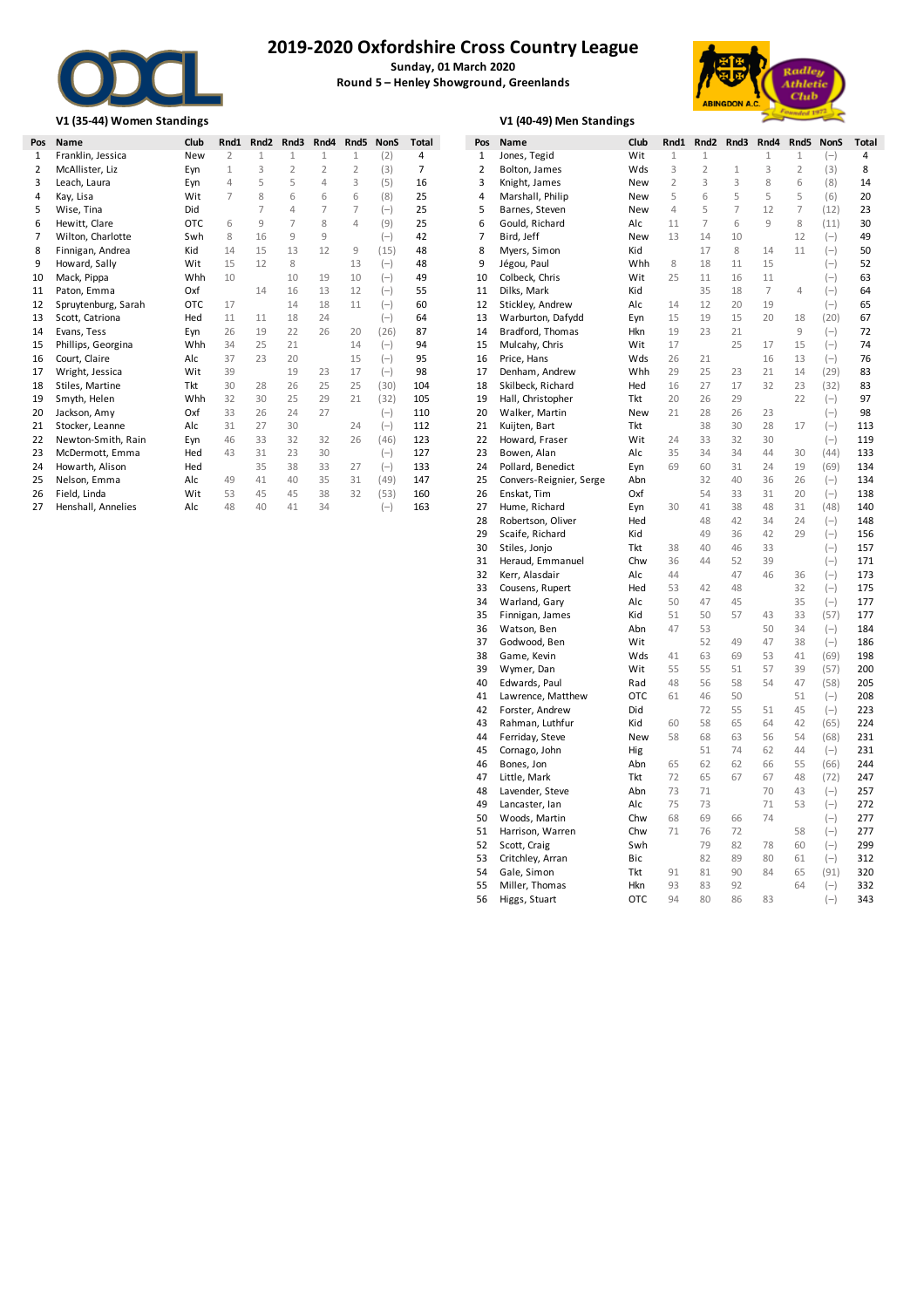

**Sunday, 01 March 2020 Round 5 – Henley Showground, Greenlands**



### **V2 (45-54) Women Standings V2 (50-59) Men Standings**

| Pos | Name                   | Club       | Rnd1     | Rnd <sub>2</sub> | Rnd3           | Rnd4 | Rnd <sub>5</sub> | <b>NonS</b> | <b>Total</b> | Pos | Name               | Club       | Rnd1           | Rnd <sub>2</sub> | Rnd3 | Rnd4 | Rnd <sub>5</sub> | <b>NonS</b> | Total          |
|-----|------------------------|------------|----------|------------------|----------------|------|------------------|-------------|--------------|-----|--------------------|------------|----------------|------------------|------|------|------------------|-------------|----------------|
|     | Allen. Rachel          | New        | $\Delta$ | 2                | $\overline{2}$ |      |                  | (4)         | 6            |     | Campbell, Fergus   | Hed        |                |                  | 3    |      |                  | $(-)$       | 6              |
|     | Huepfl, Emma           | Rad        |          |                  |                |      | 4                | $(-)$       | 7            |     | Bampton, Heath     | Oxf        | $\overline{2}$ |                  | 2    |      | $\overline{2}$   | (2)         | $\overline{7}$ |
|     | O'Neill, Lisa          | Whh        | 5        | 3                | 4              | 2    | 2                | (5)         | 11           | з   | Cantwell, David    | Wds        | 5              | 9                | 5    | 6    | 3                | (9)         | 19             |
|     | Mitchell, Camilla      | Rad        | 6        | $\overline{4}$   | 5              | 3    | 5                | (6)         | 17           | 4   | Lowies, Kenny      | Hed        |                |                  | 9    | 3    | 4                | $(-)$       | 23             |
| 5   | Billett. Annabel       | Hig        | 9        | 5                | 6              | 5    |                  | $(-)$       | 25           |     | Thomas, Ian        | Chw        |                | 6                |      | 5    |                  | $(-)$       | 25             |
| 6   | Dee, Diana             | Hig        | 8        | 6                |                | 4    | 8                | $(-)$       | 26           | 6   | O'Gorman, Shaun    | Alc        | 9              | 10               | 6    | 7    |                  | $(-)$       | 32             |
|     | Francis, Susan         | Tkt        | 7        |                  |                | 6    | 7                | $(-)$       | 27           |     | Phillips, Pearce   | Did        | 13             | 14               | 10   | 9    | 6                | (14)        | 38             |
|     | Stueber, Jessica       | Hig        | 14       | 7                | 8              | 11   | 6                | (14)        | 32           |     | Simpson, Douglas   | Hed        |                | 11               | 12   | 15   | 7                | $(-)$       | 45             |
|     | Mason, Margaret        | Wit        |          | Q                | 10             | 8    | 9                | $(-)$       | 36           | q   | Phelps, Andy       | Hed        | 15             | 15               | 14   | 11   | 8                | (15)        | 48             |
| 10  | Scaife, Sarah          | Kid        |          | 10               | 12             | 9    | 10               | $(-)$       | 41           | 10  | Leech. Simon       | Whh        | 12             | 17               | 20   | 14   | 12               | (20)        | 55             |
| 11  | Makin, Tracy           | <b>OTC</b> | 12       | 14               | 13             | 10   |                  | $(-)$       | 49           | 11  | Van Zyl, Heine     | <b>OTC</b> | 14             | 16               | 15   |      | 15               | $(-)$       | 60             |
| 12  | Terry, Philippa        | Abn        | 19       |                  | 16             | 16   | 13               | $(-)$       | 64           | 12  | Macey, Nick        | Chw        | 16             | 18               | 13   | 13   |                  | $(-)$       | 60             |
| 13  | Ansell, Lisa           | Ban        | 22       | 15               | 17             | 13   |                  | $(-)$       | 67           | 13  | Wright, David      | New        | 31             | 26               | 19   | 16   | 9                | (31)        | 70             |
| 14  | French. Elizabeth      | Alc        |          | 23               | 21             | 15   | 14               | $(-)$       | 73           | 14  | Hardwick. Nick     | Eyn        |                | 30               | 22   | 17   | 11               | $(-)$       | 80             |
| 15  | Wootten, Popsie        | Oxf        | 26       | 13               | 19             | 17   |                  | $(-)$       | 75           | 15  | Bridges, Graham    | Eyn        | 29             | 23               |      | 19   | 10               | $(-)$       | 81             |
| 16  | Compton, Becks         | Abn        | 28       | 17               | 25             |      | 17               | $(-)$       | 87           | 16  | Tavlor, Paul       | Hkn        | 23             | 20               | 18   | 21   |                  | $(-)$       | 82             |
| 17  | Lawfull, Tara          | Eyn        | 23       | 25               | 26             | 19   |                  | $(-)$       | 93           | 17  | Green, Robert      | Wit        | 26             | 27               | 24   | 22   | 14               | (27)        | 86             |
| 18  | Harding-Brown, Sandra  | Hed        | 37       | 24               | 28             | 22   | 19               | (37)        | 93           | 18  | Sears, Andrew      | Hig        | 25             | 24               | 23   | 25   | 17               | (25)        | 89             |
| 19  | Cantwell, Susan        | Wds        | 21       |                  | 29             | 25   | 24               | $(-)$       | 99           | 19  | Lock. Anthony      | Wit        | 10             | 32               | 31   |      | 22               | $(-)$       | 95             |
| 20  | Egerton, Samantha      | Abn        | 32       | 26               | 24             |      | 27               | $(-)$       | 109          | 20  | Heydon, Matthew    | Kid        |                | 29               | 26   | 32   | 18               | $(-)$       | 105            |
| 21  | Colbeck-McKinnon, Jane | Wit        | 34       | 29               | 30             | 30   | 23               | (34)        | 112          | 21  | Scott, Michael     | Whh        | 33             | 33               | 35   | 23   | 23               | (35)        | 112            |
| 22  | Snell, Kerry           | Swh        |          | 33               | 31             | 32   | 22               | $(-)$       | 118          | 22  | Best. Simon        | Alc        | 34             | 28               | 27   | 31   | 26               | (34)        | 112            |
| 23  | Chambers, Sarah        | Whh        | 45       | 31               |                | 28   | 26               | $(-)$       | 130          | 23  | Batchelor, Daniel  | Chw        | 32             | 36               |      | 27   | 20               | $(-)$       | 115            |
| 24  | Roskell, Helen         | Hed        |          | 38               | 39             | 33   | 29               | $(-)$       | 139          | 24  | Bedlington, David  | Abn        | 40             | 34               | 32   | 30   |                  | $(-)$       | 136            |
| 25  | Rahman, Rachel         | Kid        | 53       | 40               | 44             | 39   | 32               | (53)        | 155          | 25  | Kyberd, Peter      | Kid        | 46             | 42               | 37   | 36   | 28               | (46)        | 143            |
| 26  | Rouget, Anne           | Wit        |          | 48               | 49             | 38   | 31               | $(-)$       | 166          | 26  | Moore, Brian       | Wit        | 42             | 37               | 46   | 33   |                  | $(-)$       | 158            |
| 27  | Horwood, Lisa          | Alc        | 64       | 50               | 54             | 42   | 35               | (64)        | 181          | 27  | Smith, David       | Hig        | 45             | 41               | 45   | 39   | 33               | (45)        | 158            |
| 28  | Leach, Sarah           | Hed        | 63       | 49               |                | 41   |                  |             | 205          | 28  | Defillion, Nicolas | OTC        | 48             | 45               | 40   | 38   | 39               | (48)        | 162            |

| Pos          | Name                   | Club       | Rnd1           | Rnd <sub>2</sub> | Rnd3           | Rnd4           | Rnd5           | <b>NonS</b> | Total          | Pos            | Name                | Club       | Rnd1           | Rnd <sub>2</sub> | Rnd3           | Rnd4           | Rnd5 NonS      |       | Total          |
|--------------|------------------------|------------|----------------|------------------|----------------|----------------|----------------|-------------|----------------|----------------|---------------------|------------|----------------|------------------|----------------|----------------|----------------|-------|----------------|
| $\mathbf{1}$ | Allen, Rachel          | New        | $\overline{4}$ | $\overline{2}$   | $\overline{2}$ | $\mathbf{1}$   | $\mathbf{1}$   | (4)         | 6              | $\mathbf{1}$   | Campbell, Fergus    | Hed        | $1\,$          |                  | 3              | $\mathbf{1}$   | $\mathbf{1}$   | $(-)$ | 6              |
| 2            | Huepfl, Emma           | Rad        | 1              | $\mathbf{1}$     | $\mathbf{1}$   |                | 4              | $(-)$       | $\overline{7}$ | $\overline{2}$ | Bampton, Heath      | Oxf        | $\overline{2}$ | $\mathbf 1$      | $\overline{2}$ | $\overline{2}$ | $\overline{2}$ | (2)   | $\overline{7}$ |
| 3            | O'Neill, Lisa          | Whh        | 5              | 3                | $\overline{4}$ | $\overline{2}$ | 2              | (5)         | 11             | 3              | Cantwell, David     | Wds        | 5              | 9                | 5              | 6              | 3              | (9)   | 19             |
| 4            | Mitchell, Camilla      | Rad        | 6              | $\overline{4}$   | 5              | 3              | 5              | (6)         | 17             | 4              | Lowies, Kenny       | Hed        |                | 7                | $\overline{9}$ | 3              | 4              | $(-)$ | 23             |
| 5            | Billett, Annabel       | Hig        | 9              | 5                | 6              | 5              |                | $(-)$       | 25             | 5              | Thomas, Ian         | Chw        | 7              | 6                | 7              | 5              |                | $(-)$ | 25             |
| 6            | Dee, Diana             | Hig        | 8              | 6                |                | $\overline{4}$ | 8              | $(-)$       | 26             | 6              | O'Gorman, Shaun     | Alc        | 9              | 10               | 6              | 7              |                | $(-)$ | 32             |
| 7            | Francis, Susan         | Tkt        | 7              |                  | 7              | 6              | $\overline{7}$ | $(-)$       | 27             | 7              | Phillips, Pearce    | Did        | 13             | 14               | 10             | 9              | 6              | (14)  | 38             |
| 8            | Stueber, Jessica       | Hig        | 14             | 7                | 8              | 11             | 6              | (14)        | 32             | 8              | Simpson, Douglas    | Hed        |                | 11               | 12             | 15             | 7              | $(-)$ | 45             |
| 9            | Mason, Margaret        | Wit        |                | 9                | 10             | 8              | 9              | $(-)$       | 36             | 9              | Phelps, Andy        | Hed        | 15             | 15               | 14             | 11             | 8              | (15)  | 48             |
| 10           | Scaife, Sarah          | Kid        |                | 10               | 12             | 9              | 10             | $(-)$       | 41             | 10             | Leech. Simon        | Whh        | 12             | 17               | 20             | 14             | 12             | (20)  | 55             |
| 11           | Makin, Tracy           | <b>OTC</b> | 12             | 14               | 13             | 10             |                | $(-)$       | 49             | 11             | Van Zyl, Heine      | <b>OTC</b> | 14             | 16               | 15             |                | 15             | $(-)$ | 60             |
| 12           | Terry, Philippa        | Abn        | 19             |                  | 16             | 16             | 13             | $(-)$       | 64             | 12             | Macey, Nick         | Chw        | 16             | 18               | 13             | 13             |                | $(-)$ | 60             |
| 13           | Ansell, Lisa           | Ban        | 22             | 15               | 17             | 13             |                | $(-)$       | 67             | 13             | Wright, David       | New        | 31             | 26               | 19             | 16             | 9              | (31)  | 70             |
| 14           | French, Elizabeth      | Alc        |                | 23               | 21             | 15             | 14             | $(-)$       | 73             | 14             | Hardwick, Nick      | Eyn        |                | 30               | 22             | 17             | 11             | $(-)$ | 80             |
| 15           | Wootten, Popsie        | Oxf        | 26             | 13               | 19             | 17             |                | $(-)$       | 75             | 15             | Bridges, Graham     | Eyn        | 29             | 23               |                | 19             | 10             | $(-)$ | 81             |
| 16           | Compton, Becks         | Abn        | 28             | 17               | 25             |                | 17             | $(-)$       | 87             | 16             | Taylor, Paul        | <b>Hkn</b> | 23             | 20               | 18             | 21             |                | $(-)$ | 82             |
| 17           | Lawfull. Tara          | Eyn        | 23             | 25               | 26             | 19             |                | $(-)$       | 93             | 17             | Green, Robert       | Wit        | 26             | 27               | 24             | 22             | 14             | (27)  | 86             |
| 18           | Harding-Brown, Sandra  | Hed        | 37             | 24               | 28             | 22             | 19             | (37)        | 93             | 18             | Sears, Andrew       | Hig        | 25             | 24               | 23             | 25             | 17             | (25)  | 89             |
| 19           | Cantwell, Susan        | Wds        | 21             |                  | 29             | 25             | 24             | $(-)$       | 99             | 19             | Lock, Anthony       | Wit        | 10             | 32               | 31             |                | 22             | $(-)$ | 95             |
| 20           | Egerton, Samantha      | Abn        | 32             | 26               | 24             |                | 27             | $(-)$       | 109            | 20             | Heydon, Matthew     | Kid        |                | 29               | 26             | 32             | 18             | $(-)$ | 105            |
| 21           | Colbeck-McKinnon, Jane | Wit        | 34             | 29               | 30             | 30             | 23             | (34)        | 112            | 21             | Scott, Michael      | Whh        | 33             | 33               | 35             | 23             | 23             | (35)  | 112            |
| 22           | Snell, Kerry           | Swh        |                | 33               | 31             | 32             | 22             | $(-)$       | 118            | 22             | Best, Simon         | Alc        | 34             | 28               | 27             | 31             | 26             | (34)  | 112            |
| 23           | Chambers, Sarah        | Whh        | 45             | 31               |                | 28             | 26             | $(-)$       | 130            | 23             | Batchelor, Daniel   | Chw        | 32             | 36               |                | 27             | 20             | $(-)$ | 115            |
| 24           | Roskell, Helen         | Hed        |                | 38               | 39             | 33             | 29             | $(-)$       | 139            | 24             | Bedlington, David   | Abn        | 40             | 34               | 32             | 30             |                | $(-)$ | 136            |
| 25           | Rahman, Rachel         | Kid        | 53             | 40               | 44             | 39             | 32             | (53)        | 155            | 25             | Kyberd, Peter       | Kid        | 46             | 42               | 37             | 36             | 28             | (46)  | 143            |
| 26           | Rouget, Anne           | Wit        |                | 48               | 49             | 38             | 31             | $(-)$       | 166            | 26             | Moore, Brian        | Wit        | 42             | 37               | 46             | 33             |                | $(-)$ | 158            |
| 27           | Horwood, Lisa          | Alc        | 64             | 50               | 54             | 42             | 35             | (64)        | 181            | 27             | Smith, David        | Hig        | 45             | 41               | 45             | 39             | 33             | (45)  | 158            |
| 28           | Leach, Sarah           | Hed        | 63             | 49               | 52             | 41             |                | $(-)$       | 205            | 28             | Defillion, Nicolas  | <b>OTC</b> | 48             | 45               | 40             | 38             | 39             | (48)  | 162            |
|              |                        |            |                |                  |                |                |                |             |                | 29             | Roberts, Stephen    | Wit        | 56             | 46               | 50             | 43             | 35             | (56)  | 174            |
|              |                        |            |                |                  |                |                |                |             |                | 30             | Carter, Chris       | Hig        | 49             | 52               | 53             | 44             | 38             | (53)  | 183            |
|              |                        |            |                |                  |                |                |                |             |                | 31             | Halfhead, James     | Abn        | 53             | 50               | 49             | 37             |                | $(-)$ | 189            |
|              |                        |            |                |                  |                |                |                |             |                | 32             | Green, John         | Wit        | 68             | 55               | 56             | 45             | 42             | (68)  | 198            |
|              |                        |            |                |                  |                |                |                |             |                | 33             | Shayler, Mark       | Abn        | 52             | 48               | 58             |                | 41             | $(-)$ | 199            |
|              |                        |            |                |                  |                |                |                |             |                | 34             | McColl, Neil        | Whh        | 57             | 51               | 51             | 42             |                | $(-)$ | 201            |
|              |                        |            |                |                  |                |                |                |             |                | 35             | Spencer-Jones, Mike | <b>BTC</b> | 67             | 59               | 59             | 46             | 45             | (67)  | 209            |
|              |                        |            |                |                  |                |                |                |             |                | 36             | Sangar, Stephen     | Alc        | 71             | 60               | 57             | 48             | 47             | (71)  | 212            |
|              |                        |            |                |                  |                |                |                |             |                | 37             | Roberts, David      | Abn        | 72             | 58               |                | 47             | 46             | $(-)$ | 223            |
|              |                        |            |                |                  |                |                |                |             |                |                |                     |            |                |                  |                |                |                |       |                |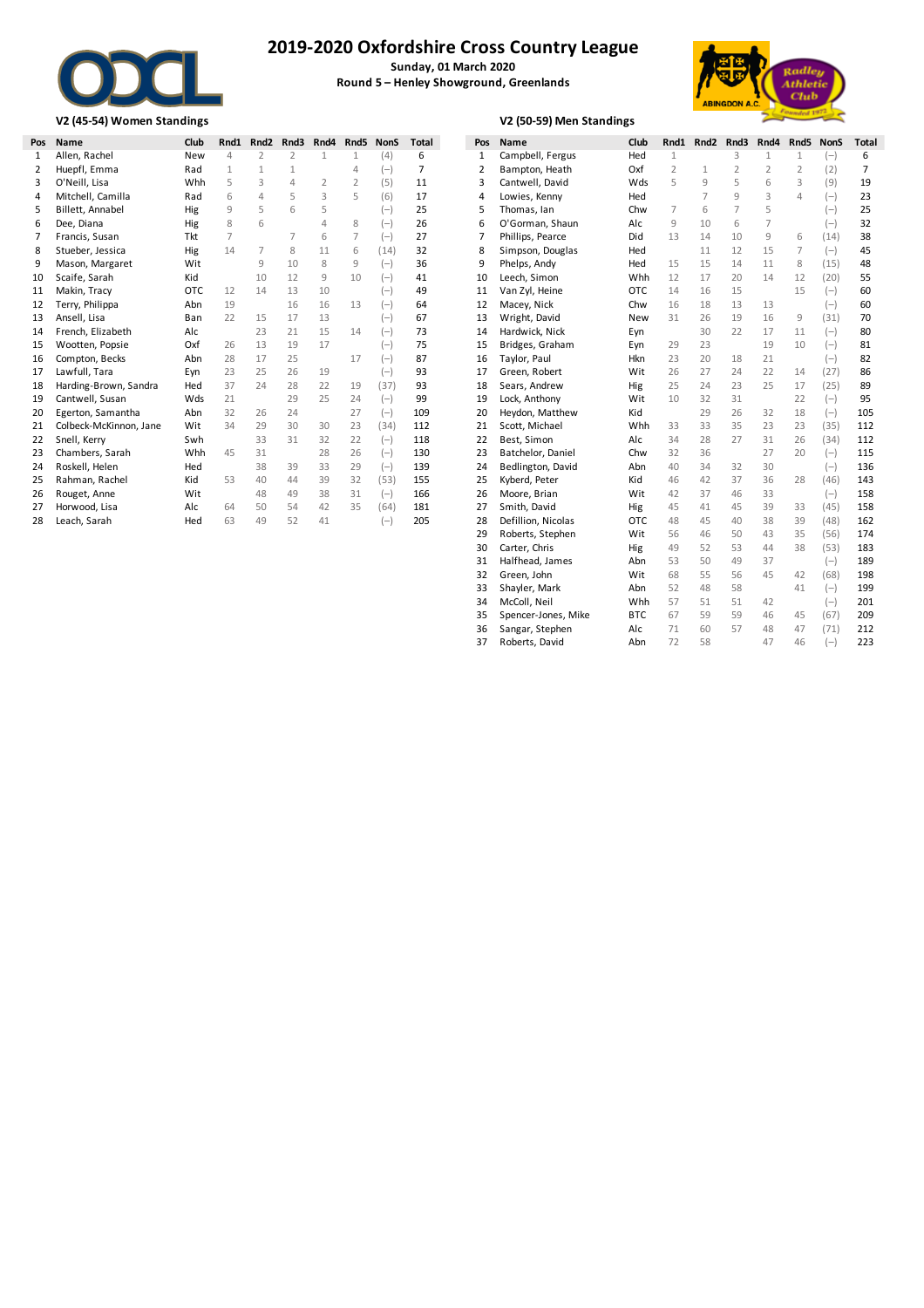

**Sunday, 01 March 2020 Round 5 – Henley Showground, Greenlands**



### **V3 (55-64) Women Standings V3 (60-69) Men Standings**

| Pos | <b>Name</b>         | Club | Rnd1 | Rnd <sub>2</sub> | Rnd3 | Rnd4 | Rnd5 NonS         | Total | Pos | <b>Name</b>     | <b>Club</b> | Rnd1 | Rnd2 | Rnd3 | Rnd4 | Rnd5 NonS                | Tot |
|-----|---------------------|------|------|------------------|------|------|-------------------|-------|-----|-----------------|-------------|------|------|------|------|--------------------------|-----|
|     | Kelling, Rosalind   | Ban  |      |                  |      |      | $\overline{ }$    |       |     | Nelson, John    | Alc         |      |      |      |      | $-1$                     |     |
|     | Curnow. Clare       | Chw  |      |                  |      |      | [5]               | 9     |     | Thorp, Stewart  | Oxf         |      |      |      |      | $-1$                     |     |
|     | Fabes, Jane         | Abn  |      | u                | 4    |      | $\overline{ }$    | 19    |     | Gilkes, Philip  | Chw         |      |      |      |      | $\overline{\phantom{a}}$ | 23  |
| 4   | Phillips, Carole    | Hig  |      |                  |      |      | $\left( -\right)$ | 21    | 4   | Pringle, Neil   | Hig         | 10   |      |      |      |                          | 2!  |
|     | Pinnock, Jacky      | Evn  | 8    |                  |      |      | (8)               | 22    |     | Coy, Philip     | Ban         | h    | ι3.  |      | 4    | -                        | 3.  |
| 6   | Struthers, Caroline | Oxf  |      |                  |      |      | $(-)$             | 35    | 6   | Connolly, Steve | Swh         | 8    | 10   |      |      | $-1$                     | 3.  |
|     | Morgan, Pauline     | Swh  |      |                  |      | 8    | 12.               | 37    |     | Gray, Carey     | Wds         |      | 14   |      |      | 14)                      | 3.  |
|     | Haines, Susan       | Wds  | 10   | 10               |      |      | $\overline{(-)}$  | 40    | 8   | Anderson, Geoff | New         |      | 8    | 10   | b    | $-1$                     |     |
|     | Wilson, Patricia    | Abn  | 16   |                  |      |      | $\left( -\right)$ | 56    |     | Knopp. Dave     | Did         |      |      |      |      | $-1$                     | 4.  |

|   | Pos Name            | Club | Rnd1 | Rnd <sub>2</sub> | Rnd3 | Rnd4           |   | Rnd5 NonS | Total | Pos | Name            | Club       | Rnd1 | Rnd2 | Rnd3 | Rnd4 | Rnd5           | NonS  | Total |
|---|---------------------|------|------|------------------|------|----------------|---|-----------|-------|-----|-----------------|------------|------|------|------|------|----------------|-------|-------|
| 1 | Kelling, Rosalind   | Ban  |      |                  |      |                |   | $(-)$     | 4     |     | Nelson, John    | Alc        |      |      |      |      |                | $(-)$ | 5     |
| 2 | Curnow, Clare       | Chw  | 4    | 5                |      |                | 2 | (5)       | 9     |     | Thorp, Stewart  | Oxf        |      |      |      |      |                | $(-)$ | 9     |
| 3 | Fabes, Jane         | Abn  |      | 9                | 4    | 3              | 3 | $(-)$     | 19    | 3   | Gilkes, Philip  | Chw        | 5    | 6    | 9    |      | 3              | $(-)$ | 23    |
| 4 | Phillips, Carole    | Hig  | 7    | 6                | 6    | $\overline{2}$ |   | $(-)$     | 21    | 4   | Pringle, Neil   | Hig        | 10   |      | 5    | 3    |                | $(-)$ | 25    |
| 5 | Pinnock, Jacky      | Eyn  | 8    | 8                | 5    | $\overline{4}$ | 5 | (8)       | 22    | 5   | Coy, Philip     | Ban        | 6    | 13   | 8    | 4    |                | $(-)$ | 31    |
| 6 | Struthers, Caroline | Oxf  | 9    | 11               | 8    |                |   | $(-)$     | 35    | 6   | Connolly, Steve | Swh        | 8    | 10   | 11   |      | $\overline{4}$ | $(-)$ | 33    |
|   | Morgan, Pauline     | Swh  | 12   | 12               | 10   | 8              |   | (12)      | 37    |     | Gray, Carey     | Wds        |      | 14   | 13   | 5.   | 8              | (14)  | 33    |
| 8 | Haines, Susan       | Wds  | 10   | 10               | 11   |                | 9 | $(-)$     | 40    | 8   | Anderson, Geoff | New        | 13   | 8    | 10   | 6    |                | $(-)$ | 37    |
| 9 | Wilson, Patricia    | Abn  | 16   | 15               | 17   |                | 8 | $(-)$     | 56    | 9   | Knopp, Dave     | Did        | 11   | 12   | 12   |      |                | $(-)$ | 42    |
|   |                     |      |      |                  |      |                |   |           |       | 10  | Rouget, David   | Wit        | 16   | 19   | 14   | 8    | 9              | (19)  | 47    |
|   |                     |      |      |                  |      |                |   |           |       | 11  | Molyneaux, Paul | Wit        |      | 17   | 16   |      | 11             | $(-)$ | 51    |
|   |                     |      |      |                  |      |                |   |           |       | 12  | Brown, Malcolm  | <b>Hkn</b> | 19   |      | 18   | 10   | 10             | $(-)$ | 57    |
|   |                     |      |      |                  |      |                |   |           |       | 13  | Smith, Martin   | Whh        | 25   | 21   | 20   | 9    | 13             | (25)  | 63    |
|   |                     |      |      |                  |      |                |   |           |       | 14  | Ingram, John    | Alc        |      | 20   | 21   | 12   | 12             | $(-)$ | 65    |
|   |                     |      |      |                  |      |                |   |           |       | 15  | Forbes, Neil    | Ban        | 27   | 26   | 22   | 13   | 16             | (27)  | 77    |
|   |                     |      |      |                  |      |                |   |           |       | 16  | Francis, Noel   | Did        | 24   | 23   | 23   |      | 15             | $(-)$ | 85    |
|   |                     |      |      |                  |      |                |   |           |       | 17  | Baker, Keith    | Eyn        |      | 30   | 25   | 16   | 17             | $(-)$ | 88    |
|   |                     |      |      |                  |      |                |   |           |       | 18  | Grimsdale, Paul | Oxf        |      | 32   | 28   | 18   | 19             | $(-)$ | 97    |
|   |                     |      |      |                  |      |                |   |           |       |     |                 |            |      |      |      |      |                |       |       |

| Pos Name          | Club                  | Rnd1 Rnd2 Rnd3 Rnd4 Rnd5 NonS |  |  |                      | Total |  | Pos Name       | Club |  |  | Rnd1 Rnd2 Rnd3 Rnd4 Rnd5 NonS Tot |  |
|-------------------|-----------------------|-------------------------------|--|--|----------------------|-------|--|----------------|------|--|--|-----------------------------------|--|
| 1 Turley, Helen   | Hed 1 1 1 1 1 1 (1) 4 |                               |  |  |                      |       |  | Norris. Graham |      |  |  | Hed 3 3 4 3 1 (4) 10              |  |
| 2 Le Good, Judith | Wit 3 2 3 2 3 (3) 10  |                               |  |  |                      |       |  |                |      |  |  |                                   |  |
| 3 Grylls, Sarah   |                       |                               |  |  | Hed 4 3 5 3 4 (5) 14 |       |  |                |      |  |  |                                   |  |
| 4 Pearson, Roz    | New                   | 6 4 6 5 5                     |  |  | (6)                  | 20    |  |                |      |  |  |                                   |  |
| 5 Bennett, Lily   | Swh 5 7 4 6 (-) 22    |                               |  |  |                      |       |  |                |      |  |  |                                   |  |

## **V4 (65+) Women Standings V4 (70+) Men Standings**

| Pos Name        | Club |  |  |  | Rnd1 Rnd2 Rnd3 Rnd4 Rnd5 NonS Total | Pos | <b>Name</b>                                                 | Club |  |  | Rnd1 Rnd2 Rnd3 Rnd4 Rnd5 NonS Total |  |
|-----------------|------|--|--|--|-------------------------------------|-----|-------------------------------------------------------------|------|--|--|-------------------------------------|--|
| 1 Turley, Helen |      |  |  |  |                                     |     | Hed 1 1 1 1 1 1 1 1 1 1 Norris, Graham Hed 3 3 4 3 1 (4) 10 |      |  |  |                                     |  |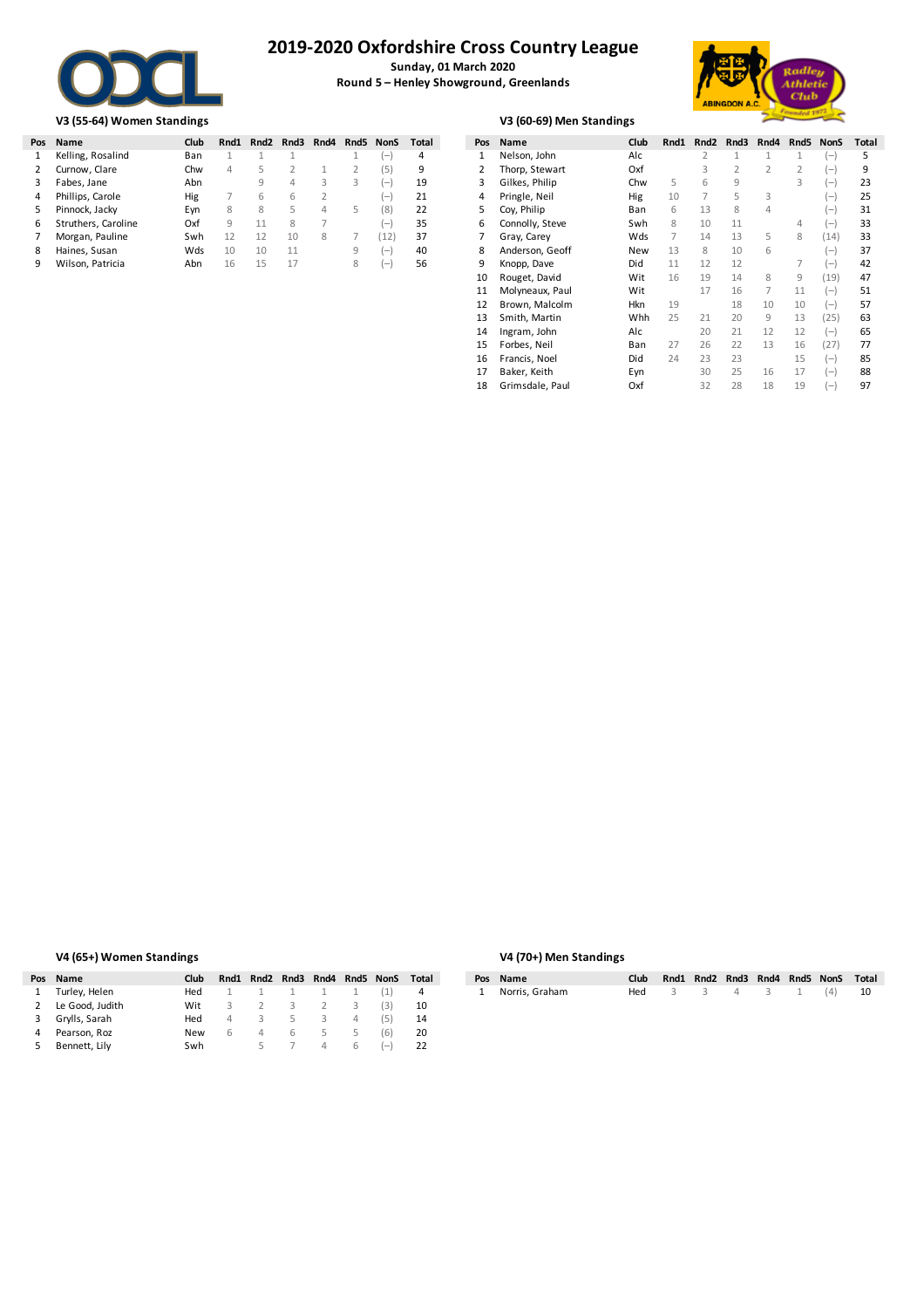

**Sunday, 01 March 2020 Round 5 – Henley Showground, Greenlands**



### **Overall Women Standings Overall Men Standings**

| Pos      | Name                            | Club              | Rnd1           | Rnd <sub>2</sub> | Rnd3           | Rnd4           | Rnd5           | <b>NonS</b>    | <b>Total</b>   | Pos            | Name                         | Club       | Rnd1     | Rnd <sub>2</sub> | Rnd3           | Rnd4           | Rnd <sub>5</sub> | <b>NonS</b>    | Total      |
|----------|---------------------------------|-------------------|----------------|------------------|----------------|----------------|----------------|----------------|----------------|----------------|------------------------------|------------|----------|------------------|----------------|----------------|------------------|----------------|------------|
| 1        | Lloyd, Sophie                   | Whh               | $\overline{2}$ | $\overline{2}$   | $1\,$          | $\overline{2}$ | $\overline{2}$ | (2)            | 7              | $\mathbf{1}$   | Byrne, Simon                 | Swh        | 3        | 3                | 3              | 3              | 3                | (3)            | 12         |
| 2        | Browne, Roisin                  | Chw               | $\mathbf{1}$   | $\mathbf{1}$     | $\overline{2}$ | 3              |                | $(-)$          | $\overline{7}$ | $\overline{2}$ | Miell-Ingram, Alexander      | Rad        | 8        | 6                | $\overline{2}$ | $\overline{2}$ | 8                | (8)            | 18         |
| 3        | Duxbury, Rebecca                | <b>OTC</b>        | 3              | 3                | 3              | $\mathbf{1}$   | $\mathbf{1}$   | (3)            | 8              | 3              | Chessell, Courtenay          | Swh        | 11       | 5                | 5              | 4              | 11               | (11)           | 25         |
| 4        | Franklin, Jessica               | New               | $\overline{7}$ | 4                | 6              | 5              | $\overline{4}$ | (7)            | 19             | 4              | Jones, Tegid                 | Wit        | 4        | $\overline{4}$   |                | 7              | 4                | $(-)$          | 19         |
| 5        | Hodgson, Becky                  | Whh               | 5              | 6                | 5              | 7              | 6              | (7)            | 22             | 5              | Upton, Sam                   | Wit        | 21       | 10               | 9              | 6              | 21               | (21)           | 46         |
| 6        | Creak, Chelsea                  | Kid               | 10             | 12               | $\overline{7}$ | 4              | 3              | (12)           | 24             | 6              | Craggs, James                | New        | 6        | $\overline{7}$   | 8              | 10             | 6                | $(-)$          | 37         |
| 7        | McAllister, Liz                 | Eyn               | 4              | 7                | 8              | 9              | 5              | (9)            | 24             | $\overline{7}$ | Goodwin, Jack                | Kid        | 14       | 9                | 7              | 5              | 14               | (14)           | 35         |
| 8        | Rycroft, Lucy                   | Whh               | 16             | 17               | 10             | 12             | 8              | (17)           | 46             | 8              | Bolton, James                | Wds        | 17       | 13               | 6              | 9              | 17               | (17)           | 45         |
| 9        | Haley, Emma                     | Rad               |                | 11               | 11             | 13             | 12             | $(-)$          | 47             | 9              | Byrne, Luke                  | Swh        | 15       | 11               | 11             | 13             | 15               | (21)           | 44         |
| 10       | Huepfl, Emma                    | Rad               | 8              | 16               | 13             |                | 20             | $(-)$          | 57             | 10             | Watanabe, Shun               | Oxf        | 37       | 19               | 12             | 15             | 37               | (37)           | 83         |
| 11       | McLoughlin, Emily               | Did               | 14             |                  | 19             | 15             | 9              | $(-)$          | 57             | 11             | Pierce, Ethan                | Swh        | 10       | 18               | 14             |                | 10               | $(-)$          | 52         |
| 12       | Allen, Donna                    | Hkn               | 15             | 20               | 14             | 38             | 18             | (38)           | 67             | 12             | Lock, Matthew                | Wit        | 23       | 16               | 13             | 19             | 23               | (23)           | 71         |
| 13       | Allen, Rachel                   | New               | 21             | 25               | 16             | 18             | 14             | (25)           | 69             | 13             | Briscoe, Alex                | Whh        | 31       | 21               | 24             | 20             | 31               | (31)           | 96         |
| 14       | Leach, Laura                    | Eyn               | 22             | 19               | 23             | 16             | 13             | (23)           | 70             | 14             | Knight, James                | New        | 13       | 14               | 22             | 31             | 13               | (32)           | 61         |
| 15       | Davies, Rosie                   | Abn               | 20             | 23               | 18             | 30             | 11             | (30)           | 72             | 15             | Lines, Ben                   | Swh        | 27       | 24               | 18             | 21             | 27               | (27)           | 90         |
| 16       | O'Neill, Lisa                   | Whh               | 26             | 28               | 21             | 20             | 15             | (28)           | 82             | 16             | Bampton, Heath               | Oxf        | 54       | 23               | 21             | 25             | 54               | (54)           | 123        |
| 17       | Burton, Rachel                  | Rad               | 44             | 24               | 33             | 17             | 17             | (44)           | 91             | 17             | Weeks, David                 | New        |          | 25               | 28             | 24             |                  | $(-)$          | 77         |
| 18       | Mitchell, Camilla               | Rad               | 34             | 29               | 24             | 27             | 21             | (34)           | 101            | 18             | Wheeler, Michael             | New        | 18       |                  | 15             | 33             | 18               | $(-)$          | 84         |
| 19       | Wise, Tina                      | Did               |                | 27               | 22             | 26             | 27             | $(-)$          | 102            | 19             | Robbins, Michael             | New        | 36       | 26               | 17             | 40             | 36               | $(-)$          | 155        |
| 20       | Hewitt, Clare                   | <b>OTC</b>        | 28             | 35               | 30             | 29             | 19             | (35)           | 106            | 20             | Marshall, Philip             | New        | 39       | 30               | 32             | 27             | 39               | (39)           | 128        |
| 21       | Power, Susie                    | Hed               | 29             | 32               | 31             | 23             | 25             | (32)           | 108            | 21             | Campbell, Fergus             | Hed        | 38       |                  | 37             | 16             | 38               | $(-)$          | 129        |
| 22       | Kay, Lisa                       | Wit               | 33             | 30               | 27             | 25             | 26             | (33)           | 108            | 22             | Copping, Otto                | OxB        | 5        | 12               | 60             |                | 5                | $(-)$          | 82         |
| 23       | Downie, Rebecca                 | New               | 24             | 42               | 35             | 24             | 28             | (42)           | 111            | 23             | Lumley, Christopher          | Alc        | 46       | 20               | 31             | 38             | 46               | $(-)$          | 181        |
| 24       | Bettley, Alexandra              | New               | 49             | 38               | 32             | 32             | 22             | (49)           | 124            | 24             | Elsmere, Stephen             | New        | 29       | 38               | 38             | 32             | 29               | (47)           | 119        |
| 25       | Van Zyl, Imogen                 | <b>OTC</b>        |                | 26               | 34             | 36             | 37             | $(-)$          | 133            | 25             | Fulford, Andrew              | Swh        | 47       | 27               | 30             | 52             | 47               | (52)           | 151        |
| 26       | Corby, Anna                     | Hed               | 30             |                  | 41             | 40             | 23             | $(-)$          | 134            | 26             | Anderton, Daniel             | ОТС        |          | 48               | 34             | 36             |                  | $(-)$          | 118        |
| 27       | Hewlett, Jade                   | Wit               | 51             | 36               | 29             | 22             |                | $(-)$          | 138            | 27             | Barnes, Steven               | New        | 35       | 29               | 40             | 53             | 35               | (53)           | 139        |
| 28       | Kelling, Rosalind               | Ban               | 31             | 43               | 42             |                | 30             | $(-)$          | 146            | 28             | Gould, Richard               | Alc        | 62       | 32               | 35             | 45             | 62               | (62)           | 174        |
| 29       | Dee, Diana                      | Hig               | 45             | 39               |                | 34             | 40             | $(-)$          | 158            | 29             | Bagnall, Jamie               | Alc        | 34       | 33               | 47             | 47             | 34               | $(-)$          | 195        |
| 30       | Francis, Susan                  | Tkt               | 40             |                  | 38             | 44             | 38             | $(-)$          | 160            | 30             | Jackson, George              | <b>BTC</b> | 63       | 45               | 41             | 39             | 63               | (63)           | 188        |
| 31       | Billett, Annabel                | Hig               | 52             | 37               | 37             | 39             |                | $(-)$          | 165            | 31             | Murphy, Phil                 | Tkt        | 49       | 47               | 92             | 35             | 49               | (92)           | 180        |
| 32       | Wilton, Charlotte               | Swh               | 37             | 56               | 45             | 31             |                | $(-)$          | 169            | 32             | Suggate, Mike                | Did        | 52       | 28               |                | 49             | 52               | $(-)$          | 181        |
| 33       | Stueber, Jessica                | Hig               | 65             | 47               | 43             | 55             | 35             | (65)           | 180            | 33             | Edwards, Luke                | Wit        | 45       | 49               | 66             | 30             | 45               | (66)           | 169        |
| 34       | Finnigan, Andrea                | Kid               | 56             | 52               | 56             | 41             | 36             | (56)           | 185            | 34             | Young, Stephen               | Wit        | 33       | 66               | 43             | 50             | 33               | (66)           | 159        |
| 35       | Howard, Sally                   | Wit               | 57             | 45               | 36             |                | 51             | $(-)$          | 189            | 35             | Gerrard, Bernie              | New        | 107      | 54               | 56             | 41             | 107              | (107)          | 258        |
| 36       | Mason, Margaret                 | Wit               |                | 55               | 52             | 47             | 43             | $(-)$          | 197            | 36             | Birkbeck, Elliot             | Rad        | 58       | 51               | 52             |                | 58               | $(-)$          | 219        |
| 37       | Mack, Pippa                     | Whh               | 47             |                  | 50             | 57             | 45             | $(-)$          | 199            | 37             | Jell, Simon                  | Swh        | 53       |                  | 44             | 68             | 53               | $(-)$          | 218        |
| 38       | Paton, Emma                     | Oxf               |                | 50               | 60             | 42             | 50             | $(-)$          | 202            | 38             | Bayliss, Adam                | Oxf        | 64       | 55               | 51             | 55             | 64               | $(-)$          | 289        |
| 39       | Scaife, Sarah                   | Kid               |                | 60               | 62             | 50             | 49             | $(-)$          | 221            | 39             | Myers, Simon                 | Kid        |          | 70               | 49             | 58             |                  | $(-)$          | 177        |
| 40       | Spruytenburg, Sarah             | <b>OTC</b>        | 61             |                  | 58             | 56             | 48             | $(-)$          | 223            | 40             | Wickens, Ben                 | New        | 68       | 44               |                | 63             | 68               | $(-)$          | 243        |
| 41       | Evins, Rebecca                  | Eyn               | 39<br>68       | 58               | 63<br>54       | 68<br>64       | 46             | $(-)$          | 228<br>232     | 41             | Bird, Jeff                   | New<br>Whh | 67       | 64               | 57             | 61             | 67               | $(-)$          | 255<br>304 |
| 42       | Myhill, Emily                   | Hed               | 48             |                  | 68             | 72             |                | $(-)$          | 232            | 42<br>43       | Jégou, Paul                  |            | 56<br>57 | 72<br>71         | 59<br>61       |                | 56<br>57         | $(-)$          |            |
| 43<br>44 | Scott, Catriona<br>Makin, Tracy | Hed<br><b>OTC</b> | 62             | 44<br>82         | 64             | 51             |                | $(-)$<br>$(-)$ | 259            | 44             | McIntyre, Ben<br>Dilks, Mark | Swh<br>Kid |          | 133              | 70             | 29             |                  | $(-)$<br>$(-)$ | 246<br>232 |
| 45       | Turley, Helen                   | Hed               | 85             | 68               | 71             | 63             | 63             | (85)           | 265            | 45             | Bates, Joe                   | Did        |          | 90               | 73             | 54             |                  | $(-)$          | 217        |
| 46       | Dunn, Lucy                      | Wds               | 73             | 62               |                | 82             | 52             | $(-)$          | 269            | 46             | Jones, Berwyn                | Kid        | 66       | 86               | 64             |                | 66               | $(-)$          | 282        |
| 47       | Curnow, Clare                   | Chw               | 87             | 80               | 73             | 66             | 53             | (87)           | 272            | 47             | Cripps, Richard              | <b>BTC</b> | 50       | 129              | 76             | 76             | 50               | (129)          | 252        |
| 48       | Bellamy, Victoria               | <b>OTC</b>        |                | 67               | 67             | 67             | 73             | $(-)$          | 274            | 48             | Colbeck, Chris               | Wit        | 113      | 59               | 68             | 48             | 113              | $(-)$          | 401        |
| 49       | Terry, Philippa                 | Abn               | 97             |                  | 72             | 71             | 58             | $(-)$          | 298            | 49             | Stickley, Andrew             | Alc        | 73       | 62               | 81             | 72             | 73               | $(-)$          | 361        |
| 50       | Evans, Tess                     | Eyn               | 96             | 69               | 78             | 80             | 84             | (96)           | 311            | 50             | Walker, Martin               | Abn        | 89       | 83               | 74             | 70             | 89               | (89)           | 316        |
| 51       | Miell-Ingram, Cassia            | Rad               | 139            | 94               | 102            | 73             | 44             | (139)          | 313            | 51             | Warburton, Dafydd            | Eyn        | 79       | 80               | 67             | 73             | 79               | (84)           | 294        |
| 52       | Mathers, Laura                  | <b>BTC</b>        | 89             | 105              | 65             |                | 57             | $(-)$          | 316            | 52             | White, Nathan                | Swh        | 96       | 74               |                | 59             | 96               | $(-)$          | 325        |
| 53       | French, Elizabeth               | Alc               |                | 100              | 101            | 69             | 59             | $(-)$          | 329            | 53             | Bradford, Thomas             | Hkn        | 85       | 91               | 84             |                | 85               | $(-)$          | 345        |
| 54       | Ansell, Lisa                    | Ban               | 111            | 84               | 79             | 59             |                | $(-)$          | 333            | 54             | Mulcahy, Chris               | Wit        | 83       |                  | 90             | 69             | 83               | $(-)$          | 325        |
| 55       | Fabes, Jane                     | Abn               |                | 109              | 86             | 79             | 62             | $(-)$          | 336            | 55             | Lavender, Tom                | Abn        | 82       |                  | 77             | 88             | 82               | $(-)$          | 329        |
| 56       | Pinnock, Jacky                  | Eyn               | 109            | 99               | 87             | 81             | 72             | (109)          | 339            | 56             | Reynolds, Sebastian          | Oxf        | 86       | 89               | 71             | 87             | 86               | $(-)$          | 419        |
| 57       | Court, Claire                   | Alc               | 128            | 77               | 76             |                | 60             | $(-)$          | 341            | 57             | Price, Hans                  | Wds        | 115      | 85               |                | 66             | 115              | $(-)$          | 381        |
| 58       | Phillips, Georgina              | Whh               | 123            | 88               | 77             |                | 56             | $(-)$          | 344            | 58             | Ingram, David                | Alc        | 100      | 88               |                | 83             | 100              | $(-)$          | 371        |
| 59       | Wright, Jessica                 | Wit               | 136            |                  | 69             | 70             | 70             | $(-)$          | 345            | 59             | Denham, Andrew               | Whh        | 124      | 102              | 88             | 78             | 124              | (124)          | 392        |
| 60       | Phillips, Carole                | Hig               | 104            | 83               | 98             | 76             |                | $(-)$          | 361            | 60             | Baker, Tom                   | Eyn        | 76       | 84               | 103            | 80             | 76               | $(-)$          | 419        |
| 61       | Wootten, Popsie                 | Oxf               | 117            | 78               | 91             | 83             |                | $(-)$          | 369            | 61             | Cantwell, David              | Wds        | 88       | 100              | 82             | 92             | 88               | (100)          | 350        |
| 62       | Smyth, Helen                    | Whh               | 115            | 103              | 93             | 87             | 86             | (115)          | 369            | 62             | Grantham, Thomas             | Wit        | 72       | 99               | 101            |                | 72               | $(-)$          | 344        |
| 63       | Stiles, Martine                 | Tkt               | 110            | 101              | 94             | 77             | 100            | (110)          | 372            | 63             | Lowies, Kenny                | Hed        |          | 97               | 99             | 67             |                  | $(-)$          | 263        |
| 64       | Jackson, Amy                    | Oxf               | 118            | 92               | 90             | 84             |                | $(-)$          | 384            | 64             | Skilbeck, Richard            | Hed        | 80       | 105              | 69             | 112            | 80               | (112)          | 334        |
| 65       | Harding-Brown, Sandra           | Hed               | 144            | 104              | 116            | 94             | 71             | (144)          | 385            | 65             | El Youbi, Zakariae           | Did        | 99       | 103              | 120            | 75             | 99               | (120)          | 376        |
| 66       | Bagnall, Martha                 | Chw               | 122            |                  | 83             | 95             | 85             | $(-)$          | 385            | 66             | Thomas, Ian                  | Chw        | 93       | 96               | 94             | 81             | 93               | $(-)$          | 457        |
| 67       | Compton, Becks                  | Abn               | 121            | 87               | 112            |                | 66             | $(-)$          | 386            | 67             | Bailey, Andrew               | Whh        | 114      | 77               | 97             | 85             | 114              | (114)          | 373        |
| 68       | McDonald, Katie                 | <b>OTC</b>        | 135            |                  | 88             | 99             | 80             | $(-)$          | 402            | 68             | Walker, Martin               | New        | 92       | 110              | 91             | 94             | 92               | $(-)$          | 479        |
| 69       | Dahlsjo, Cecilia                | Eyn               | 155            | 135              | 125            | 78             | 77             | (155)          | 415            | 69             | O'Gorman, Shaun              | Alc        | 104      | 101              | 86             | 97             | 104              | $(-)$          | 492        |
| 70       | Bowyer, Harriet                 | <b>OTC</b>        |                | 111              | 121            | 109            | 75             | $(-)$          | 416            | 70             | Hall, Christopher            | Tkt        | 91       | 104              | 100            |                | 91               | $(-)$          | 386        |
| 71       | Lawfull, Tara                   | Eyn               | 113            | 106              | 113            | 89             |                | $(-)$          | 421            | 71             | Hosier, Liam                 | Kid        | 154      |                  | 80             | 89             | 154              | $(-)$          | 477        |
| 72       | Cantwell, Susan                 | Wds               | 106            |                  | 117            | 103            | 96             | $(-)$          | 422            | 72             | Temple, Rowan                | Did        | 95       | 106              | 125            | 95             | 95               | $(-)$          | 516        |
| 73       | Stocker, Leanne                 | Alc               | 112            | 98               | 129            |                | 95             | $(-)$          | 434            | 73             | Phillips, Pearce             | Did        | 122      | 117              | 102            | 114            | 122              | (122)          | 455        |
| 74       | Colbeck-McKinnon, Jane          | Wit               | 137            | 120              | 118            | 114            | 91             | (137)          | 443            | 74             | Nelson, John                 | Alc        |          | 130              | 96             | 117            |                  | $(-)$          | 343        |
| 75       | McDermott, Emma                 | Hed               | 154            | 108              | 89             | 96             |                | $(-)$          | 447            | 75             | Kuijten, Bart                | Tkt        |          | 141              | 108            | 108            |                  | $(-)$          | 357        |
| 76       | Struthers, Caroline             | Oxf               | 119            | 114              | 111            | 105            |                | $(-)$          | 449            | 76             | Leach, Nick                  | Eyn        | 146      | 120              | 133            | 90             | 146              | (146)          | 489        |
| 77       | Snell, Kerry                    | Swh               |                | 125              | 119            | 119            | 87             | $(-)$          | 450            | 77             | Howard, Fraser               | Wit        | 110      | 127              | 118            | 110            | 110              | $(-)$          | 575        |
| 78       | Egerton, Samantha               | Abn               | 132            | 107              | 109            |                | 106            | $(-)$          | 454            | 78             | Powell, Christopher          | <b>HwH</b> | 144      | 126              | 130            | 113            | 144              | (144)          | 513        |
| 79       | Beesley, Clare                  | Kid               | 95             | 117              | 131            | 117            |                | $(-)$          | 460            | 79             | Simpson, Douglas             | Hed        |          | 109              | 112            | 140            |                  | $(-)$          | 361        |
| 80       | Newton-Smith, Rain              | Eyn               | 166            | 126              | 137            | 106            | 102            | (166)          | 471            | 80             | Phelps, Andy                 | Hed        | 132      | 118              | 128            | 118            | 132              | (132)          | 496        |
| 81       | Morgan, Pauline                 | Swh               | 172            | 132              | 134            | 111            | 99             | (172)          | 476            | 81             | Pollard, Benedict            | Eyn        | 225      | 195              | 110            | 96             | 225              | (225)          | 626        |
| 82       | Howarth, Alison                 | Hed               |                | 129              | 157            | 112            | 104            | $(-)$          | 502            | 82             | Macdonald, Ewan              | Eyn        | 127      | 134              | 136            | 124            | 127              | (136)          | 512        |

| Name                                           | Club              | Rnd1           | Rnd <sub>2</sub> | Rnd3                | Rnd4                | Rnd5      | <b>NonS</b>    | Total      |
|------------------------------------------------|-------------------|----------------|------------------|---------------------|---------------------|-----------|----------------|------------|
| Byrne, Simon                                   | Swh               | 3              | 3                | 3                   | 3<br>$\overline{2}$ | 3         | (3)            | 12         |
| Miell-Ingram, Alexander<br>Chessell, Courtenay | Rad<br>Swh        | 8<br>11        | 6<br>5           | $\overline{2}$<br>5 | 4                   | 8<br>11   | (8)<br>(11)    | 18<br>25   |
| Jones, Tegid                                   | Wit               | $\overline{4}$ | 4                |                     | 7                   | 4         | $(-)$          | 19         |
| Upton, Sam                                     | Wit               | 21             | 10               | 9                   | 6                   | 21        | (21)           | 46         |
| Craggs, James                                  | New               | 6              | $\overline{7}$   | 8                   | 10                  | 6         | $(-)$          | 37         |
| Goodwin, Jack                                  | Kid               | 14             | 9                | 7                   | 5                   | 14        | (14)           | 35         |
| Bolton, James                                  | Wds               | 17             | 13               | 6                   | 9                   | 17        | (17)           | 45         |
| Byrne, Luke<br>Watanabe, Shun                  | Swh<br>Oxf        | 15<br>37       | 11<br>19         | 11<br>12            | 13<br>15            | 15<br>37  | (21)<br>(37)   | 44<br>83   |
| Pierce, Ethan                                  | Swh               | 10             | 18               | 14                  |                     | 10        | $(-)$          | 52         |
| Lock, Matthew                                  | Wit               | 23             | 16               | 13                  | 19                  | 23        | (23)           | 71         |
| Briscoe, Alex                                  | Whh               | 31             | 21               | 24                  | 20                  | 31        | (31)           | 96         |
| Knight, James                                  | New               | 13             | 14               | 22                  | 31                  | 13        | (32)           | 61         |
| Lines, Ben                                     | Swh<br>Oxf        | 27<br>54       | 24<br>23         | 18<br>21            | 21<br>25            | 27<br>54  | (27)<br>(54)   | 90<br>123  |
| Bampton, Heath<br>Weeks, David                 | New               |                | 25               | 28                  | 24                  |           | $(-)$          | 77         |
| Wheeler, Michael                               | New               | 18             |                  | 15                  | 33                  | 18        | $(-)$          | 84         |
| Robbins, Michael                               | New               | 36             | 26               | 17                  | 40                  | 36        | $(-)$          | 155        |
| Marshall, Philip                               | New               | 39             | 30               | 32                  | 27                  | 39        | (39)           | 128        |
| Campbell, Fergus                               | Hed               | 38             |                  | 37                  | 16                  | 38        | $(-)$          | 129        |
| Copping, Otto<br>Lumley, Christopher           | OxB<br>Alc        | 5<br>46        | 12<br>20         | 60<br>31            | 38                  | 5<br>46   | $(-)$<br>$(-)$ | 82<br>181  |
| Elsmere, Stephen                               | New               | 29             | 38               | 38                  | 32                  | 29        | (47)           | 119        |
| Fulford, Andrew                                | Swh               | 47             | 27               | 30                  | 52                  | 47        | (52)           | 151        |
| Anderton, Daniel                               | <b>OTC</b>        |                | 48               | 34                  | 36                  |           | $(-)$          | 118        |
| Barnes, Steven                                 | New               | 35             | 29               | 40                  | 53                  | 35        | (53)           | 139        |
| Gould, Richard                                 | Alc               | 62             | 32               | 35                  | 45                  | 62        | (62)           | 174        |
| Bagnall, Jamie<br>Jackson, George              | Alc<br><b>BTC</b> | 34<br>63       | 33<br>45         | 47<br>41            | 47<br>39            | 34<br>63  | $(-)$<br>(63)  | 195<br>188 |
| Murphy, Phil                                   | Tkt               | 49             | 47               | 92                  | 35                  | 49        | (92)           | 180        |
| Suggate, Mike                                  | Did               | 52             | 28               |                     | 49                  | 52        | $(-)$          | 181        |
| Edwards, Luke                                  | Wit               | 45             | 49               | 66                  | 30                  | 45        | (66)           | 169        |
| Young, Stephen                                 | Wit               | 33             | 66               | 43                  | 50                  | 33        | (66)           | 159        |
| Gerrard, Bernie<br>Birkbeck, Elliot            | New<br>Rad        | 107<br>58      | 54<br>51         | 56<br>52            | 41                  | 107<br>58 | (107)<br>$(-)$ | 258<br>219 |
| Jell, Simon                                    | Swh               | 53             |                  | 44                  | 68                  | 53        | $(-)$          | 218        |
| Bayliss, Adam                                  | Oxf               | 64             | 55               | 51                  | 55                  | 64        | $(-)$          | 289        |
| Myers, Simon                                   | Kid               |                | 70               | 49                  | 58                  |           | $(-)$          | 177        |
| Wickens, Ben                                   | New               | 68             | 44               |                     | 63                  | 68        | $(-)$          | 243        |
| Bird, Jeff<br>Jégou, Paul                      | New<br>Whh        | 67<br>56       | 64<br>72         | 57<br>59            | 61                  | 67<br>56  | $(-)$<br>$(-)$ | 255<br>304 |
| McIntyre, Ben                                  | Swh               | 57             | 71               | 61                  |                     | 57        | $(-)$          | 246        |
| Dilks, Mark                                    | Kid               |                | 133              | 70                  | 29                  |           | $(-)$          | 232        |
| Bates, Joe                                     | Did               |                | 90               | 73                  | 54                  |           | $(-)$          | 217        |
| Jones, Berwyn                                  | Kid               | 66             | 86               | 64                  |                     | 66        | $(-)$          | 282        |
| Cripps, Richard<br>Colbeck, Chris              | BTC<br>Wit        | 50<br>113      | 129<br>59        | 76<br>68            | 76<br>48            | 50<br>113 | (129)<br>$(-)$ | 252<br>401 |
| Stickley, Andrew                               | Alc               | 73             | 62               | 81                  | 72                  | 73        | $(-)$          | 361        |
| Walker, Martin                                 | Abn               | 89             | 83               | 74                  | 70                  | 89        | (89)           | 316        |
| Warburton, Dafydd                              | Eyn               | 79             | 80               | 67                  | 73                  | 79        | (84)           | 294        |
| White, Nathan                                  | Swh               | 96             | 74               |                     | 59                  | 96        | $(-)$          | 325        |
| Bradford, Thomas<br>Mulcahy, Chris             | Hkn<br>Wit        | 85<br>83       | 91               | 84<br>90            | 69                  | 85<br>83  | $(-)$<br>$(-)$ | 345<br>325 |
| Lavender, Tom                                  | Abn               | 82             |                  | 77                  | 88                  | 82        | $(-)$          | 329        |
| Reynolds, Sebastian                            | Oxf               | 86             | 89               | 71                  | 87                  | 86        | $(-)$          | 419        |
| Price, Hans                                    | Wds               | 115            | 85               |                     | 66                  | 115       | $(-)$          | 381        |
| Ingram, David                                  | Alc               | 100            | 88               |                     | 83                  | 100       | $(-)$          | 371        |
| Denham, Andrew<br>Baker, Tom                   | Whh<br>Eyn        | 124<br>76      | 102<br>84        | 88<br>103           | 78<br>80            | 124<br>76 | (124)<br>$(-)$ | 392<br>419 |
| Cantwell, David                                | Wds               | 88             | 100              | 82                  | 92                  | 88        | (100)          | 350        |
| Grantham, Thomas                               | Wit               | 72             | 99               | 101                 |                     | 72        | $(-)$          | 344        |
| Lowies, Kenny                                  | Hed               |                | 97               | 99                  | 67                  |           | $(-)$          | 263        |
| Skilbeck, Richard                              | Hed               | 80             | 105              | 69                  | 112                 | 80        | (112)          | 334        |
| El Youbi, Zakariae<br>Thomas, Ian              | Did<br>Chw        | 99<br>93       | 103<br>96        | 120<br>94           | 75<br>81            | 99<br>93  | (120)<br>$(-)$ | 376<br>457 |
| Bailey, Andrew                                 | Whh               | 114            | 77               | 97                  | 85                  | 114       | (114)          | 373        |
| Walker, Martin                                 | New               | 92             | 110              | 91                  | 94                  | 92        | $(-)$          | 479        |
| O'Gorman, Shaun                                | Alc               | 104            | 101              | 86                  | 97                  | 104       | $(-)$          | 492        |
| Hall, Christopher                              | Tkt               | 91             | 104              | 100                 |                     | 91        | $(-)$          | 386        |
| Hosier, Liam                                   | Kid               | 154            |                  | 80                  | 89                  | 154       | $(-)$          | 477        |
| Temple, Rowan<br>Phillips, Pearce              | Did<br>Did        | 95<br>122      | 106<br>117       | 125<br>102          | 95<br>114           | 95<br>122 | $(-)$<br>(122) | 516<br>455 |
| Nelson, John                                   | Alc               |                | 130              | 96                  | 117                 |           | $(-)$          | 343        |
| Kuijten, Bart                                  | Tkt               |                | 141              | 108                 | 108                 |           | $(-)$          | 357        |
| Leach, Nick                                    | Eyn               | 146            | 120              | 133                 | 90                  | 146       | (146)          | 489        |
| Howard, Fraser                                 | Wit               | 110            | 127              | 118                 | 110                 | 110       | $(-)$          | 575        |
| Powell, Christopher<br>Simpson, Douglas        | <b>HwH</b><br>Hed | 144            | 126<br>109       | 130<br>112          | 113<br>140          | 144       | (144)<br>$(-)$ | 513<br>361 |
| Phelps, Andy                                   | Hed               | 132            | 118              | 128                 | 118                 | 132       | (132)          | 496        |
| Pollard, Benedict                              | Eyn               | 225            | 195              | 110                 | 96                  | 225       | (225)          | 626        |
| Macdonald, Ewan                                | Eyn               | 127            | 134              | 136                 | 124                 | 127       | (136)          | 512        |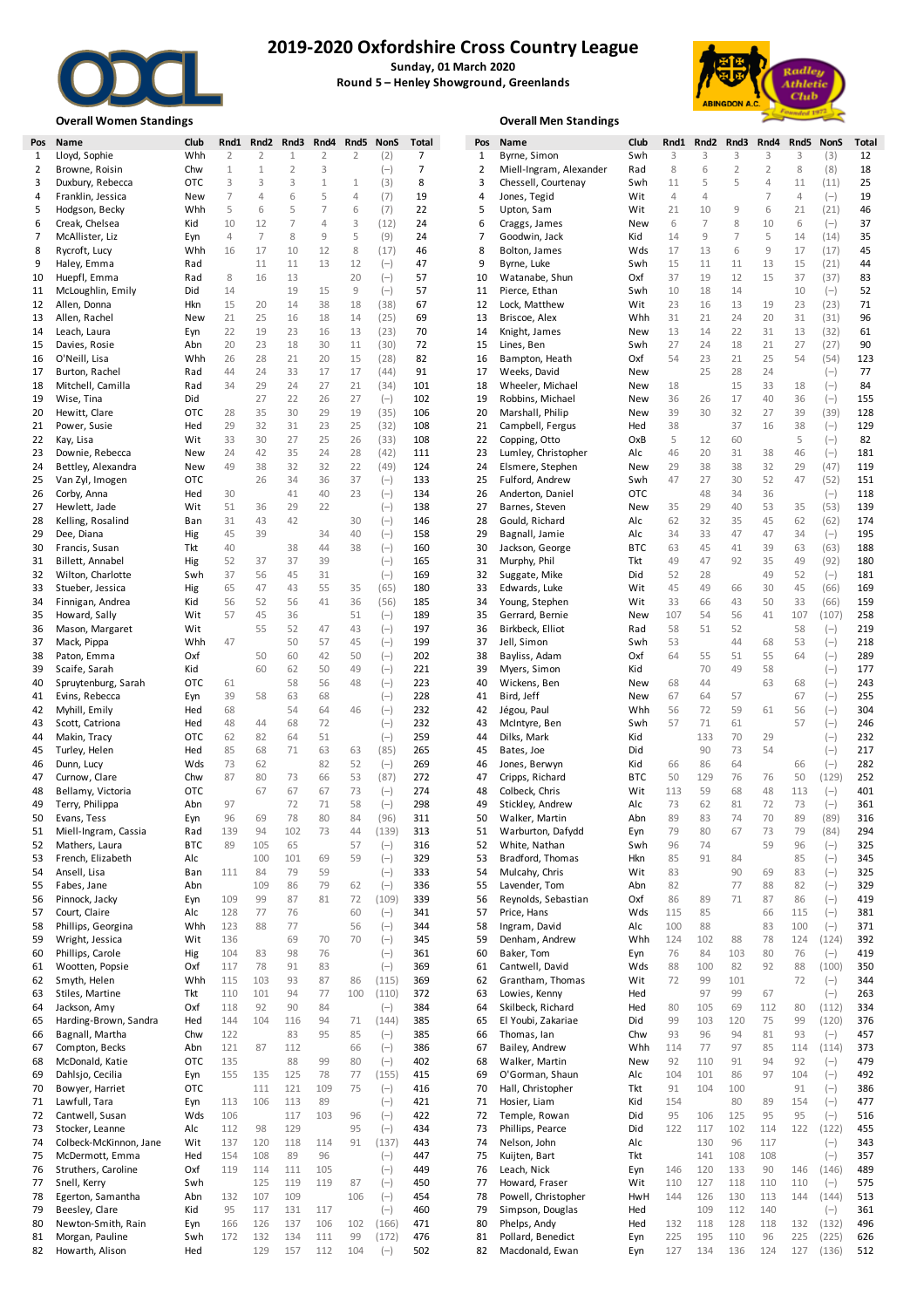

**Sunday, 01 March 2020**





### **Overall Women Standings** *(cont'd.)* **Overall Men Standings** *(cont'd.)*

| <b>Pos</b> | Name               | Club       | Rnd1 | Rnd <sub>2</sub> | Rnd3 | Rnd4 | Rnd <sub>5</sub> | <b>NonS</b> | Total | Pos | <b>Name</b>             | Club       | Rnd1 | Rnd <sub>2</sub> | Rnd3 | Rnd4 | Rnd <sub>5</sub> | <b>NonS</b>              | Tota |
|------------|--------------------|------------|------|------------------|------|------|------------------|-------------|-------|-----|-------------------------|------------|------|------------------|------|------|------------------|--------------------------|------|
| 83         | Chambers, Sarah    | Whh        | 168  | 123              |      | 110  | 105              | $(-)$       | 506   | 83  | Thorp, Stewart          | Oxf        |      | 138              | 121  | 125  |                  | $\left( -\right)$        | 384  |
| 84         | Gerlach, Alice     | <b>HwH</b> | 153  |                  | 132  | 115  | 113              | $(-)$       | 513   | 84  | Enskat, Tim             | Oxf        |      | 177              | 119  | 111  |                  |                          | 407  |
| 85         | Helmetag, Erica    | Hkn        | 158  | 121              | 139  | 97   |                  | $(-)$       | 515   | 85  | Convers-Reignier, Serge | Abn        |      | 124              | 144  | 129  |                  | $\overline{\phantom{a}}$ | 397  |
| 86         | Roskell, Helen     | Hed        |      | 142              | 150  | 123  | 111              | $(-)$       | 526   | 86  | Leech, Simon            | Whh        | 119  | 125              | 158  | 139  | 119              | (158)                    | 502  |
| 87         | Le Good, Judith    | Wit        | 178  | 144              | 160  | 126  | 114              | (178)       | 544   | 87  | Macey, Nick             | Chw        | 141  | 131              | 113  | 128  | 141              | $-$                      | 654  |
| 88         | Haines, Susan      | Wds        | 161  | 113              | 142  |      | 133              | $(-)$       | 549   | 88  | Walton, Arthur          | Hed        | 217  | 146              | 141  | 127  | 217              | (217)                    | 631  |
| 89         | Simpson, Sharon    | <b>OTC</b> | 176  | 134              | 135  | 116  |                  | $(-)$       | 561   | 89  | Bowen, Alan             | Alc        | 148  | 132              | 123  | 146  | 148              | (148)                    | 549  |
| 90         | Nelson, Emma       | Alc        | 188  | 149              | 164  | 130  | 118              | (188)       | 561   | 90  | Van Zyl, Heine          | <b>OTC</b> | 129  | 122              | 134  |      | 129              | $\left  - \right $       | 514  |
| 91         | Rahman, Rachel     | Kid        | 191  | 147              | 167  | 142  | 128              | (191)       | 584   | 91  | Hume, Richard           | Eyn        | 125  | 149              | 135  | 156  | 125              | (156)                    | 534  |
| 92         | Field, Linda       | Wit        | 199  | 157              | 175  | 133  | 119              | (199)       | 584   | 92  | Robertson, Oliver       | Hed        |      | 168              | 147  | 121  |                  | $\left  - \right $       | 436  |
| 93         | Heaney, Annabel    | Chw        | 157  | 136              | 184  | 121  |                  | $(-)$       | 598   | 93  | Macdonald, Ian          | Hig        | 160  | 153              | 129  | 98   | 160              | -                        | 700  |
| 94         | Grylls, Sarah      | Hed        | 205  | 159              | 180  | 136  | 125              | (205)       | 600   | 94  | Tucker, Simon           | Wds        | 189  | 135              | 111  |      | 189              | -                        | 624  |
| 95         | Rouget, Anne       | Wit        |      | 168              | 182  | 138  | 124              | $(-)$       | 612   | 95  | Scaife, Richard         | Kid        |      | 169              | 126  | 143  |                  | $-$                      | 438  |
| 96         | Henshall, Annelies | Alc        | 187  | 148              | 165  | 129  |                  | $(-)$       | 629   | 96  | Heaney, Benedict        | Chw        | 138  | 148              | 159  | 122  | 138              | $\left  - \right $       | 705  |
| 97         | Davies, Kathleen   | Alc        | 229  | 171              | 196  | 140  | 135              | (229)       | 642   | 97  | McKendrick, Andrew      | New        | 143  | 121              | 167  | 137  | 143              | $(-)$                    | 711  |
| 98         | Pearson, Roz       | New        | 226  | 170              | 190  | 149  | 136              | (226)       | 645   | 98  | Kennedy, Richard        | New        | 180  | 157              | 154  | 134  | 180              | (180)                    | 625  |
| 99         | Horwood, Lisa      | Alc        | 230  | 172              | 200  | 147  | 137              | (230)       | 656   | 99  | Wilson, Thomas          | Abn        | 196  | 107              | 143  |      | 196              | $(-)$                    | 642  |
| 100        | Bennett, Lily      | Swh        |      | 173              | 204  | 148  | 138              | $(-)$       | 663   | 100 | Stiles, Jonjo           | Tkt        | 152  | 147              | 156  | 120  | 152              | $\overline{ }$           | 727  |
| 101        | Wilson, Patricia   | Abn        | 218  | 165              | 192  |      | 130              | $(-)$       | 705   | 101 | Wright, David           | New        | 206  | 166              | 157  | 142  | 206              | (206)                    | 671  |
| 102        | Leach. Sarah       | Hed        | 228  | 169              | 198  | 146  |                  |             | 741   | 102 | Wood, Barry             | <b>HwH</b> | 161  | 152              | 162  | 144  | 161              | (162)                    | 618  |

| Pos | Name               | Club       | Rnd1 | Rnd <sub>2</sub><br>123 | Rnd3 | Rnd4 | Rnd5 | <b>NonS</b> | <b>Total</b> | Pos     | Name                    | Club       | Rnd1       | Rnd <sub>2</sub> | Rnd3 | Rnd4       | Rnd5 | <b>NonS</b> | <b>Total</b> |
|-----|--------------------|------------|------|-------------------------|------|------|------|-------------|--------------|---------|-------------------------|------------|------------|------------------|------|------------|------|-------------|--------------|
| 83  | Chambers, Sarah    | Whh        | 168  |                         |      | 110  | 105  | $(-)$       | 506          | 83      | Thorp, Stewart          | Oxf        |            | 138              | 121  | 125        |      | $(-)$       | 384          |
| 84  | Gerlach, Alice     | <b>HwH</b> | 153  |                         | 132  | 115  | 113  | $(-)$       | 513          | 84      | Enskat, Tim             | Oxf        |            | 177              | 119  | 111        |      | $(-)$       | 407          |
| 85  | Helmetag, Erica    | Hkn        | 158  | 121                     | 139  | 97   |      | $(-)$       | 515          | 85      | Convers-Reignier, Serge | Abn        |            | 124              | 144  | 129        |      | $(-)$       | 397          |
| 86  | Roskell, Helen     | Hed        |      | 142                     | 150  | 123  | 111  | $(-)$       | 526          | 86      | Leech, Simon            | Whh        | 119        | 125              | 158  | 139        | 119  | (158)       | 502          |
| 87  | Le Good, Judith    | Wit        | 178  | 144                     | 160  | 126  | 114  | (178)       | 544          | 87      | Macey, Nick             | Chw        | 141        | 131              | 113  | 128        | 141  | $(-)$       | 654          |
| 88  | Haines, Susan      | Wds        | 161  | 113                     | 142  |      | 133  | $(-)$       | 549          | 88      | Walton, Arthur          | Hed        | 217        | 146              | 141  | 127        | 217  | (217)       | 631          |
| 89  | Simpson, Sharon    | <b>OTC</b> | 176  | 134                     | 135  | 116  |      | $(-)$       | 561          | 89      | Bowen, Alan             | Alc        | 148        | 132              | 123  | 146        | 148  | (148)       | 549          |
| 90  | Nelson, Emma       | Alc        | 188  | 149                     | 164  | 130  | 118  | (188)       | 561          | 90      | Van Zyl, Heine          | <b>OTC</b> | 129        | 122              | 134  |            | 129  | $(-)$       | 514          |
| 91  | Rahman, Rachel     | Kid        | 191  | 147                     | 167  | 142  | 128  | (191)       | 584          | 91      | Hume, Richard           | Eyn        | 125        | 149              | 135  | 156        | 125  | (156)       | 534          |
| 92  | Field, Linda       | Wit        | 199  | 157                     | 175  | 133  | 119  | (199)       | 584          | 92      | Robertson, Oliver       | Hed        |            | 168              | 147  | 121        |      | $(-)$       | 436          |
| 93  | Heaney, Annabel    | Chw        | 157  | 136                     | 184  | 121  |      | $(-)$       | 598          | 93      | Macdonald, Ian          | Hig        | 160        | 153              | 129  | 98         | 160  | $(-)$       | 700          |
| 94  | Grylls, Sarah      | Hed        | 205  | 159                     | 180  | 136  | 125  | (205)       | 600          | 94      | Tucker, Simon           | Wds        | 189        | 135              | 111  |            | 189  | $(-)$       | 624          |
| 95  | Rouget, Anne       | Wit        |      | 168                     | 182  | 138  | 124  | $(-)$       | 612          | 95      | Scaife, Richard         | Kid        |            | 169              | 126  | 143        |      | $(-)$       | 438          |
| 96  | Henshall, Annelies | Alc        | 187  | 148                     | 165  | 129  |      | $(-)$       | 629          | 96      | Heaney, Benedict        | Chw        | 138        | 148              | 159  | 122        | 138  | $(-)$       | 705          |
| 97  | Davies, Kathleen   | Alc        | 229  | 171                     | 196  | 140  | 135  | (229)       | 642          | 97      | McKendrick, Andrew      | New        | 143        | 121              | 167  | 137        | 143  | $(-)$       | 711          |
| 98  | Pearson, Roz       | New        | 226  | 170                     | 190  | 149  | 136  | (226)       | 645          | 98      | Kennedy, Richard        | New        | 180        | 157              | 154  | 134        | 180  | (180)       | 625          |
| 99  | Horwood, Lisa      | Alc        | 230  | 172                     | 200  | 147  | 137  | (230)       | 656          | 99      | Wilson, Thomas          | Abn        | 196        | 107              | 143  |            | 196  | $(-)$       | 642          |
| 100 | Bennett, Lily      | Swh        |      | 173                     | 204  | 148  | 138  | $(-)$       | 663          | 100     | Stiles, Jonjo           | Tkt        | 152        | 147              | 156  | 120        | 152  | $(-)$       | 727          |
| 101 | Wilson, Patricia   | Abn        | 218  | 165                     | 192  |      | 130  | $(-)$       | 705          | 101     | Wright, David           | New        | 206        | 166              | 157  | 142        | 206  | (206)       | 671          |
| 102 | Leach, Sarah       | Hed        | 228  | 169                     | 198  | 146  |      | $(-)$       | 741          | 102     | Wood, Barry             | <b>HwH</b> | 161        | 152              | 162  | 144        | 161  | (162)       | 618          |
|     |                    |            |      |                         |      |      |      |             |              | 103     | Drewitt, Adam           | Whh        |            | 191              | 169  | 123        |      | $(-)$       | 483          |
|     |                    |            |      |                         |      |      |      |             |              | 104     | Badat, Mohsin           | Hed        | 184        | 171              |      | 132        | 184  |             | 671          |
|     |                    |            |      |                         |      |      |      |             |              |         |                         |            |            |                  |      |            |      | $(-)$       |              |
|     |                    |            |      |                         |      |      |      |             |              | 105     | Bayliss, Vincente       | Alc        | 155        | 180              | 166  |            | 155  | $(-)$       | 656          |
|     |                    |            |      |                         |      |      |      |             |              | 106     | Heraud, Emmanuel        | Chw        | 149        | 162              | 177  | 135        | 149  | $(-)$       | 772          |
|     |                    |            |      |                         |      |      |      |             |              | 107     | Kerr, Alasdair          | Alc        | 175        |                  | 165  | 149        | 175  | $(-)$       | 664          |
|     |                    |            |      |                         |      |      |      |             |              | 108     | Taylor, Paul            | Hkn        | 169        | 151              | 152  | 157        | 169  | $(-)$       | 798          |
|     |                    |            |      |                         |      |      |      |             |              | 109     | Finnigan, James         | Kid        | 187        | 170              | 192  | 145        | 187  | (192)       | 689          |
|     |                    |            |      |                         |      |      |      |             |              | 110     | Hardwick, Nick          | Eyn        |            | 190              | 170  | 147        |      | $(-)$       | 507          |
|     |                    |            |      |                         |      |      |      |             |              | 111     | Cousens, Rupert         | Hed        | 192        | 150              | 168  |            | 192  | $(-)$       | 702          |
|     |                    |            |      |                         |      |      |      |             |              | 112     | Bridges, Graham         | Eyn        | 199        | 160              |      | 152        | 199  | $(-)$       | 710          |
|     |                    |            |      |                         |      |      |      |             |              | 113     | Godwood, Ben            | Wit        |            | 173              | 172  | 155        |      | $(-)$       | 500          |
|     |                    |            |      |                         |      |      |      |             |              | 114     | Warland, Gary           | Alc        | 186        | 167              | 155  |            | 186  | $(-)$       | 694          |
|     |                    |            |      |                         |      |      |      |             |              | 115     | Watson, Ben             | Abn        | 179        | 175              |      | 161        | 179  | $(-)$       | 694          |
|     |                    |            |      |                         |      |      |      |             |              | 116     | Green, Robert           | Wit        | 176        | 181              | 178  | 158        | 176  | (181)       | 688          |
|     |                    |            |      |                         |      |      |      |             |              | 117     | Sears, Andrew           | Hig        | 173        | 161              | 176  | 179        | 173  | (179)       | 683          |
|     |                    |            |      |                         |      |      |      |             |              | 118     | Lock, Anthony           | Wit        | 106        | 197              | 196  |            | 106  | $(-)$       | 605          |
|     |                    |            |      |                         |      |      |      |             |              | 119     | Wymer, Dan              | Wit        | 195        | 182              | 175  | 170        | 195  | (195)       | 722          |
|     |                    |            |      |                         |      |      |      |             |              | 120     | Game, Kevin             | Wds        | 166        | 202              | 217  | 166        | 166  | (217)       | 700          |
|     |                    |            |      |                         |      |      |      |             |              | 121     | Edwards, Paul           | Rad        | 181        | 183              | 197  | 167        | 181  | (197)       | 712          |
|     |                    |            |      |                         |      |      |      |             |              | 122     | MacLeod, lan            | Wds        | 202        | 199              | 194  | 175        | 202  | (202)       | 770          |
|     |                    |            |      |                         |      |      |      |             |              | 123     | Goss, Toby              | Eyn        | 221        |                  | 193  | 159        | 221  | $(-)$       | 794          |
|     |                    |            |      |                         |      |      |      |             |              | 124     | Lawrence, Matthew       | <b>OTC</b> | 210        | 165              | 173  |            | 210  | $(-)$       | 758          |
|     |                    |            |      |                         |      |      |      |             |              | 125     | Heydon, Matthew         | Kid        |            | 187              | 180  | 196        |      | $(-)$       | 563          |
|     |                    |            |      |                         |      |      |      |             |              | 126     | Forster, Andrew         | Did        |            | 223              | 187  | 162        |      | $(-)$       | 572          |
|     |                    |            |      |                         |      |      |      |             |              | 127     | Best, Simon             | Alc        | 220        | 184              | 182  | 191        | 220  | (220)       | 777          |
|     |                    |            |      |                         |      |      |      |             |              | 128     | Rahman, Luthfur         | Kid        | 209        | 192              | 212  | 182        | 209  | (212)       | 792          |
|     |                    |            |      |                         |      |      |      |             |              | 129     | Cornago, John           | Hig        |            | 172              | 236  | 176        |      | $(-)$       | 584          |
|     |                    |            |      |                         |      |      |      |             |              | 130     | Scott, Michael          | Whh        | 216        | 207              | 207  | 165        | 216  | (216)       | 795          |
|     |                    |            |      |                         |      |      |      |             |              | 131     | Ferriday, Steve         | New        | 204        | 209              | 208  | 169        | 204  | (209)       | 785          |
|     |                    |            |      |                         |      |      |      |             |              | 132     | Little, Mark            | Tkt        | 235        | 204              | 214  | 192        | 235  | (235)       | 845          |
|     |                    |            |      |                         |      |      |      |             |              |         |                         |            |            |                  | 205  |            |      |             |              |
|     |                    |            |      |                         |      |      |      |             |              | 133     | Bones, Jon              | Abn<br>Chw | 218<br>212 | 201<br>216       |      | 186<br>184 | 218  | (218)       | 810          |
|     |                    |            |      |                         |      |      |      |             |              | 134     | Batchelor, Daniel       |            |            |                  |      |            | 212  | $(-)$       | 824          |
|     |                    |            |      |                         |      |      |      |             |              | 135     | Poustie, Mitchell       | Tkt        | 215        | 200              |      | 201        | 215  | $(-)$       | 831          |
|     |                    |            |      |                         |      |      |      |             |              | 136     | Lavender, Steve         | Abn        | 236        | 214              |      | 199        | 236  | $(-)$       | 885          |
|     |                    |            |      |                         |      |      |      |             |              | 137     | Gilkes, Philip          | Chw        | 232        | 217              | 222  |            | 232  | $(-)$       | 903          |
|     |                    |            |      |                         |      |      |      |             |              | $138 =$ | Bedlington, David       | Abn        | 249        | 212              | 199  | 189        | 249  | $(-)$       | 1098         |
|     |                    |            |      |                         |      |      |      |             |              | $138 =$ | Pringle, Neil           | Hig        | 243        | 219              | 209  | 178        | 243  | $(-)$       | 1092         |
|     |                    |            |      |                         |      |      |      |             |              | 140     | Lancaster, lan          | Alc        | 244        | 229              |      | 204        | 244  | $(-)$       | 921          |
|     |                    |            |      |                         |      |      |      |             |              | 141     | Byrne, Oliver           | Swh        | 262        | 236              | 238  | 202        | 262  | (262)       | 938          |
|     |                    |            |      |                         |      |      |      |             |              | 142     | Woods, Martin           | Chw        | 224        | 210              | 213  | 208        | 224  | $(-)$       | 1079         |
|     |                    |            |      |                         |      |      |      |             |              | 143     | Kyberd, Peter           | Kid        | 264        | 242              | 223  | 213        | 264  | (264)       | 942          |
|     |                    |            |      |                         |      |      |      |             |              | 144     | Minty, Nick             | Kid        | 263        | 237              | 229  | 205        | 263  | (263)       | 934          |
|     |                    |            |      |                         |      |      |      |             |              | 145     | Connolly, Steve         | Swh        | 239        | 227              | 227  |            | 239  | $(-)$       | 932          |
|     |                    |            |      |                         |      |      |      |             |              | 146     | Gray, Carey             | Wds        | 238        | 244              | 241  | 214        | 238  | (244)       | 931          |
|     |                    |            |      |                         |      |      |      |             |              | 147     | Harrison, Warren        | Chw        | 231        | 243              | 230  |            | 231  | $(-)$       | 935          |
|     |                    |            |      |                         |      |      |      |             |              | 148     | Knopp, Dave             | Did        | 251        | 234              | 228  |            | 251  | $(-)$       | 964          |
|     |                    |            |      |                         |      |      |      |             |              | 149     | Coy, Philip             | Ban        | 237        | 235              | 220  | 212        | 237  | $(-)$       | 1141         |
|     |                    |            |      |                         |      |      |      |             |              | 150     | Smith, David            | Hig        | 261        | 238              | 250  | 223        | 261  | (261)       | 972          |
|     |                    |            |      |                         |      |      |      |             |              | 151     | Defillion, Nicolas      | <b>OTC</b> | 271        | 248              | 240  | 220        | 271  | (271)       | 979          |
|     |                    |            |      |                         |      |      |      |             |              | 152     | Moore, Brian            | Wit        | 253        | 218              | 253  | 203        | 253  | $(-)$       | 1180         |
|     |                    |            |      |                         |      |      |      |             |              | 153     | Anderson, Geoff         | New        | 266        | 222              | 225  | 217        | 266  | $(-)$       | 1196         |
|     |                    |            |      |                         |      |      |      |             |              | 154     | Roberts, Stephen        | Wit        | 294        | 249              | 260  | 231        | 294  | (294)       | 1034         |
|     |                    |            |      |                         |      |      |      |             |              | 155     | Scott, Craig            | Swh        |            | 259              | 263  | 222        |      | $(-)$       | 744          |
|     |                    |            |      |                         |      |      |      |             |              | 156     | Hazleton, Graham        | <b>BTC</b> | 255        |                  | 264  | 237        | 255  | $(-)$       | 1011         |
|     |                    |            |      |                         |      |      |      |             |              | 157     | Rouget, David           | Wit        | 280        | 264              | 256  | 241        | 280  | (280)       | 1041         |
|     |                    |            |      |                         |      |      |      |             |              | 158     | Eaton, Jack             | Chw        | 292        | 273              | 259  | 226        | 292  | (292)       | 1050         |
|     |                    |            |      |                         |      |      |      |             |              | 159     | Carter, Chris           | Hig        | 272        | 257              | 270  | 233        | 272  | (272)       | 1032         |
|     |                    |            |      |                         |      |      |      |             |              | 160     | Critchley, Arran        | Bic        |            | 268              | 275  | 232        |      | $(-)$       | 775          |
|     |                    |            |      |                         |      |      |      |             |              | 161     | Molyneaux, Paul         | Wit        |            | 260              | 278  | 235        |      | $(-)$       | 773          |
|     |                    |            |      |                         |      |      |      |             |              | 162     | Green, Andy             | Wit        | 293        | 241              | 246  | 216        | 293  | $(-)$       | 1289         |
|     |                    |            |      |                         |      |      |      |             |              | 163     | Needle, Lee             | Kid        | 260        | 239              | 262  | 236        | 260  | $(-)$       | 1257         |
|     |                    |            |      |                         |      |      |      |             |              |         | 164 Gale, Simon         | Tkt        | 315        | 267              | 276  | 247        | 315  | (315)       | 1105         |
|     |                    |            |      |                         |      |      |      |             |              |         |                         |            |            |                  |      |            |      |             |              |